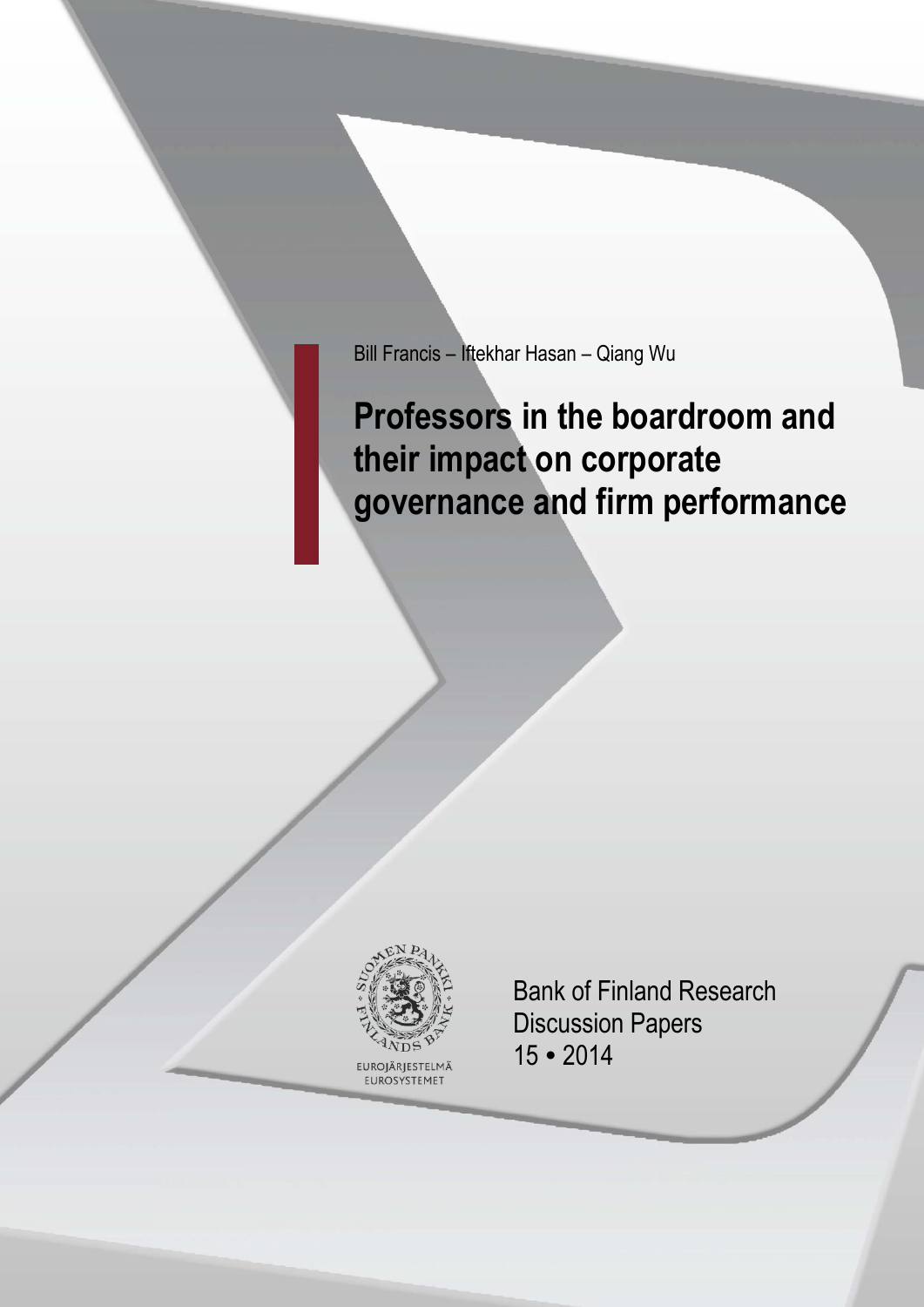# **Professors in the boardroom and their impact on corporate governance and firm performance**

Bill Francis<sup>a</sup>, Iftekhar Hasan b, c, \*, Qiang Wu<sup>a</sup>

*<sup>a</sup>Lally School of Management, Rensselaer Polytechnic Institute, Troy, NY 12180, USA <sup>b</sup>Schools of Business, 5 Columbus Circle, Fordham University, New York, NY 10019, USA <sup>c</sup>Bank of Finland, FI 00101, Helsinki, Finland*

Abstract: Directors from academia served on the boards of around 40% of S&P 1,500 firms over the 1998–2011 period. This paper investigates the effects of academic directors on corporate governance and firm performance. We find that companies with directors from academia are associated with higher performance and this relation is driven by professors without administrative jobs. We also find that academic directors play an important governance role through their advising and monitoring functions. Specifically, our results show that the presence of academic directors is associated with higher acquisition performance, higher number of patents and citations, higher stock price informativeness, lower discretionary accruals, lower CEO compensation, and higher CEO forced turnover-performance sensitivity. Overall, our results provide supportive evidence that academic directors are valuable advisors and effective monitors and that, in general, firms benefit from having academic directors.

Forthcoming: Financial Management

<sup>\*</sup> Corresponding author. Tel.: +1 646 312-8278; Fax: + 1 646 312 8295 *Email address:* [ihasan@fordham.edu](mailto:ihasan@fordham.edu)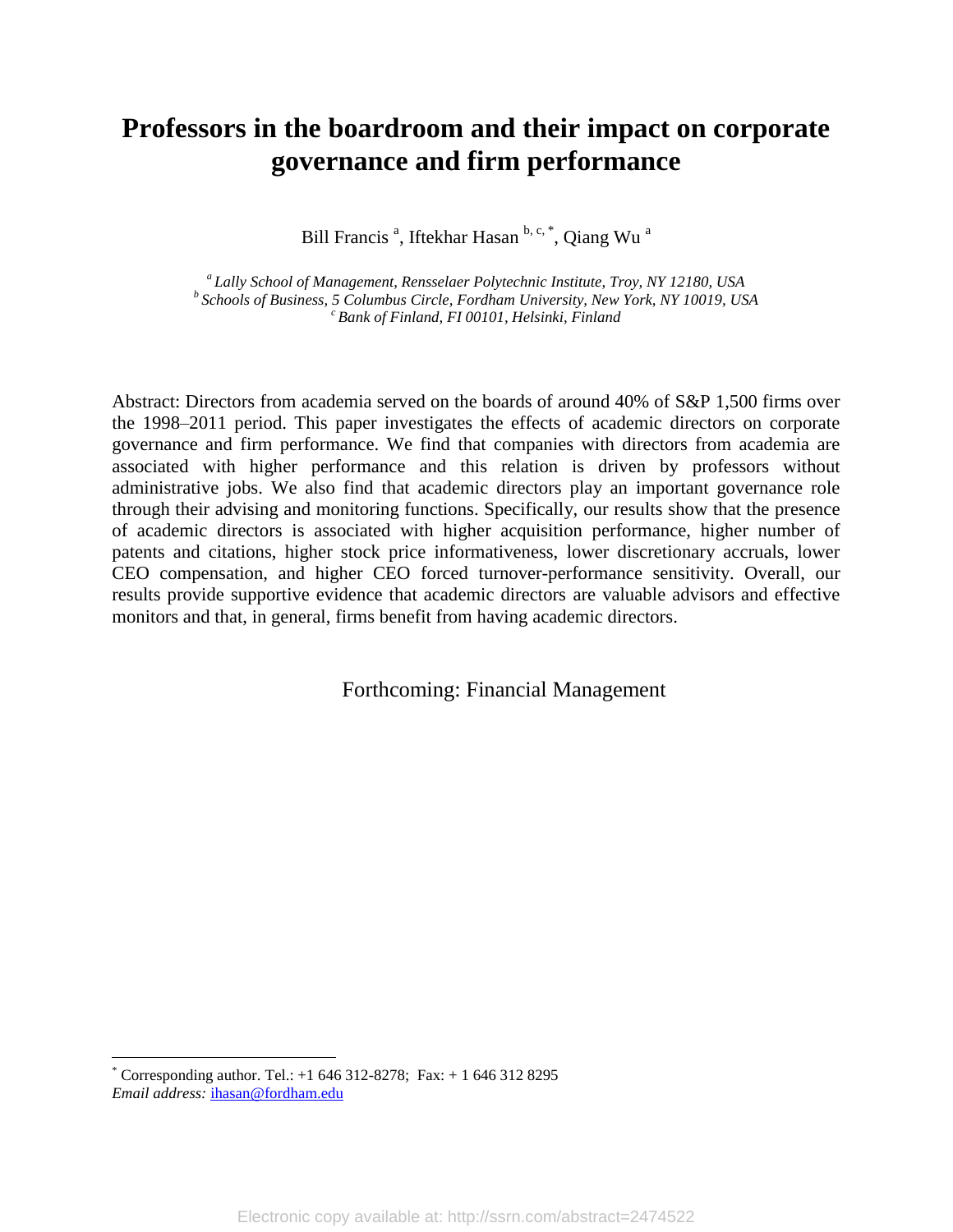# **Professors in the boardroom and their impact on corporate governance and firm performance**

# **Abstract**

Directors from academia served on the boards of around 40% of S&P 1,500 firms over the 1998–2011 period. This paper investigates the effects of academic directors on corporate governance and firm performance. We find that companies with directors from academia are associated with higher performance and this relation is driven by professors without administrative jobs. We also find that academic directors play an important governance role through their advising and monitoring functions. Specifically, our results show that the presence of academic directors is associated with higher acquisition performance, higher number of patents and citations, higher stock price informativeness, lower discretionary accruals, lower CEO compensation, and higher CEO forced turnover-performance sensitivity. Overall, our results provide supportive evidence that academic directors are valuable advisors and effective monitors and that, in general, firms benefit from having academic directors.

*JEL Classification*: G30; G34; M41 *Keywords:* Academic directors; Professors; Firm performance; Advising; Monitoring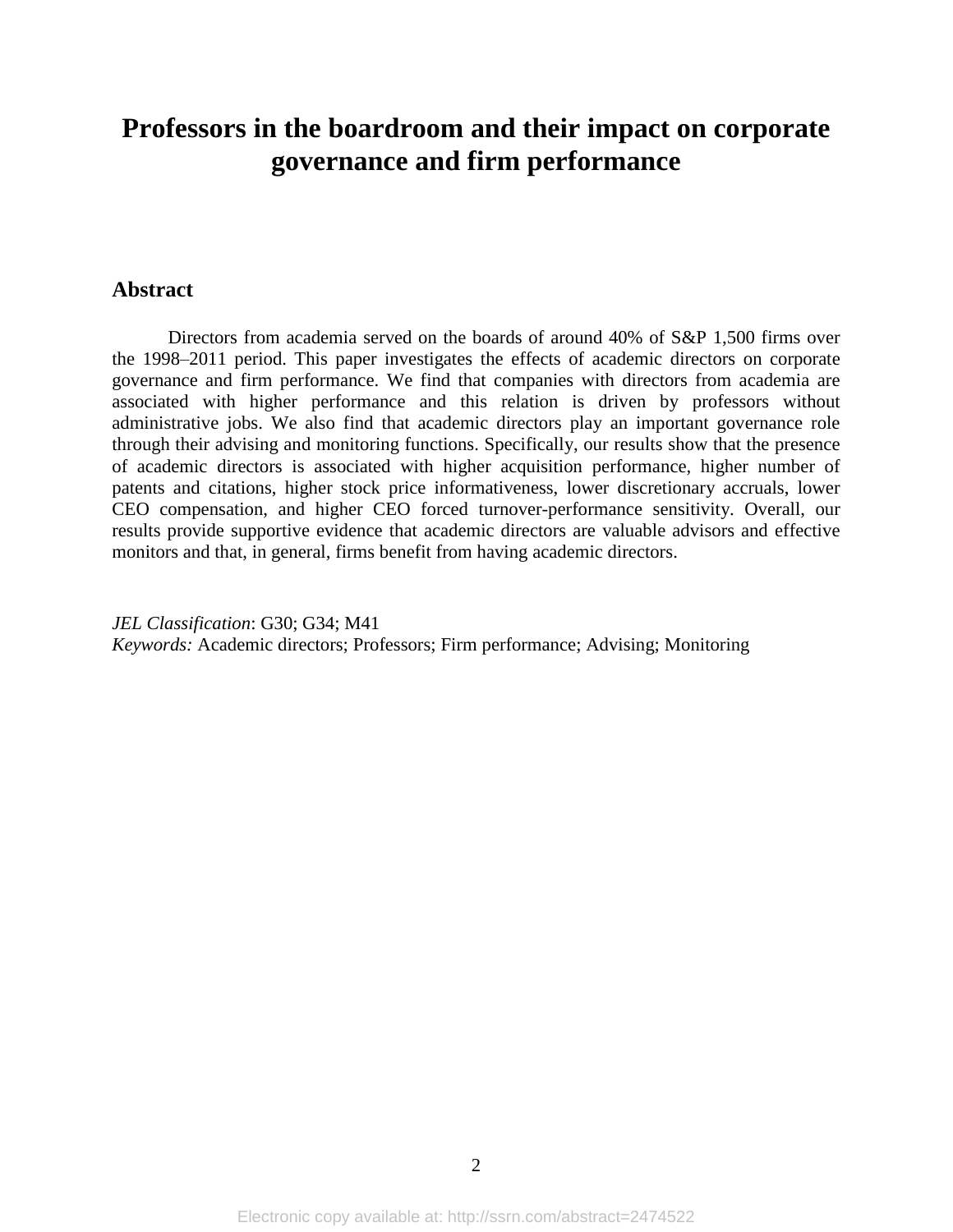## **1. Introduction**

U.S. corporations commonly elect professors to their boards. For instance, during the 1998–2011 period around 40% of Standard & Poor's (S&P) 1,500 firms had at least one professor in their boardrooms. For firms that have academicians on their boards, around 14.3% of their outside directors are drawn from academia. These facts raise several interesting and important questions. For example, what kinds of companies are more likely to have academic directors? Are academic directors effective monitors and/or important advisors? How do academic directors affect firm performance? In answering these questions, this paper sheds light on the effectiveness of the oversight and advice functions performed by academic directors and on their impact on firm performance.

Academic directors possess some unique characteristics compared to other types of outside directors. First, academic directors are outside directors with relatively higher reputation. They are trained to be independent and critical thinkers with their own opinions and judgments, and are less influenced by others and can be tough when necessary (Jiang and Murphy, 2007). Second, professors are specialized experts in their area(s) of expertise, such as business, technology or legal area. Audretsch and Lehmann (2006) contend that directors with academic backgrounds can enhance the competitive advantage of firms by facilitating the access to and absorption of external knowledge spillover. Third, academic directors tend to think through problems differently than non-academics and can provide different perspectives in the boardroom that adds to the board's diversity. Forbes and Milliken (1999) argue that job-related diversity, including the presence of academics on boards, could enhance the functional area knowledge and skill on the board.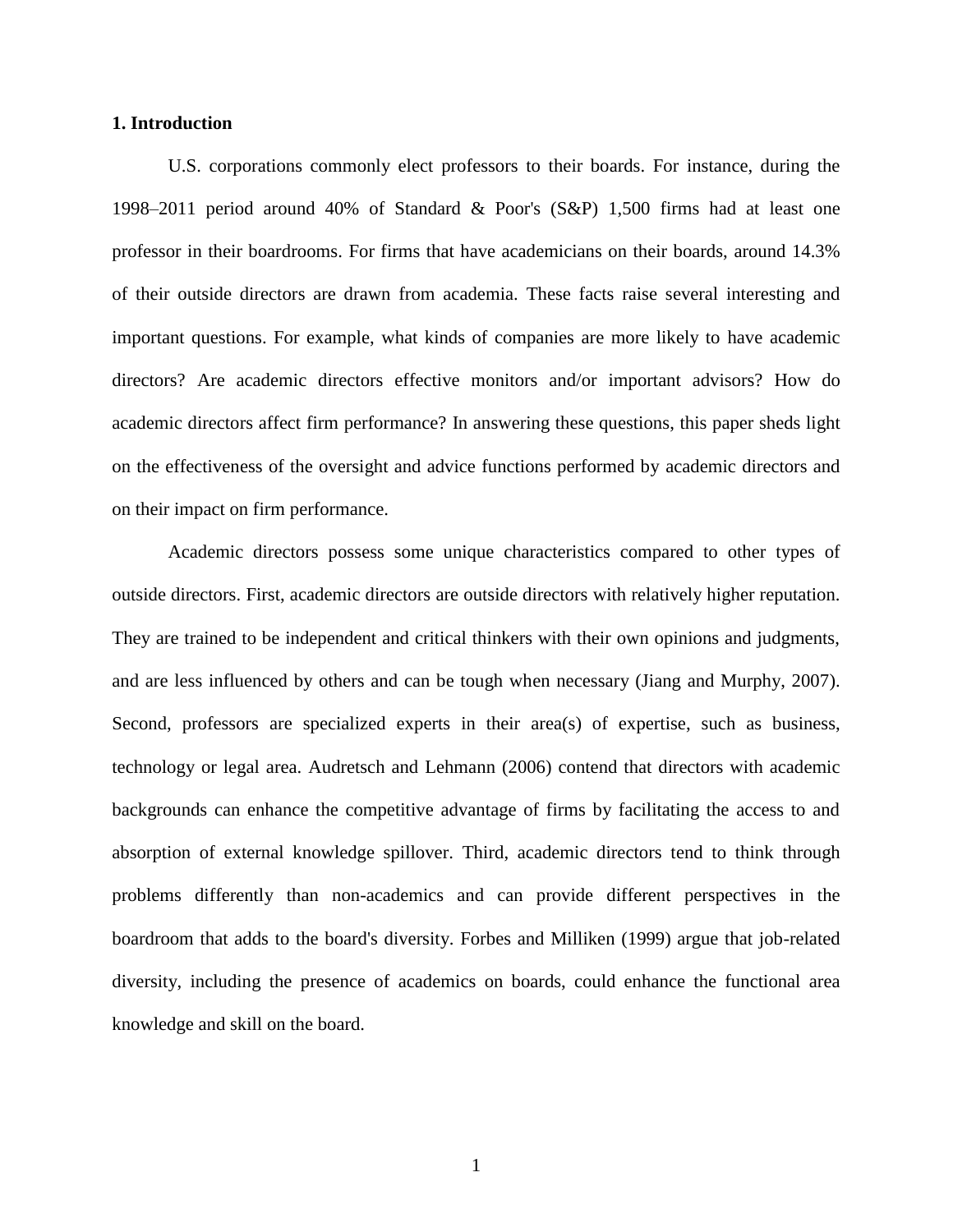Alternatively, one could argue that for several reasons professors may not be helpful for board effectiveness and firm performance. First, academics put more emphasis on scholarly rigor instead of what is important for firm performance. Second, professors' specialized expertise could be unrelated to how real business works. Third, the narrow business exposure of professors may limit their competence when making decisions in the real world of uncertain business environments. Fourth, academic directors might be less impartial as their income derived from directorship is a large share than the same for other outside directors. Finally, many academic directors have administrative jobs and they may have some sorts of connections with the companies (such as university endowments) which make them less independent from inside managers. From these perspectives, academic directors might not be effective monitors and/or valuable advisors.

Using S&P 1,500 firms during the period 1998–2011, we first examine the determinants of having academic directors in the boardroom. We find that larger firms and more researchintensive firms are more likely to have academic directors. In addition, we find that geographical distance between corporations and universities affects the likelihood of having academic directors. Furthermore, larger boards, more independent boards, boards with more female and old directors, and CEOs with more shareholdings are more likely to choose directors from academia. Lastly, the demand for academic directors varies greatly across industries. While hightech companies and financial companies are more likely to appoint academic directors, the opposite is the case for certain manufacturing and wholesale and retail companies.

Next, we investigate the association between academic directors and firm performance. Using firm fixed-effect regressions with firm-clustered standard errors, we find that both the presence and the relative size of academic directors on the board have a statistically significant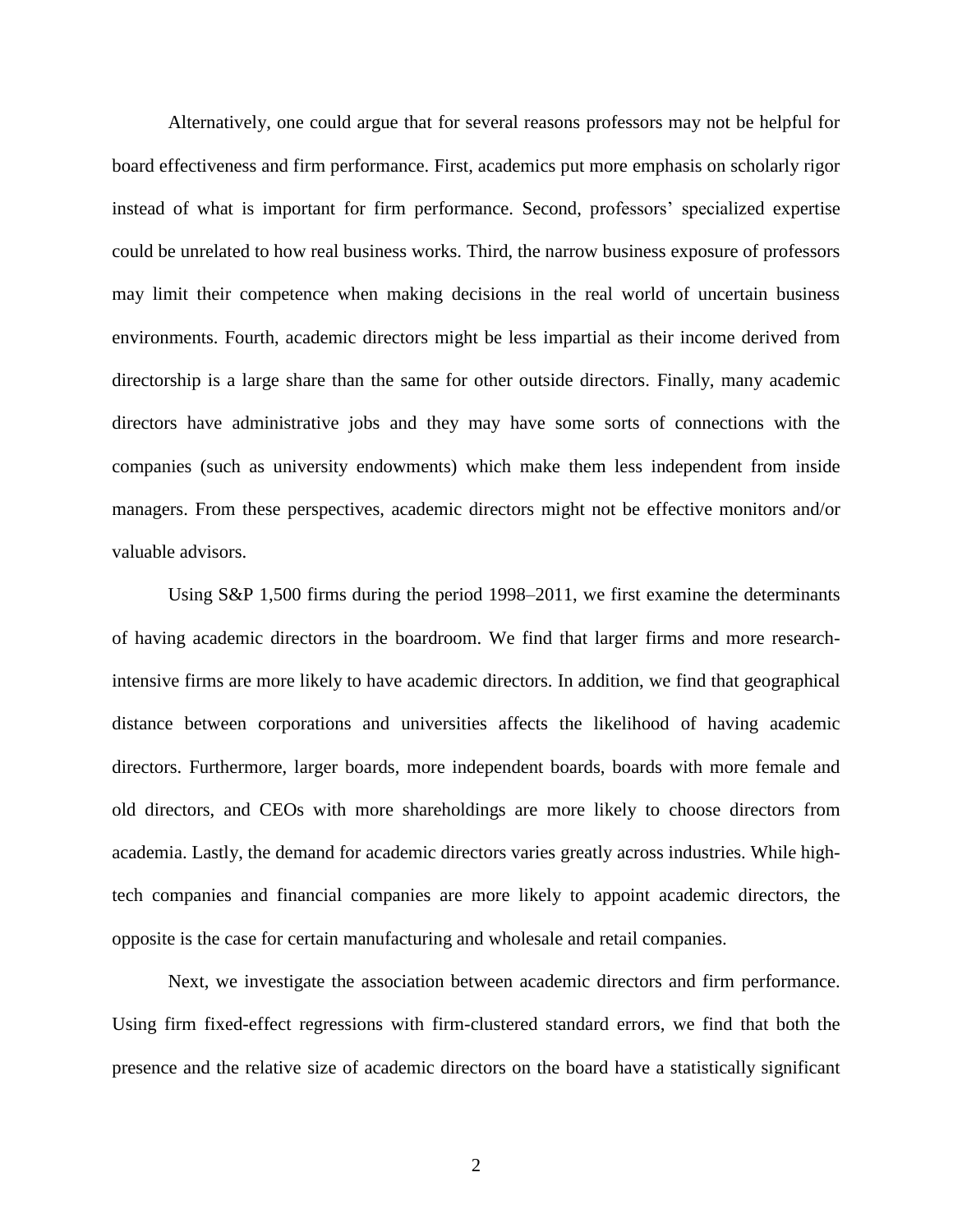and an economically meaningful impact on firm performance as measured by Tobin's Q and ROA. For example, Tobin's Q is about 3.5% higher and ROA is about 3.0% higher for firms with academic directors than firms without academic directors. The results are robust when we use instrumental variable two-stage regressions to partially address the endogeneity of academic directors. The long-run event study results also provide corroborating evidence to confirm the positive relation between academic directors and firm performance.

To further mitigate the endogeneity concerns, we run two additional tests. First, we focus on firms with academic directors and compare firm performance before and after the appointment of the first academic director. We construct a matching sample with nonacademic director appointments and then apply a difference-in-difference method to isolate the academic director effect on firm performance. Second, following Francis, Hasan, and Wu (2012), where they use the 2007-2009 financial crisis as an exogenous shock, we examine how academic directors immediately before the crisis affect firm performance during the crisis period. The results of both tests confirm the positive impact of academic directors on firm performance and suggest that academic directors bring about, and not merely reflect, an improvement in firm performance.

We further explore possible channels through which academic directors could affect firm performance. First, we examine the monitoring effectiveness of academic directors. Following Adams and Ferreira (2009), Masulis, Wang, and Xie (2012), and others, we compare governance characteristics between academic directors and nonacademic outside directors. We find that academic directors are more likely to attend board meetings than other outside directors. In addition, academic directors hold more committee memberships than other outside directors. Specifically, academic directors are more likely to sit on monitoring-related committees, such as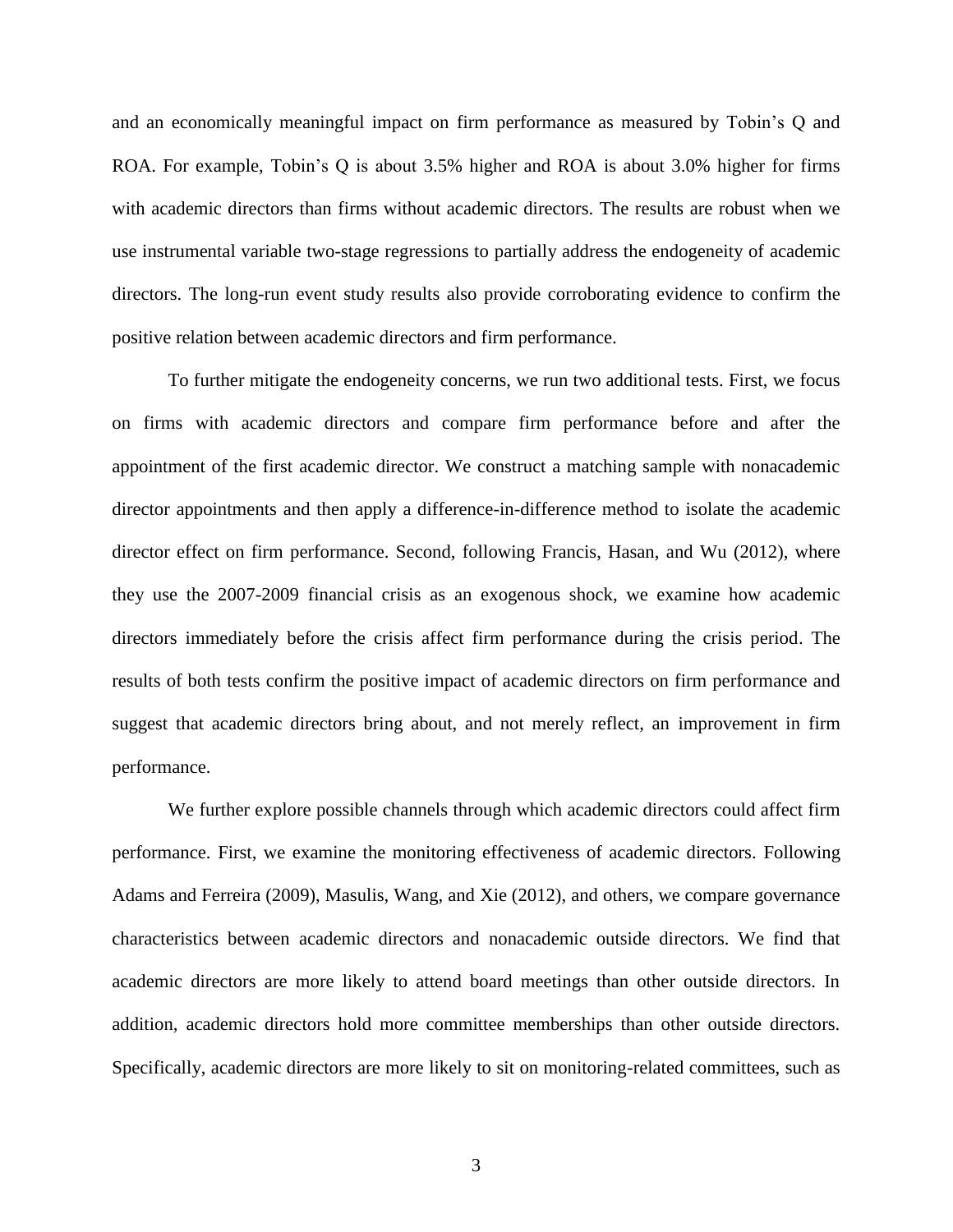auditing committees and corporate governance committees, than nonacademic outside directors. The results indicate that academic directors are better at board governance than other outside directors.

We next examine the impact of academic directors on a firm's CEO compensation policy and a CEO's forced turnover, two decisions that are directly under the purview of corporate boards. Our analysis shows that firms with academic directors on boards are associated with significantly lower cash-based CEO compensation, but not equity-based CEO compensation. In addition, we find that CEO forced turnover is more sensitive to firm performance when academic directors are present. These results suggest that academic directors strengthen the management oversight by boards.

In further analyses, we investigate the impact of academic directors on financial reporting quality. We find that firms with academic directors are less likely to manage earnings through discretionary accruals and to be the subject of Securities and Exchange Commission (SEC) investigations, as evidenced by Accounting and Auditing Enforcement Releases (AAERs) against top executives. We also find that stock prices of firms with academic directors reflect more firm-specific information. The results provide supportive evidence for both diversity and monitoring roles of academic directors.

We examine the advising role of academic directors as well. We examine whether firms with academic directors are more innovative than firms without academic directors. Our results show that the presence of academic directors is significantly and positively related to the number of patents and patent citations, suggesting that academic directors enhance firms' innovation capacity through their specialized expertise. In addition, we examine whether academic directors affect firms' acquisition decisions. We find that the presence of academics on the board is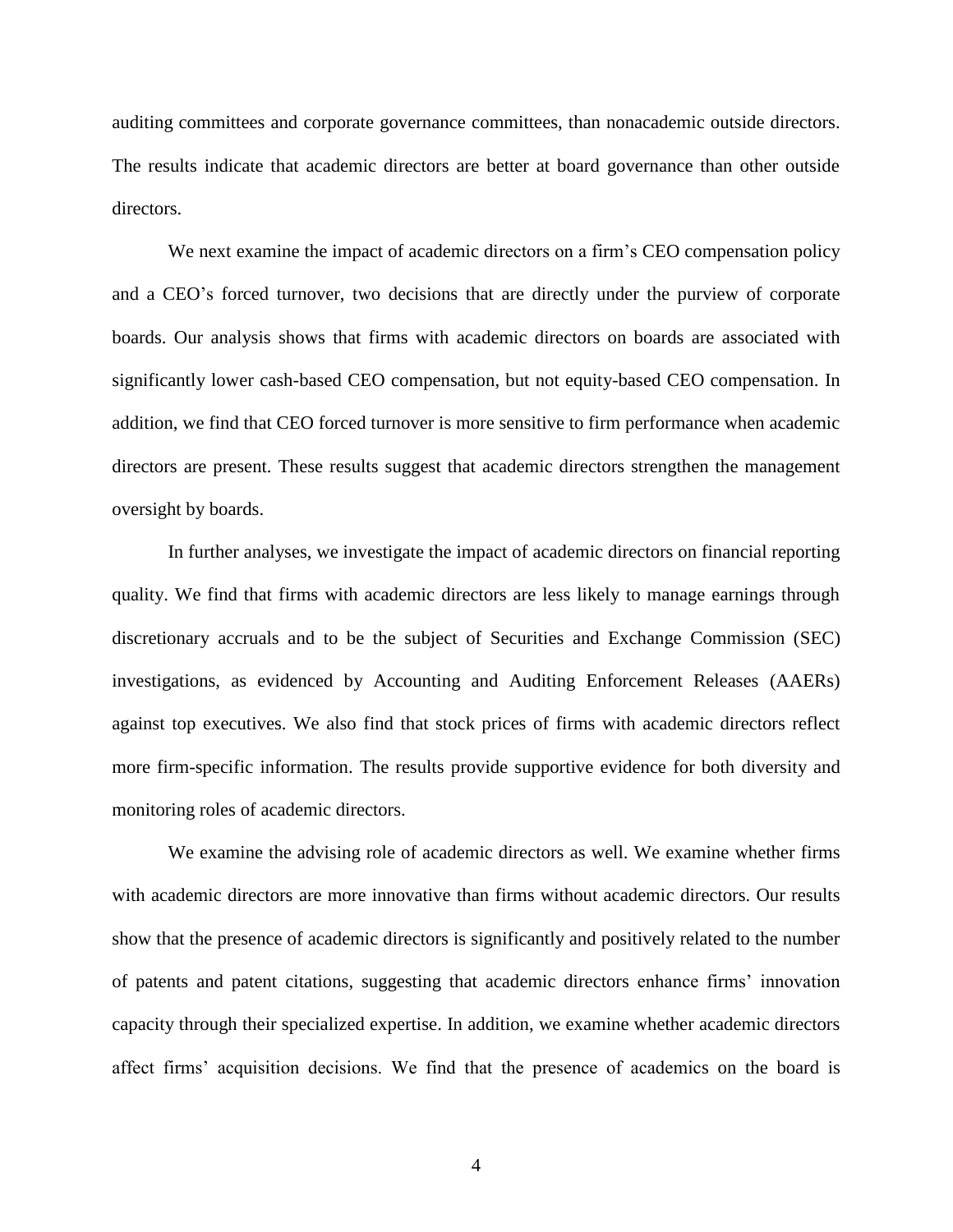significantly and positively related to acquisition performance, suggesting that academic directors play important advising and monitoring roles during acquisition decisions.

Finally, we explore how academic directors' backgrounds affect the identified positive relation between academic directors and firm performance. We first partition academic directors into two groups: those without administrative positions, and those with certain administrative jobs such as presidents and deans. We find that academic directors without administrative positions are the main drivers of the positive relation between academic directors and firm performance. Our further test suggests that the attendance of less board meetings by administratively-engaged academic directors could be a reason why they are less effective. In an additional test, we find that the association between academic directors and firm performance appears to vary with professors' educational backgrounds as well. Specifically, of all the areas of study considered in our regressions, academic directors with business-related degrees have the most positive impacts on firm performance, followed by academic directors with technology (i.e., science and engineering) and political backgrounds.

Our paper makes several contributions to the literature. It is the first to focus solely on academic directors and to comprehensively examine the governance role played by them and their impact on firm performance.<sup>1</sup> This study complements the board-independence literature by showing that enhancing board efficacy takes more than just independence. The positive relation between academic directors and firm performance supports theoretical work, such as Adams and

<sup>1</sup> Prior research on the role of academic directors is very limited. A few papers use academic directors as a control variable in the studies of other board characteristics. For example, Fich and Shivdasani (2006) find that academicians are less likely to be appointed as busy outside directors. Anderson, Mansi, and Reeb (2004) find that the presence of academic directors is associated with lower cost of debt. Guner, Malmendier, and Tate (2008) include business professors as one type of financial expertise in their study and find that business professors reduce the investment-cash flow sensitivity for financing unconstrained firms. They also find that business professors are associated with lower costs of public debt borrowing. However, in short-run event studies, Shivdasani and Yermack (1999) and Fich (2005) do not find that there are significantly different market reactions between appointments of academic directors and other outside directors.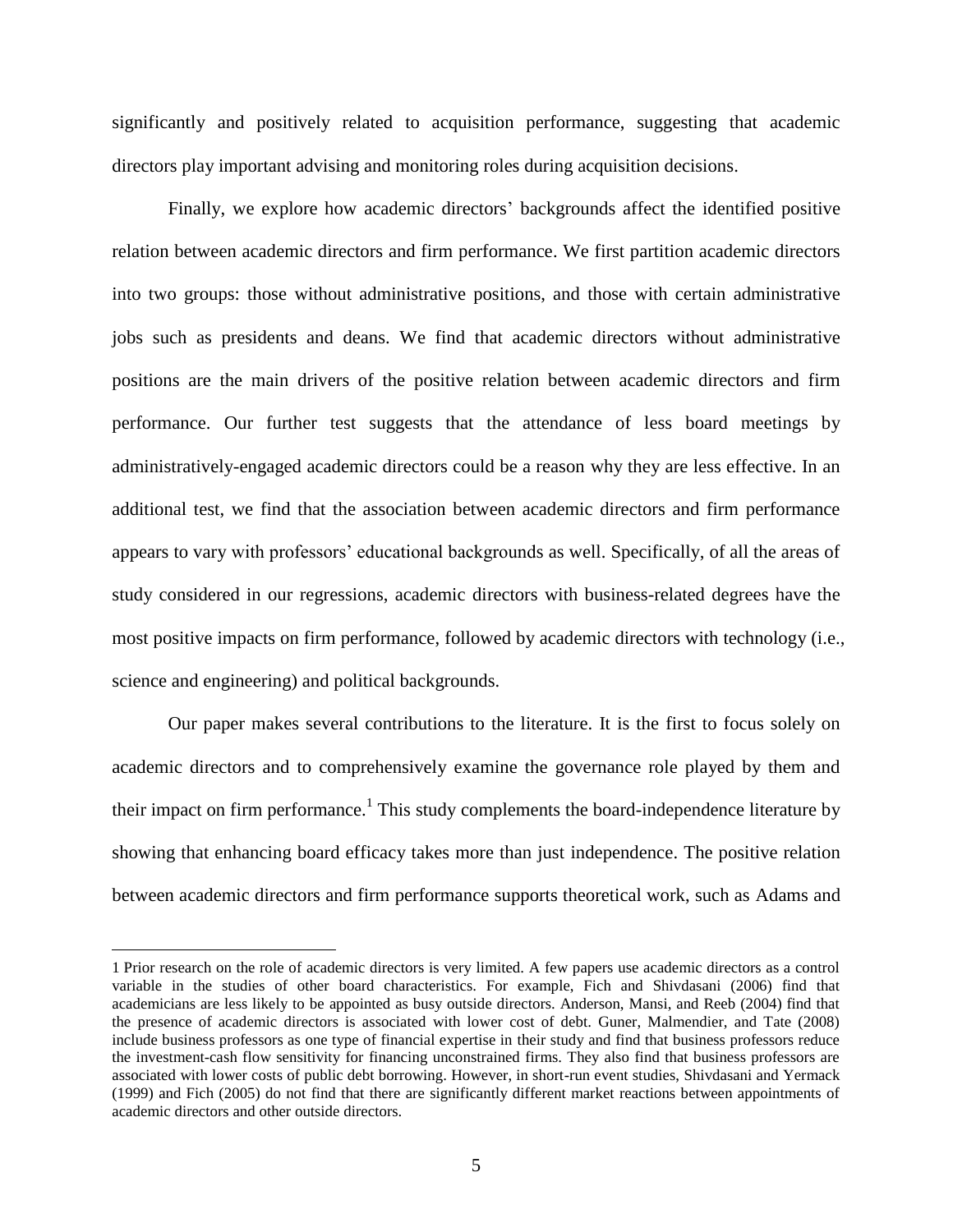Ferreira (2007) which emphasizes that both the monitoring and advising functions of directors are important for board efficacy and firm performance. Our results are also consistent with Fich (2005), Fich and Shivdasani (2006), and others, who argue that outside directors are not homogenous, and that some kinds of outside directors are better than others. Thus, our paper extends the stream of literature that examines how firm performance or governance is affected by specific types of outside directors, such as women directors (Adams and Ferreira, 2009), former CEO directors (Fahlenbrach, Minton, and Pan, 2011), foreign directors (Masulis, Wang, and Xie, 2012), banker directors (Sisli-Ciamarra, 2012), and lawyer directors (Litov, Sepe, and Whitehead,  $2013$ <sup>2</sup>

The remainder of the paper is organized as follows. We review related literature and develop our hypotheses in Section 2. Section 3 describes the sample selection and summary statistics. Section 4 reports the results on the determinants of having academic directors. Section 5 provides empirical results on the relation between academic directors and firm performance. Section 6 explores the monitoring, advising, and diversity roles of academic directors. Additional tests on the impact of academic directors' backgrounds on firm performance are provided in Section 7. Section 8 concludes.

 $2$  A recent study by White, Woidtke, Black, and Schweitzer (2014; hereafter, WWBS) examines the appointments of academic directors. Our paper differs from WWBS in several ways. First, our paper focuses on the relation between academic directors and firm value while WWBS focuses on the short-term (two-day) market reactions to the appointments of academic directors. As we point out in Section 5.5, there are several issues which could make shortterm event study results noisy and less informative. Second, we apply a series of identification strategies, such as an instrumental variable two-stage regression, a difference-in-difference method, using the 2007-2009 financial crisis as an natural experiment, to establish the causal effect of academic directors on firm performance, while WWBS does not. Third, we explore the corporate governance role of academic directors in details (e.g., board meeting attendance behaviors and board committee membership) while WWBS does not. Fourth, we investigate the monitoring, advising and diversity roles of academic directors by examining how academic directors affect various corporate decisions (e.g., CEO compensation policy, CEO's forced turnovers, financial reporting quality, innovations, acquisitions, etc.) while WWBS does not.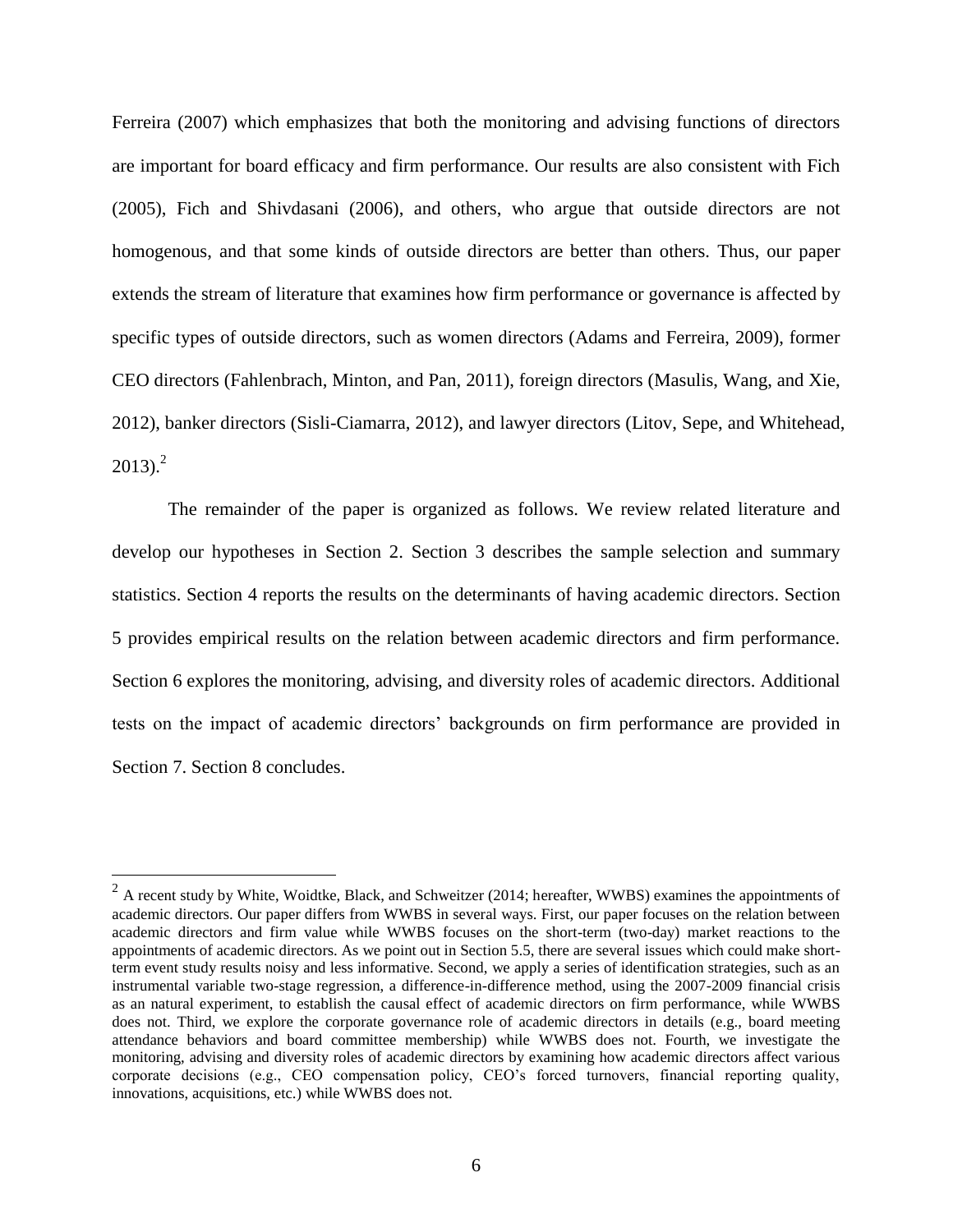## **2. Related literature and hypotheses development**

## *2.1. Academic directors and firm performance*

Boards of directors are believed to play a pivotal role in corporate governance through their monitoring and advising functions. In general, both the academic community and policymakers view board independence as one of the most important indicators of board quality (Fama, 1980; Fama and Jensen, 1983; the Sarbanes-Oxley Act of 2002, or SOX). Nevertheless, the empirical evidence of the connection between board independence and board efficacy and subsequent firm performance is still ambiguous. For example, some studies find that there is no significant association between board independence and firm performance (Baysinger and Butler, 1985; Hermalin and Weisbach, 1991; Mehran, 1995; Bhagat and Black, 2001), while others find that board independence is negatively related to firm performance (Agrawal and Knoeber, 1996; Barnhart and Rosenstein, 1998; Devos, Prevost, and Puthenpurackal, 2009).

More recent studies emphasize the importance of going beyond broad board independence and explore specific types of outside directors. These studies find that not all outside directors are equally effective monitors or valuable advisors, and certain kinds of outside directors even weaken corporate governance and destroy firm value. For example, Adams and Ferreira (2009) examine the role of female directors, and they find that female directors are associated with better corporate governance but worse firm performance. Fahlenbrach, Minton, and Pan (2011) find a positive relation between former CEO directors and firm performance and CEO turnover-performance sensitivity. Masulis, Wang, and Xie (2012) examine the costs of having foreign directors. They find that foreign directors are less likely to attend board meetings and are associated with higher likelihood of financial misreporting, higher CEO compensation, a lower sensitivity of CEO turnover to performance, and poorer firm performance. Sisli-Ciamarra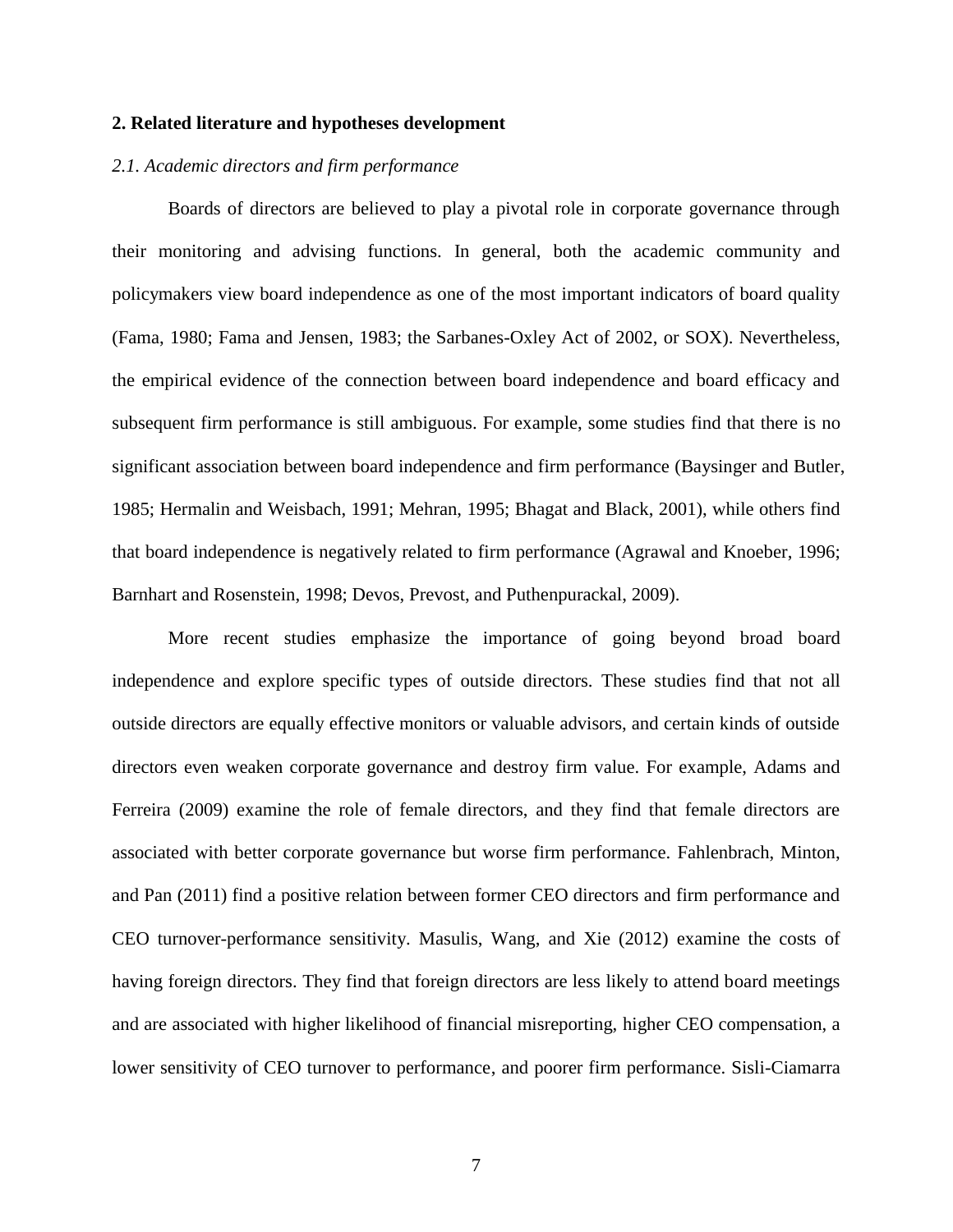(2012) focuses on banker directors and finds that the presence of banker directors is associated with more use of debt in a firm's capital structure and more favorable debt contract terms. A recent study by Litov, Sepe, and Whitehead (2013) examines the rise of lawyer directors. They find that lawyer directors reduce corporate risk-taking and increase firm value.

Compared to other kinds of outside directors, academic directors have several unique characteristics that could enhance the effectiveness of corporate boards. First, professors are specialized experts in their research fields, including business, technology, and law. Audretsch and Lehmann (2006) argue that directors with academic backgrounds can enhance the competitive advantage of firms by facilitating access to and absorption of external knowledge spillover. In most announcements of appointing professors as non-executive directors, CEOs and chairmen often note that a professor's academic expertise will be of great benefit to the company.<sup>3</sup> Adams and Ferreira (2007) point out that outside directors spend most of their time advising rather than monitoring management. More recent literature has begun to emphasize the importance of the advising role, not merely the monitoring role that outside directors play (Adams and Ferreira, 2007; Coles, Daniel, and Naveen, 2008; Brickley and Zimmerman, 2010).<sup>4</sup> Thus, the *expertise* theory indicates that academic directors can be valuable advisors who bring unique expertise into the boardroom.

Second, academic directors' primary areas of expertise are academic in nature. They tend to think through problems differently than nonacademics and can provide different perspectives in the boardroom, which adds to the board's diversity. Prior studies find that board diversity is an important factor that influences board efficacy and firm performance (Carter, Simkins, and

<sup>&</sup>lt;sup>3</sup> An article in *Directors and Boards* (January 1, 1997) points out that U.S. companies recruit directors from academia to benefit from their special expertise and to enrich board diversity.

<sup>&</sup>lt;sup>4</sup> In their survey, Demb and Neubauer (1992) find that "setting the strategic direction of the company" is one of the board's most important jobs.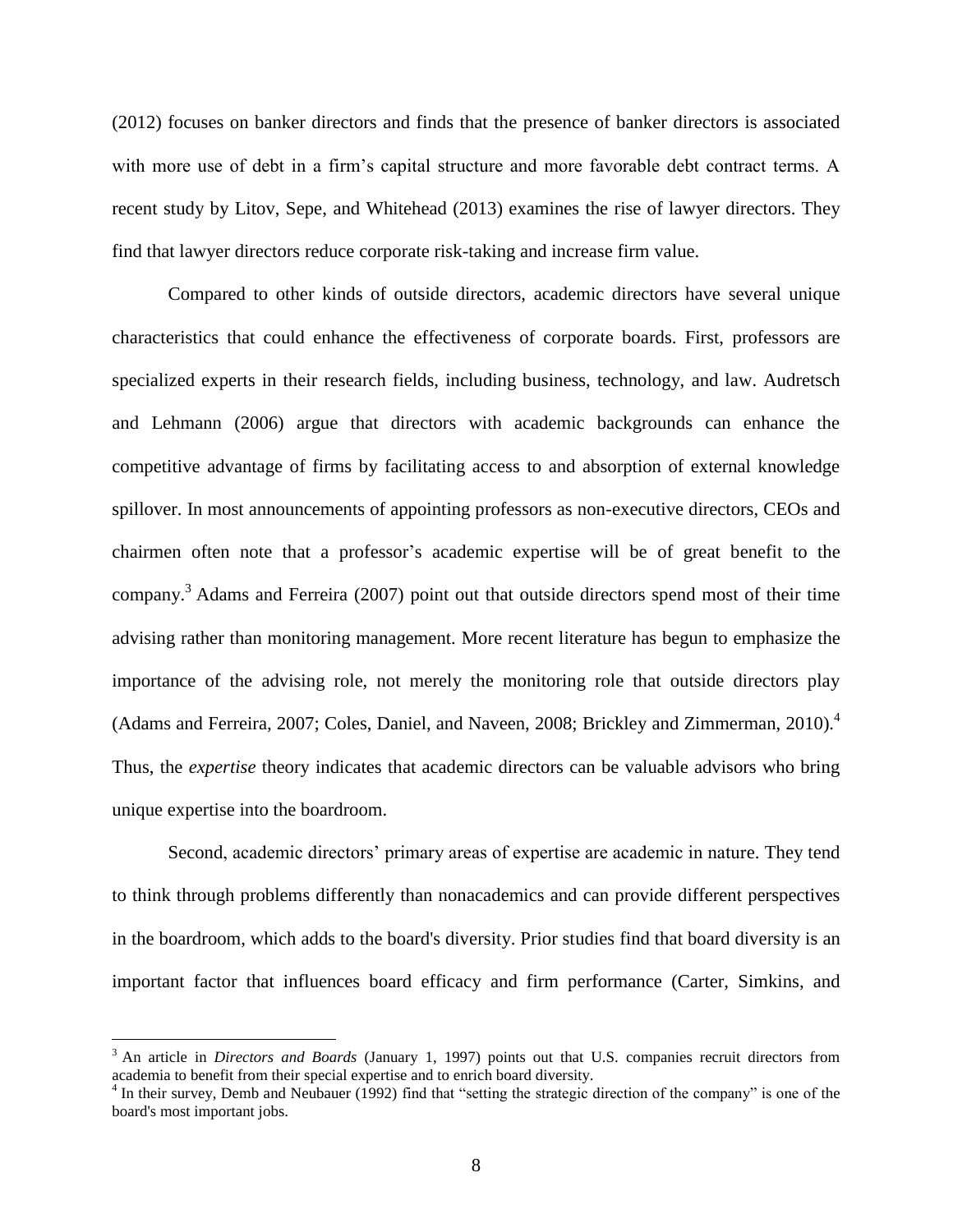Simpson, 2003; Adams and Ferreira, 2009; Anderson, Reeb, Upadhyay, and Zhao, 2011; Gul, Srinidhi, and Ng, 2011). Forbes and Milliken (1999) argue that job-related diversity, including the presence of academics on boards, could enhance the functional area knowledge and skill on the board. Thus, the *diversity* theory also predicts that academic directors increase board diversity and improve board efficacy.

Third, academic directors are outside directors with relatively strong reputations and a tradition of independent thinking. They are trained to be critical thinkers with their own opinions and judgments, and they are less influenced by others and can be tough when necessary (Jiang and Murphy, 2007). In addition, professors have less direct connections with insiders as compared to many other outside directors, and therefore can be more independent. Fama (1980) and Fama and Jensen (1983) argue that outside directors have incentives to monitor management because they want to protect their reputation as effective, independent decision makers. Thus, the *monitoring* theory indicates that academic directors would be important monitors of management.

Overall, based on the above discussions, we propose our hypothesis as follows:

*H1: There is a positive relation between academic directors and firm performance.*

## *2.2. Academic directors and firm policies*

Academic directors could increase firm value through their impacts on various corporate decisions. We further hypothesize how academic directors affect major corporate decisions based on their monitoring, advising and diversity roles. These could provide possible channels through which academic directors affect firm value.

## *2.2.1. Academic directors and CEO compensation*

Prior studies show a significant relation between board effectiveness and CEO compensation and subsequent firm performance. For example, Core, Holthausen, and Larcker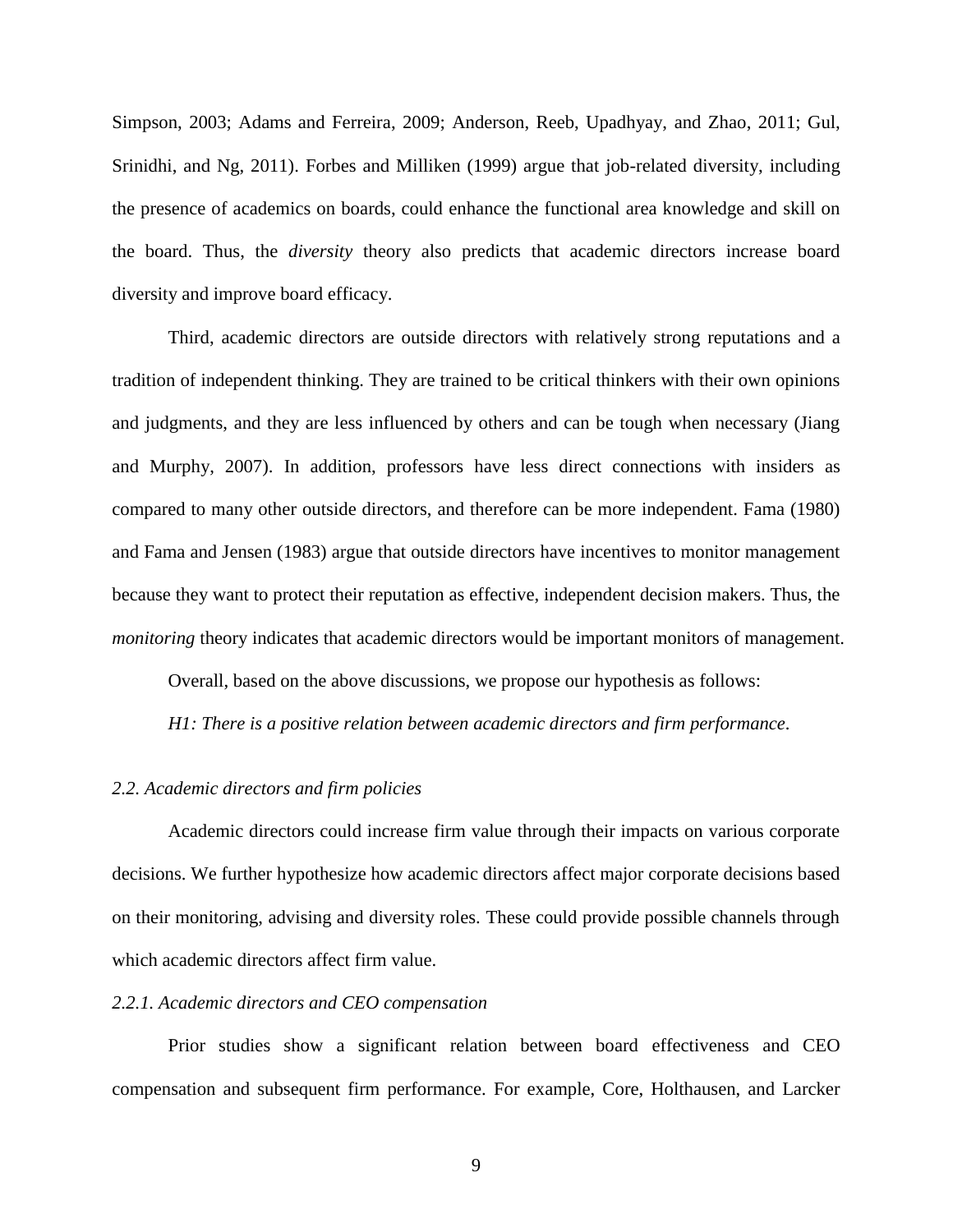(1999) find that firms with less effective corporate boards have greater agency problems; that CEOs at firms with greater agency problems receive greater compensation; and that firms with greater agency problems perform worse. Mehran (1995) argues that firm performance is positively related to equity-based compensation, because equity-based compensation gives CEOs incentives to increase firm value. CEO compensation is directly under the purview of corporate boards. If academic directors play an important monitoring role on management, we would expect that they affect CEO compensation policy. We hypothesize that:

*H2-1: There is a negative relation between academic directors and the level of CEO compensation.*

## *2.2.2. Academic directors and CEO forced turnover*

Warner, Watts and Wruck (1988) argue that there is an inverse relation between the probability of management changes and firm stock performance, and this relation can result from the monitoring by board of directors. Borokhovich, Parrino, and Trapani (1996) find empirical evidence that board quality is positively related to forced CEO turnovers when firms are performance worse. Fahlenbrach, Minton, and Pan (2011) find that the presence of former CEO directors is associated with a higher CEO turnover-performance sensitivity. If academic directors are in the boardroom and they are effective monitors, we would expect that CEOs are more likely to be fired when firms have bad stock performance. Therefore, we hypothesize that:

*H2-2: There is a positive relation between academic directors and CEO forced turnoverperformance sensitivity.*

## *2.2.3. Academic directors and earnings quality and stock price informativeness*

Corporate boards play an important role in monitoring corporate financial reporting quality and provide reliable information to outside investors. Klein (2002) finds that board and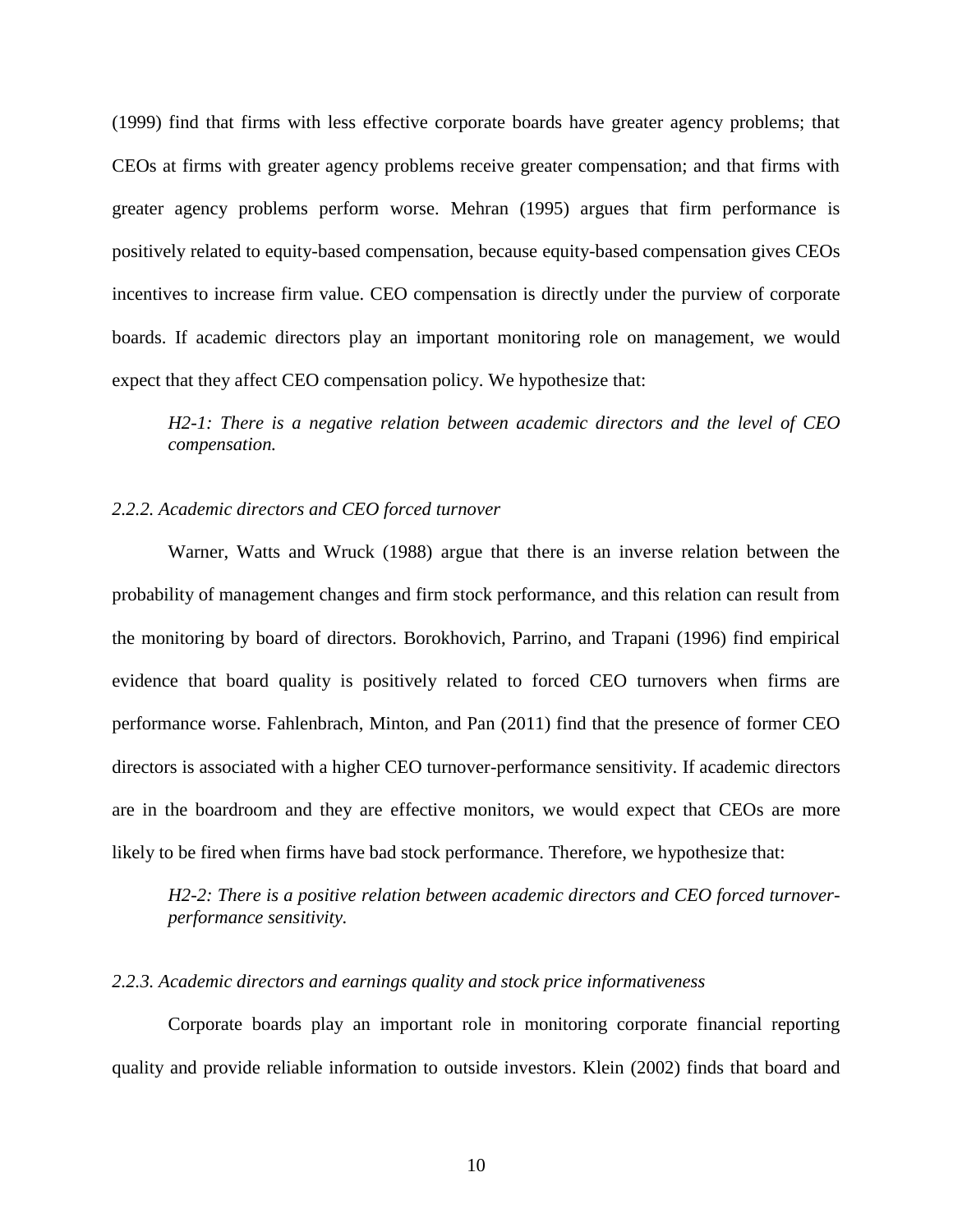audit committee effectiveness have a significant positive effect on earnings quality. Beasley (1996) detects a negative relation between board quality and the probability of corporate accounting frauds. Prior studies also show a negative relation between earnings quality and firm performance. For example, using IPO and stock repurchases as market events, Teoh, Welch, and Wong (1998) and Gong, Louis, and Sun (2008) find a negative relation between earnings management and firm market performance. Higher quality earnings also provide more reliable public information about the firm, which increases stock price informativeness. For example, Hutton, Marcus, and Tehranian (2009) find that stock prices of firms with high quality earnings reflect more firm-specific information. Vafeas (2000) also finds that board quality is positively related to earnings informativeness. Focusing on gender diversity of boards, Gul, Srinidhi, and Ng (2011) show that board diversity improves the informativeness of stock prices. Based on the existing literature, we expect that if academic directors increase the monitoring and diversity of the board, they could increase the earnings quality and informativeness of stock prices. Therefore, we hypothesize that:

# *H2-3: There is a positive relation between academic directors and earnings quality and the informativeness of stock prices.*

## *2.2.4. Academic directors and innovation*

Innovation can be crucial for the development and performance of the firm. For example, Hall, Jaffe, and Trajtenberg (2005) find a significantly positive relation between patent citations and firm performance. Prior studies find there is a positive relation between corporate governance and firm innovation (e.g., Miozzo and Dewick, 2002). Most academic directors are researchers or experts in certain areas. Audretsch and Lehmann (2006) argue that directors with academic backgrounds can enhance the competitive advantage of firms by facilitating access to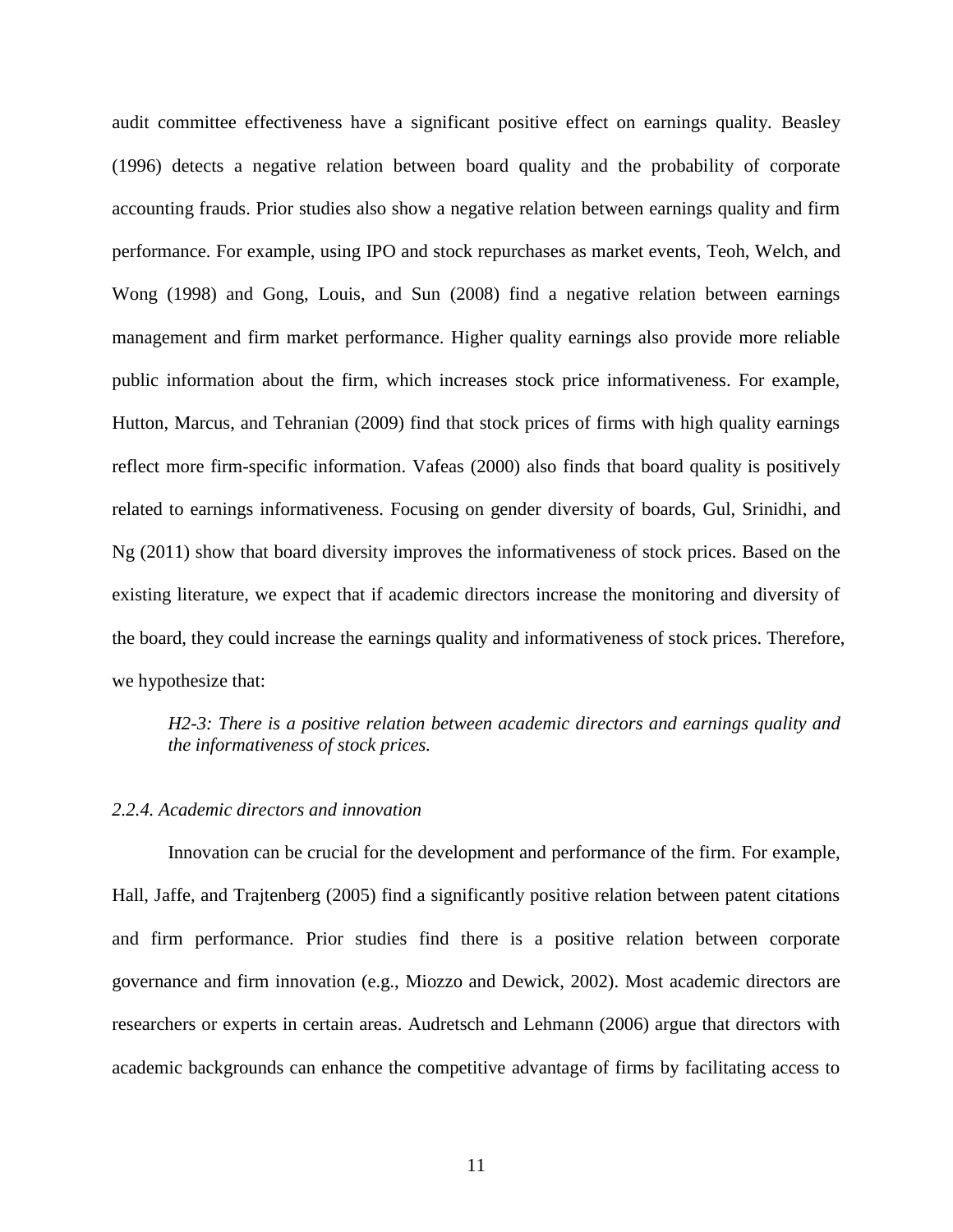and absorption of external knowledge spillover. Thus, we expect that academic directors could enhance firms' innovation capabilities through their advising roles in the boardroom. We hypothesize that:

*H2-4: There is a positive relation between academic directors and firm innovation.* 

## *2.2.5. Academic directors and acquisition performance*

The takeover market is a means to study boards and their roles in corporate governance (Shivdasani, 1993; Hermalin and Weisbach, 2003). Prior studies find that boards of directors play both monitoring and advising roles during acquisitions. For example, Byrd and Hickman (1992) finds that bidding firms on which independent outside directors hold at least 50% of the seats have significantly higher announcement-date abnormal returns than other bidders. Masulis, Wang, and Xie (2012) find firms with foreign directors have better cross-border acquisition market performance than firms without foreign directors because foreign directors can provide valuable advising during cross-border acquisitions. If academic directors are effective monitors and valuable advisors, we expect that acquirer firms with academic directors make better acquisition decisions. Thus we hypothesize that:

*H2-5: There is a positive relation between academic directors and acquirer's market performance.* 

### **3. The data**

#### *3.1. Sample*

The sample begins with all firms in the Investor Responsibility Research Center (IRRC) director database, which covers S&P 500, S&P MidCap 400, and S&P SmallCap 600 for the 1998–2011 proxy seasons. Since 1998, IRRC has recorded each director's primary employer and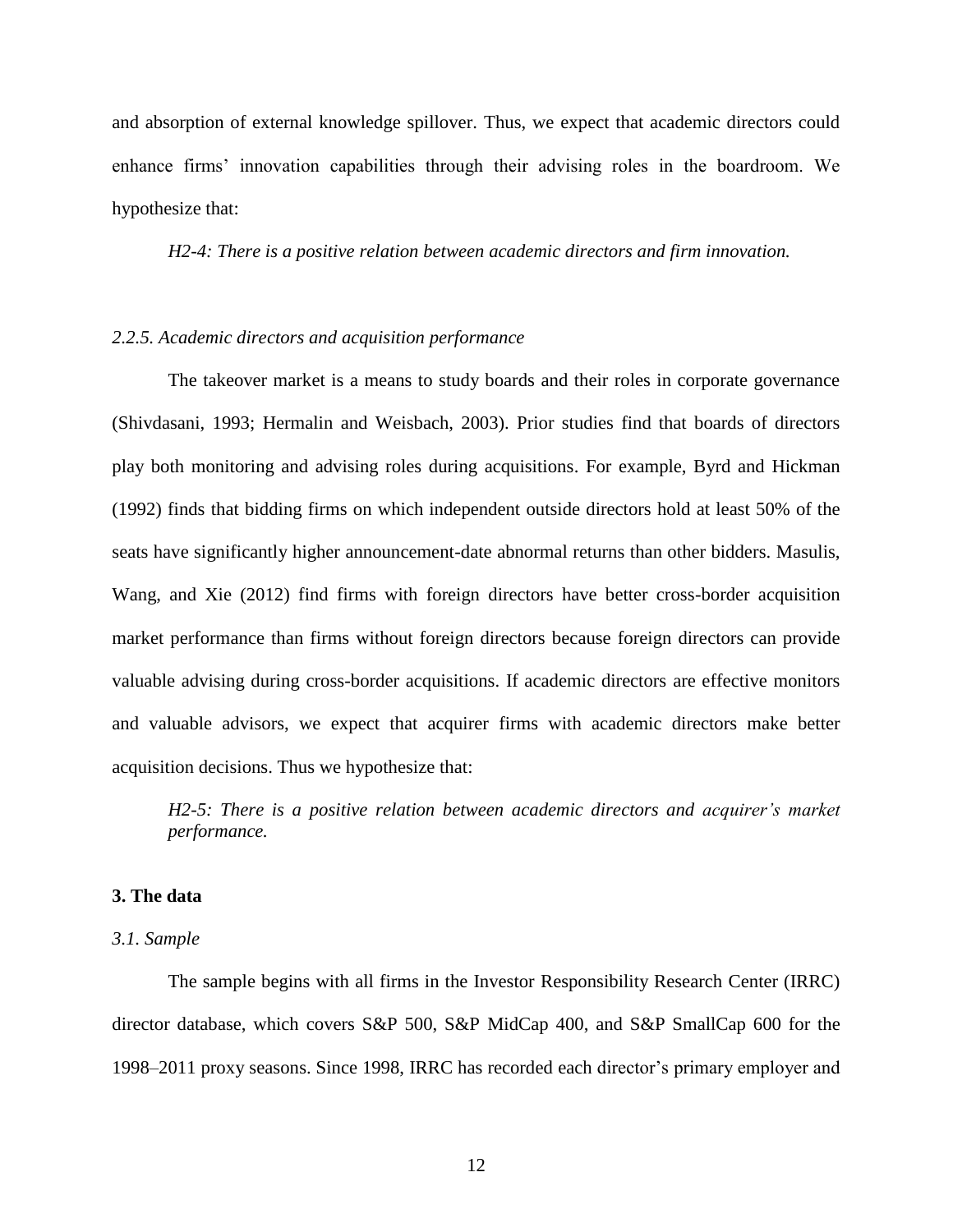primary title, which is how this study detects academic directors. We use keyword searches for directors from academia in the IRRC (e.g., university, college, institute, school, and academy). In order to confirm that the selected directors from academia are professors, and to find occupational and educational information for each academic director, we manually collect each director's background information, including his or her affiliation, degree, area of study, and title by searching his or her personal website, school website, or other business websites.<sup>5</sup> The final academic director-year sample includes 10,456 observations for 1,391 unique academic directors.

Table 1 reports the distribution of academic directors by year, title, and area of study. Panel A shows that the total number of academic directors over time is relatively stable. The sample does not show an increase in the number of academic directors (or business-related professors) after the implementation of the SOX, which requires financial experts on boards. Panel B of Table 1 shows that among 10,456 academic director observations, 6,348 also hold certain administrative titles such as president, dean, chancellor, and department chair. Presidents and deans account for 2,923 (28%) and 1,580 (15%) directorships, respectively. As shown in Panel C, over 39% of academic directors are in the business-related fields, including finance, accounting, economics, and other business majors, followed by technology including both engineering and science (17%), medical (14%), and political science (10%).

## [Insert Table 1 here]

As our main analysis is at firm-year level, we convert the IRRC director-year information into board (firm)-year information. Then we merge this information with other data sources. Data about other board information are also from the IRRC. Financial data are from Compustat. Data about insider ownership are from ExecuComp. After merging the data and deleting

 $<sup>5</sup>$  In the IRRC data, the majority of directors' title information is missing.</sup>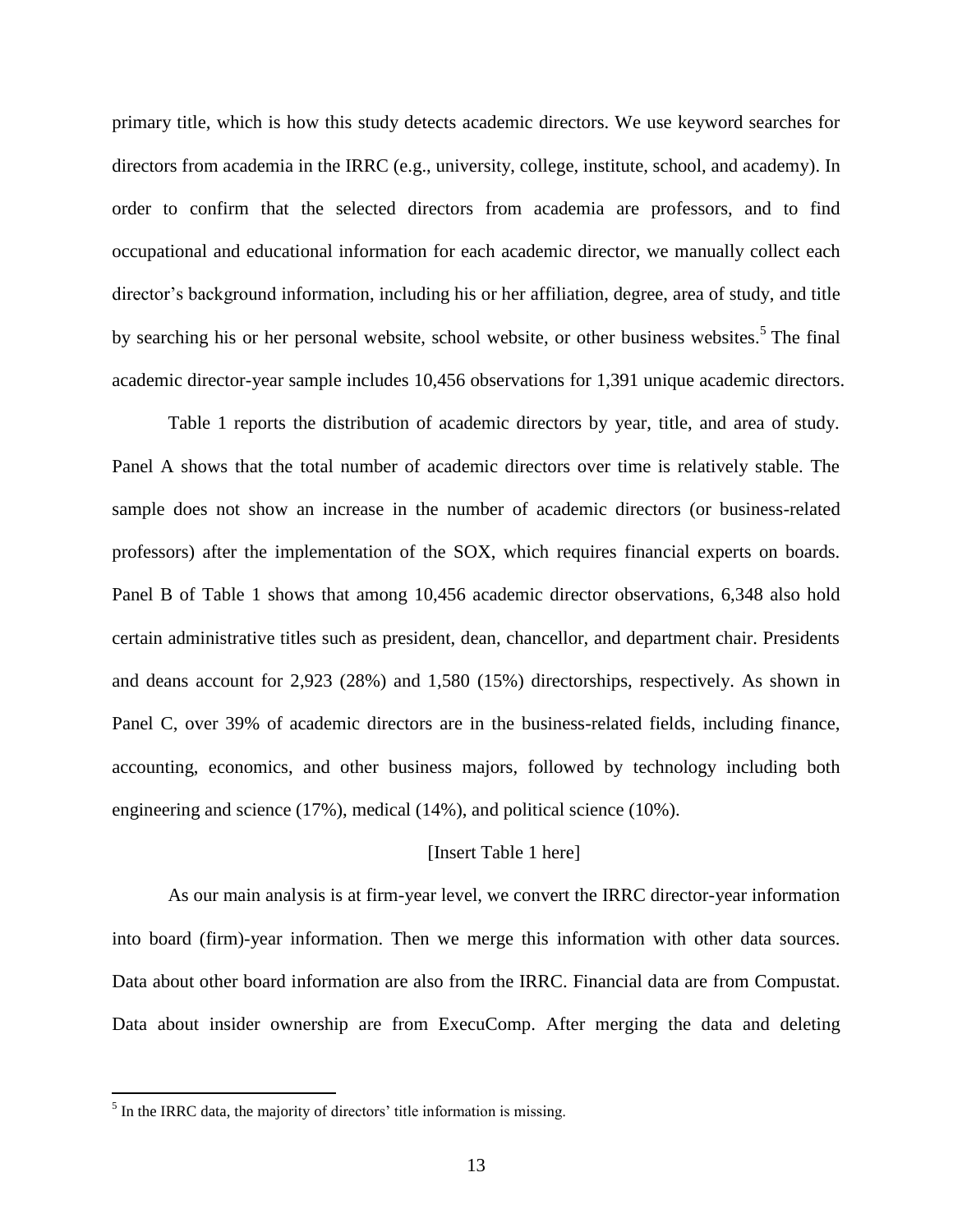observations with missing information, we have 15,991 firm-year observations for 2,703 unique firms for the 1998-2011 sample period.<sup>6</sup>

## *3.2 Measures of academic directors and firm performance*

To capture the presence of academic directors in the boardroom, we create a dummy variable, *Academic*, that equals one if a firm has at least one academic director in its boardroom, and zero otherwise. We also construct a continuous variable, *Academic Ratio*, which equals the number of academic directors divided by total number of directors, to capture the relative size of academic directors on the board.

In our paper, we use a market-based measure, Tobin's Q, as our proxy for firm performance. The Q regression is widely used in corporate board literature (Yermack, 1996; Ferris, Jagannathan, and Pritchard, 2003; Devos, Prevost, and Puthenpurackal, 2009; Masulis, Wang, and Xie, 2012). Tobin's Q is the ratio of a firm's market value to its book value. The firm's market value equals the book value of assets minus the book value of equity plus the market value of equity.

However, Tobin's Q is also often used as a measure of growth opportunities. Although we try to address this measurement error issue by using a number of controls for investment opportunities, we are still concerned about the possible impact that growth opportunities have on our coefficient estimates. Therefore, we supplement the Q tests with similar models using ROA as an accounting measure of operating performance. ROA is the ratio of net income before extraordinary items and discontinued operations to its book value of assets.<sup>7</sup>

<sup>6</sup> Our main results are quantitatively unchanged if we exclude finance and utility firms from our sample.

<sup>&</sup>lt;sup>7</sup> We also use an operating cash flow measure for ROA and the results are qualitatively unchanged.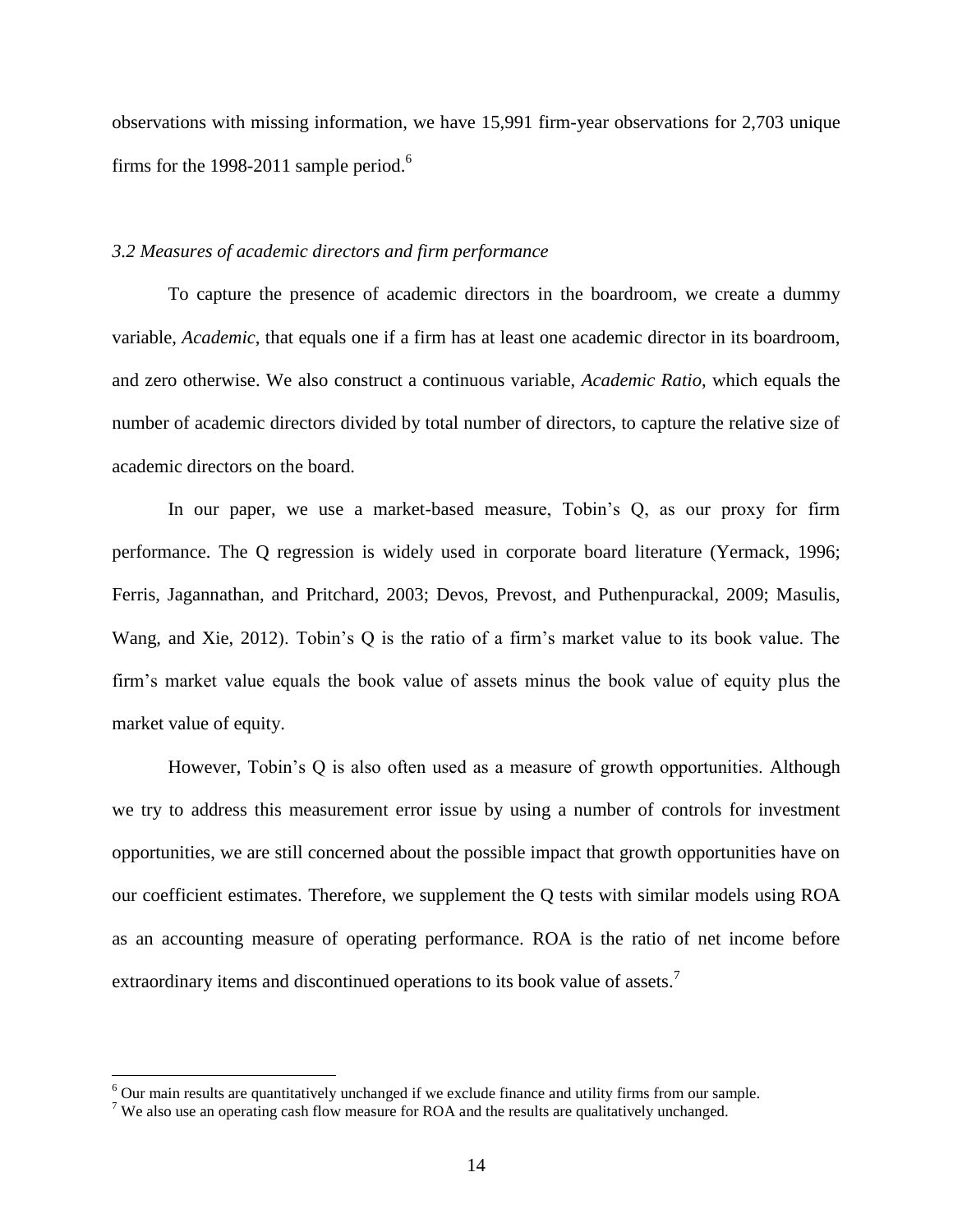#### *3.3. Summary statistics*

Table 2 shows the summary statistics, which are based on 15,991 firm-year observations. The mean (median) value of Q is 1.56 (1.36) while the mean (median) value of ROA is 0.03 (0.04). Both Q and ROA vary across our sample. The results are similar to other studies such as Adams and Ferreira (2009), Devos, Prevost, and Puthenpurackal (2009), and Masulis, Wang, and Xie (2012).

## [Insert Table 2 here]

We find during 1998 to 2011, 40% of the firm-year observations have at least one academic director. For firms with academic directors, 77% of firms have one academic director, 19% of firms have two academic directors, and 4% of firms have more than two academic directors. The relative size of academic directors is not very large for the full sample. The average ratio of academic directors to board size is 5.5%. However, we find that relative size of academic directors is considerably large within firms who have academic directors. For example, boards with academic directors, on average, have 10% of their total directors drawn from academia. When we calculate the ratio of academic directors to the total number of outside directors, the percentage increases to 14.3%, which is relatively high.

With respect to other board characteristics, we find the average board in our sample has 9.25 directors. The average board independence is 70%. About 72% of sample firms have dual CEOs. These numbers are similar to those in other recent studies, such as Adams and Ferreira (2009), Francis, Hasan, Koetter, and Wu (2012), and Masulis, Wang, and Xie (2012).

#### **4. The determinants of having academic directors in the boardroom**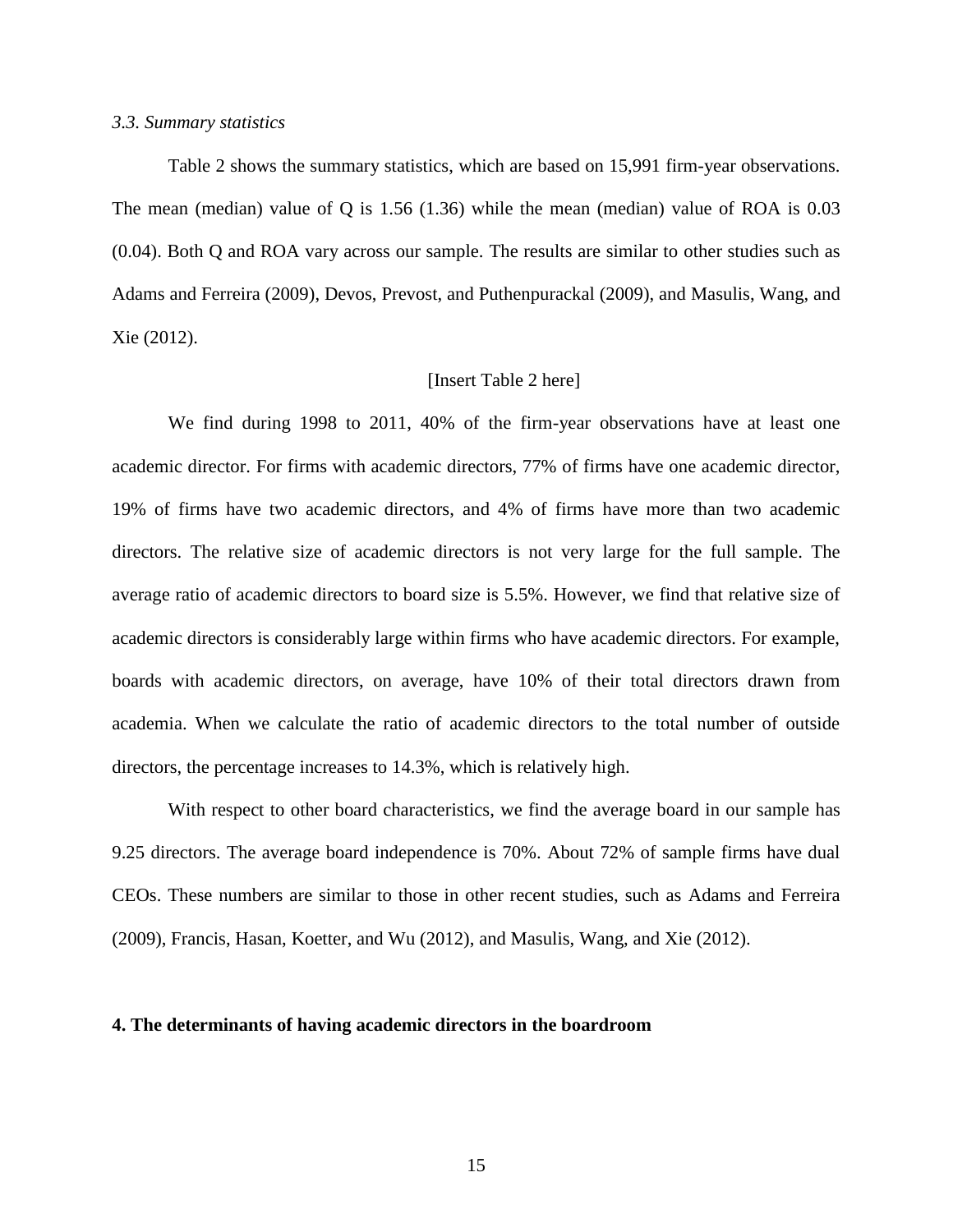Academic directors might not be randomly assigned to firms, so what drives their election to boards? Klein (1998) argues that firms' economic needs determine who sits on their boards. Coles, Daniel, and Naveen (2008) emphasize the advisory role of nonexecutive directors. Firms may recruit professors for their specialized expertise and advice on business strategies, legal suggestions, or technological solutions. Also, firms may recruit professors merely for their prestige (especially presidents and deans). In this section, we examine the determinants of having academic directors on boards. This analysis is also useful for evaluating firm performance because it could help us find determinants of academic directors for endogeneity correction in the 2SLS regression.

We include four sets of variables in our regressions. Firm specific characteristics may influence the decision to choose directors from academia. Thus, the first set of variables is firm characteristics. Firms with more intense research and development efforts may have higher demand for academic directors' specific expertise. Thus we include *R&D*, which is total R&D expenditures divided by total assets. We also include *Firm Size*, which is the natural log of total firm assets, to control for firm size effect. Both *R&D* and *Firm Size* are measured with a oneyear lag to *Academic*. Lastly, we include a dummy variable, *Distance*, which equals one if the geographical distance between the firm and the academic director' university is less than 100 miles, and zero otherwise.<sup>8</sup> We expect that firms are more likely to choose professors from nearby universities.<sup>9</sup>

Boards of directors have the ultimate responsibility to appoint board members. Therefore, we include several board characteristics which are widely studied in the literature. *Independence* is the percentage of outside directors (excluding academic directors) on the board. *Board Size* is

 $8$  If there is more than one academic director on the board, we use the average distance.

<sup>&</sup>lt;sup>9</sup> We try to include one to three lagged Q in the regression, and we do not find a significant relation between previous firm performance and having academic directors.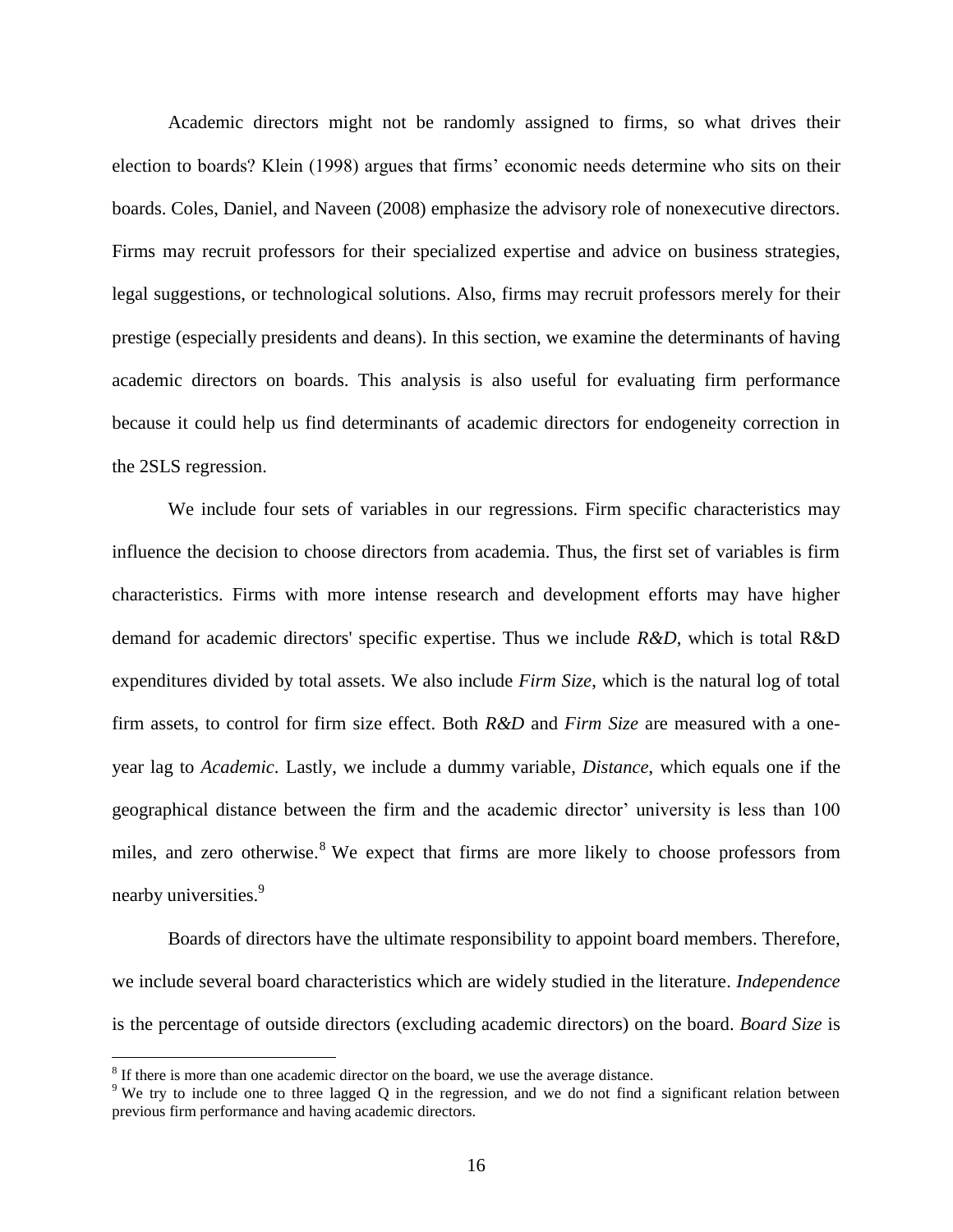the natural log of the total number of directors on the board. *Duality* is a dummy variable that equals one if the CEO is also the chairman; it equals zero otherwise. *Female Director* is a dummy variable that equals one if at least one director is female; it equals zero otherwise. *Director Age* is the natural log of the directors' average age. *Director Tenure* is the natural log of the directors' average tenure. *Directorship* is the average number of directorships directors hold.

Board ownership and management ownership may affect firms' incentive to choose professors as board members. We also include these ownership variables in our regression. *Director Ownership* is the board's ownership as a percentage of all shares outstanding. *Insider Ownership* is management's ownership as a percentage of all shares outstanding.

Finally, we control for industry effect in the regression, as different industries may have different demands for directors from academia. We use one-digit SIC codes to separate firms into eight industries to test the industry effect.

The results are in Table 3. In Column 1, we use *Academic* as the dependent variable. We find that both *Firm Size* and *R&D* have significantly positive effects on the presence of academic directors. The results indicate that larger firms and more research-intensive firms are more likely to choose professors for their boards. Consistent with our expectation, we find *Distance* also impacts the possibility of choosing academic directors positively, suggesting that firms are more likely to choose professors from nearby universities.

### [Insert Table 3 here]

We also find that coefficients on *Independence*, *Board Size*, *Female Director*, and *Director Age* are all positive and significant, indicating that more independent boards, larger boards, boards with more female and old directors are more likely to have academic directors.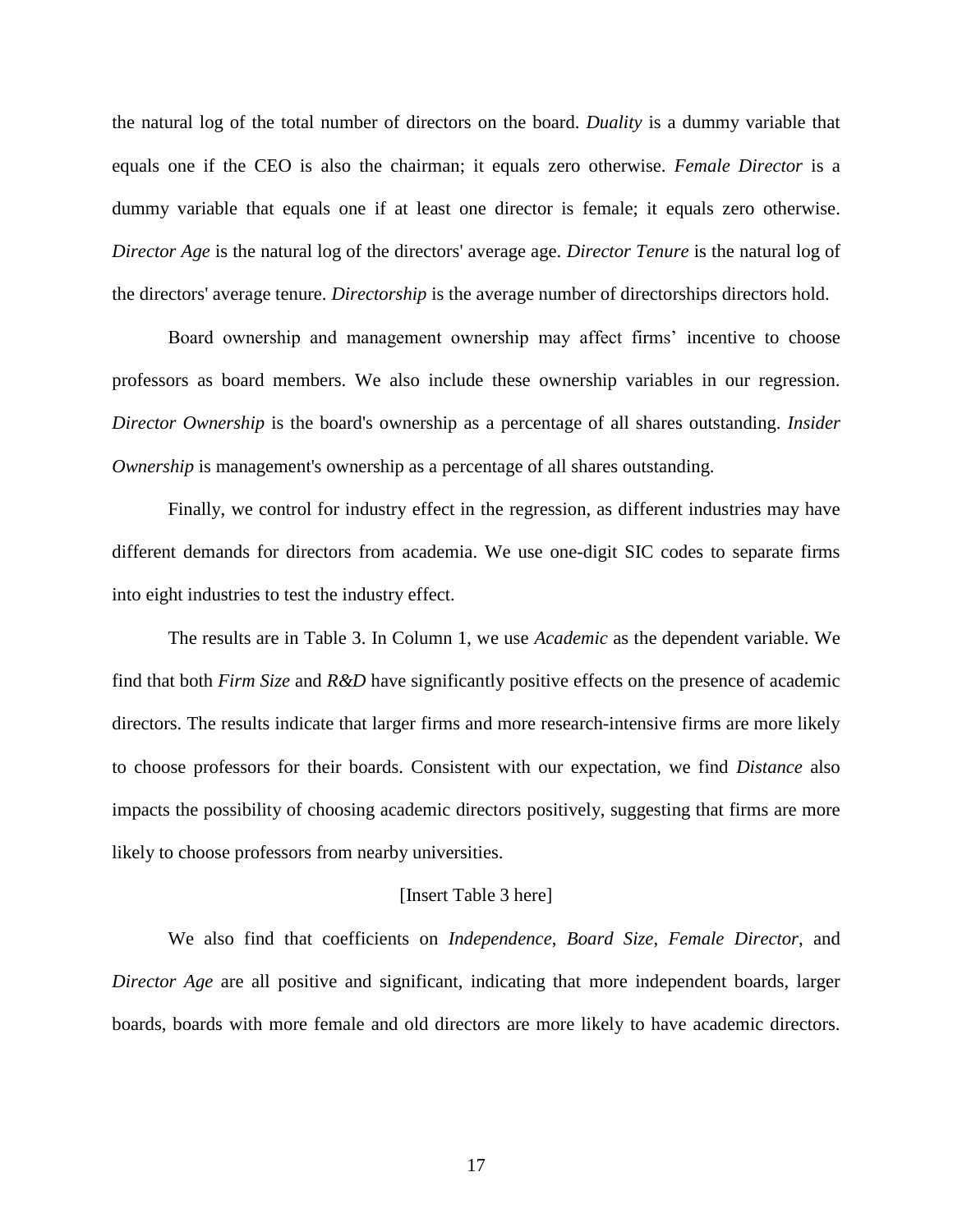The coefficient on *Insider Ownership* is positive and significant, suggesting that if a firm's managers hold more shares, the firm is more likely to have academic directors.

With regards to the industry effect, we find that the demand for academic directors varies among different industries. For example, although the financial services, transportation, and communications industries are more likely to choose professors for their boards, some manufacturing and wholesale and retail firms are less likely to do so. The results seem consistent with the expertise theory that financial and high-tech firms are more likely to seek academic directors for their specialized expertise.

## **5. Academic directors and firm performance**

## *5.1. The association between academic directors and firm performance*

In this section, we examine the relation between academic directors and firm performance. As we discussed before, we use Q as the main measure of firm performance. We use *Academic* and *Academic Ratio* to capture the presence and the relative size of academic directors on the board. Following prior studies, such as Bebchuk and Cohen (2005), and Devos, Prevost, and Puthenpurackal (2009), we control for board and firm characteristics that may affect Q in our regressions. For board characteristics, we include *Independence*, *Board Size* and *Duality* as described earlier. We also control for *Insider Ownership* in the regressions (Jensen and Meckling, 1976; Yermack, 1996). To account for the potential nonlinearity between firm value and insider ownership (Morck, Shleifer, and Vishny, 1988; McConnell and Servaes, 1990), we include a quadratic term of *Insider Ownership*.

For firm characteristics, we include *Firm Size* and *R&D* as defined earlier. We also include the following firm variables. *Leverage* is the book value of debt over total assets. *Cash* is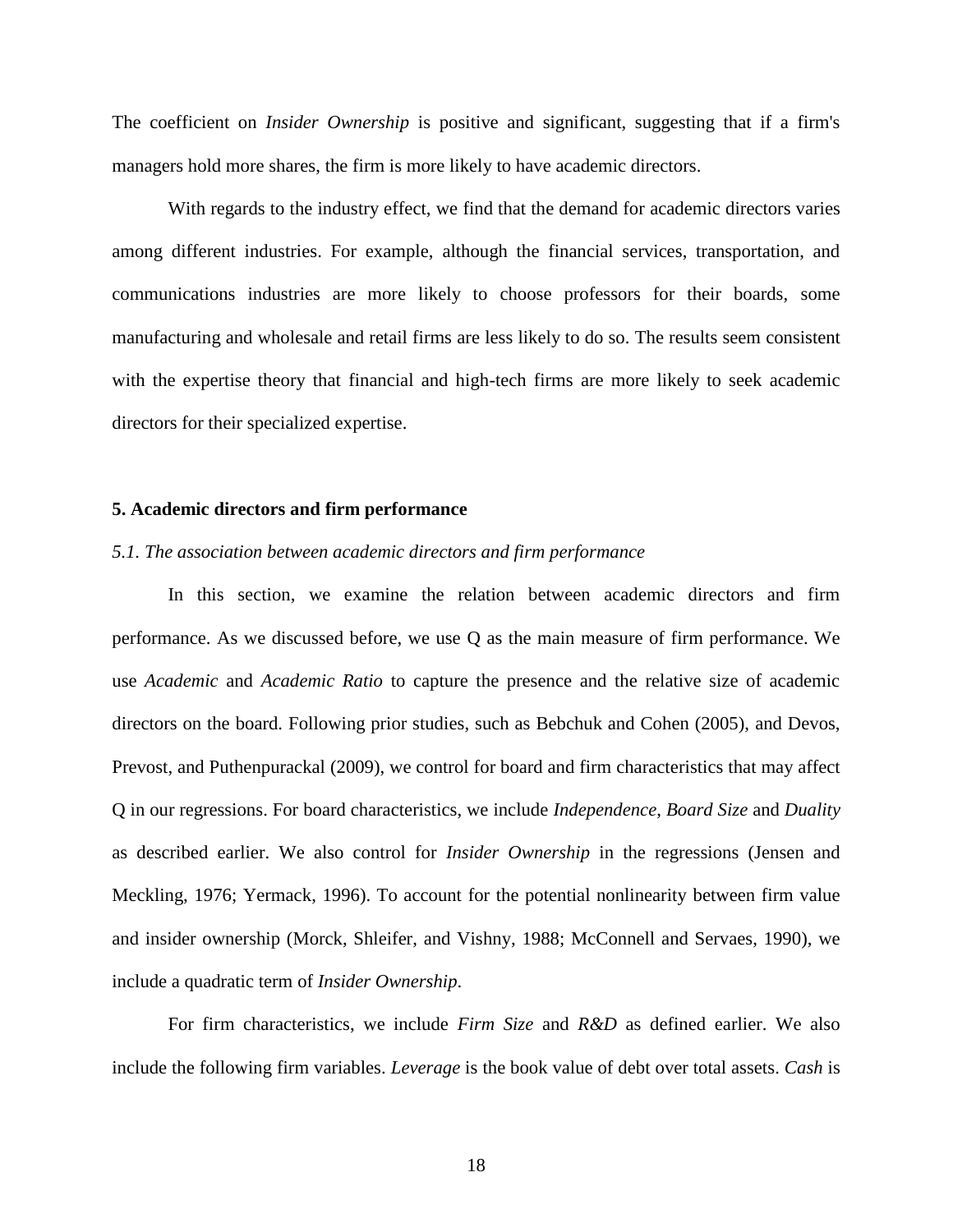cash and short-term investments over total assets. *Cum. Sales Growth* is the compounded annual growth rate of sales over the last three years. All these firm characteristics are measured with a one-year lag to Q.

Table 4 reports the results of the association between academic directors and firm performance using firm and year fixed-effect regressions with robust and clustered standard errors at the firm level. In Column 1, we find that the coefficient on *Academic* is significantly positive at the 1% level. The economic magnitude of the coefficient is about 0.065, indicating that Tobin's Q is about 0.065 higher for firms with academic directors than firms without academic directors. The result supports our hypothesis H1 that the presence of academic directors is associated with higher firm performance.

## [Insert Table 4 here]

In Column 2, we find the coefficient on *Academic Ratio* is positive and significant at the 1% level. The coefficient shows that a unit increase in *Academic Ratio* is associated with an increase of firm's Tobin's Q about 0.242 units. The results indicate that both the presence of academic directors and the relative size of academic directors matter to firm performance.

In Columns 3 and 4, we further use ROA as the dependent variable. The results show a positive and significant relation between academic directors (both the presence the relative size) and firm performance as measured by ROA. For example, the coefficient on *Academic* is 0.009, indicating that ROA for firms with academic directors is about 0.009 higher than that for firms without academic directors. Given our sample average ROA is 0.03, our results are economically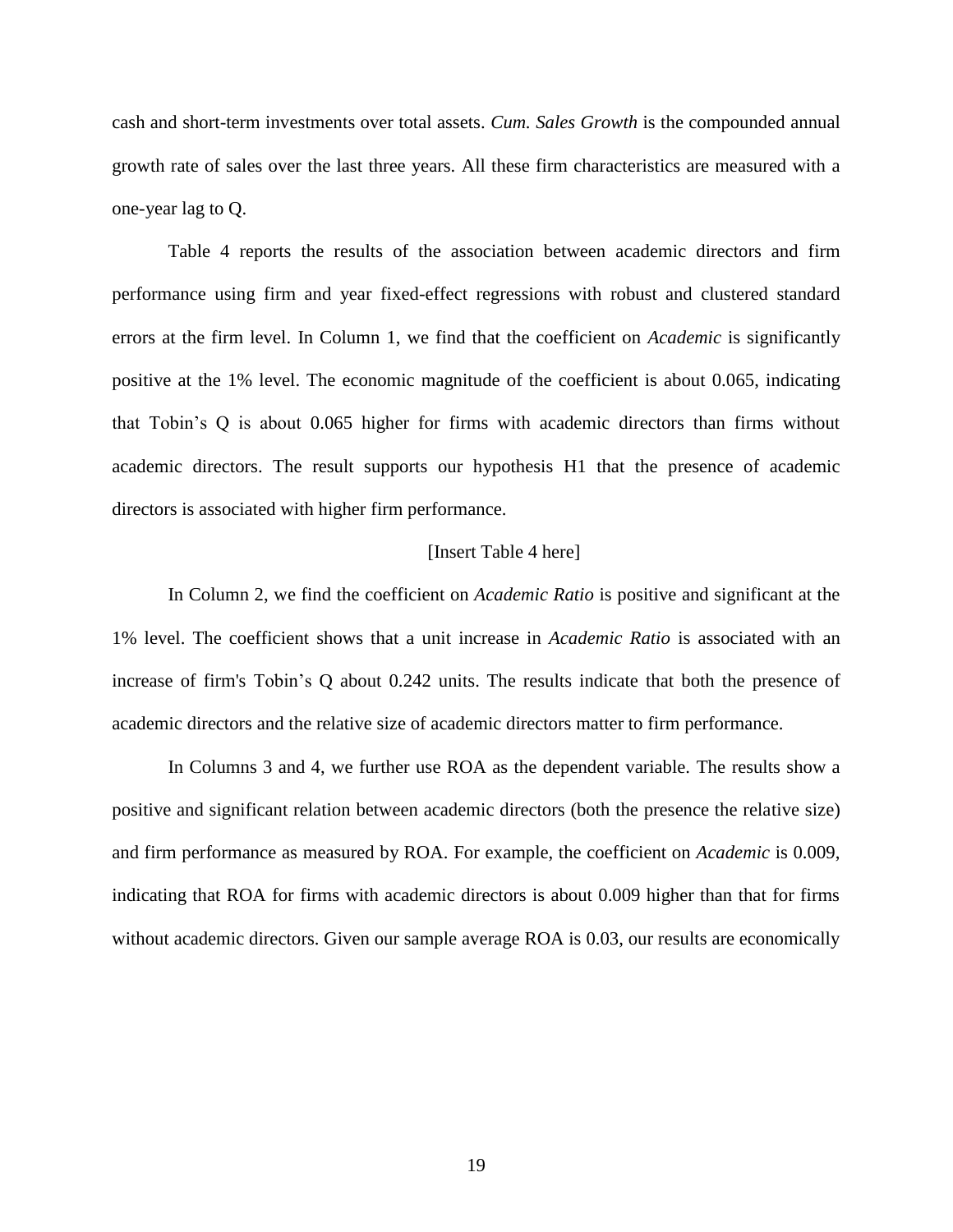meaningful. The results triangulate the findings when we use Tobin's Q as the measure of firm performance, and they provide further evidence to support our hypothesis  $H1$ .<sup>10</sup>

Coefficients on control variables are in line with those reported by other studies. We find that *Independence* has no significant relations with firm performance (Baysinger and Butler, 1985; Hermalin and Weisbach, 1991; Mehran, 1995; Bhagat and Black, 2001). We also find that there is a negative relation between *Board Size* and firm performance when we use Tobin's Q as the measure of firm performance, and there is a negative relation between *Duality* and firm performance when we use ROA as the measure of firm performance. The results are consistent with prior studies such as Yermack (1996) and Rechner and Dalton (1991).

Consistent with our expectations and prior findings, we find that *Firm Size* and *Leverage* are negatively related to firm performance. We also find that *R&D*, *Cash*, and *Cum. Sales Growth* are all positively related to Tobin's Q. Finally, we find that neither *Insider Ownership* nor *Insider Ownership Square* is significantly related to firm performance.

In sum, results presented in Table 4 indicate that both the presence of academic directors and the relative size of academic directors are positively related to firm performance as measured by both Tobin's Q and ROA. The results are consistent with our hypothesis H1 and show that directors from academia appear to be valuable for firms.

## *5.2. Robustness checks*

 $\overline{a}$ 

The fixed-effect regressions control for potential omitted variables. However, as academic directors may not be randomly assigned to boards, the potential problem of endogeneity of the choice of academic directors is still unaddressed. To deal with this issue, we

 $10$  Some firms located in Bay area are high-tech firms and they might have more academic directors from local universities such as Stanford and UC Berkeley. To ensure that our findings are not driven by Bay area firms, we rerun Table 4 using a reduced sample in which we exclude Bay area firms. We find all our results hold.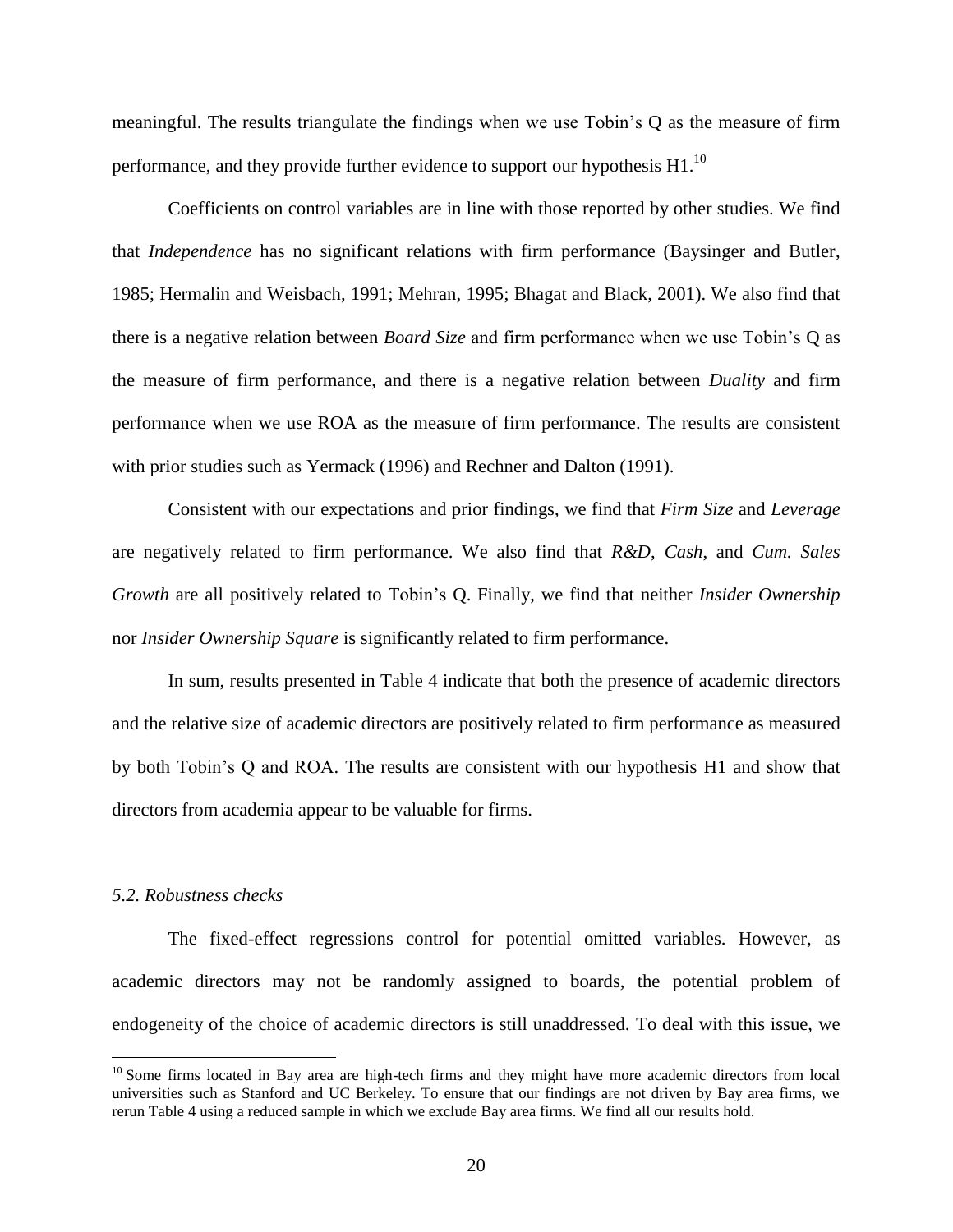use an instrumental variable technique. Based on our results in Table 3, we choose *Distance* as an instrument for *Academic*, as we find that *Distance* is highly correlated with *Academic,* but it is less likely related to firm performance. To provide support for our choice of the instrument variable, in the 2SLS regression, we conduct the Cragg and Donald (1993) instrument relevance test to confirm the relevance of the instrumental variables (i.e., high correlation between *Distance* and *Academic*). We also find that *Distance* is uncorrelated with firm performance if we include it in the second-stage regression, which confirms *Distance* as a valid instrument for *Academic.*

We report the second-stage results in Column 1 of Table 5. We find that the coefficient on fitted *Academic* is 0.318 and is significant at the 5% level. The result indicates that the positive relation between academic professors and firm performance is robust after considering the potential endogeneity problem.

## [Insert Table 5 here]

To mitigate statistical concerns arising from cross-sectional correlation, we estimate the baseline model using the Fama-MacBeth method. More specifically, we estimate the model by years, and then test the statistical significance of the average coefficients using a t-test. The results are in Column 2 of Table 5. We find that the coefficient on *Academic* is significantly positive. In Column 3, to mitigate the influence of the outlier effect, we perform a median regression. The results also hold.

In the earlier studies, we include finance and utility firms in our sample. As financial companies and utility firms may perform differently compared to other companies, some studies exclude these firms (e.g., Yermack, 1996). We retest our main analysis using a reduced sample in which we exclude finance and utility firms. We find that the results hold after using this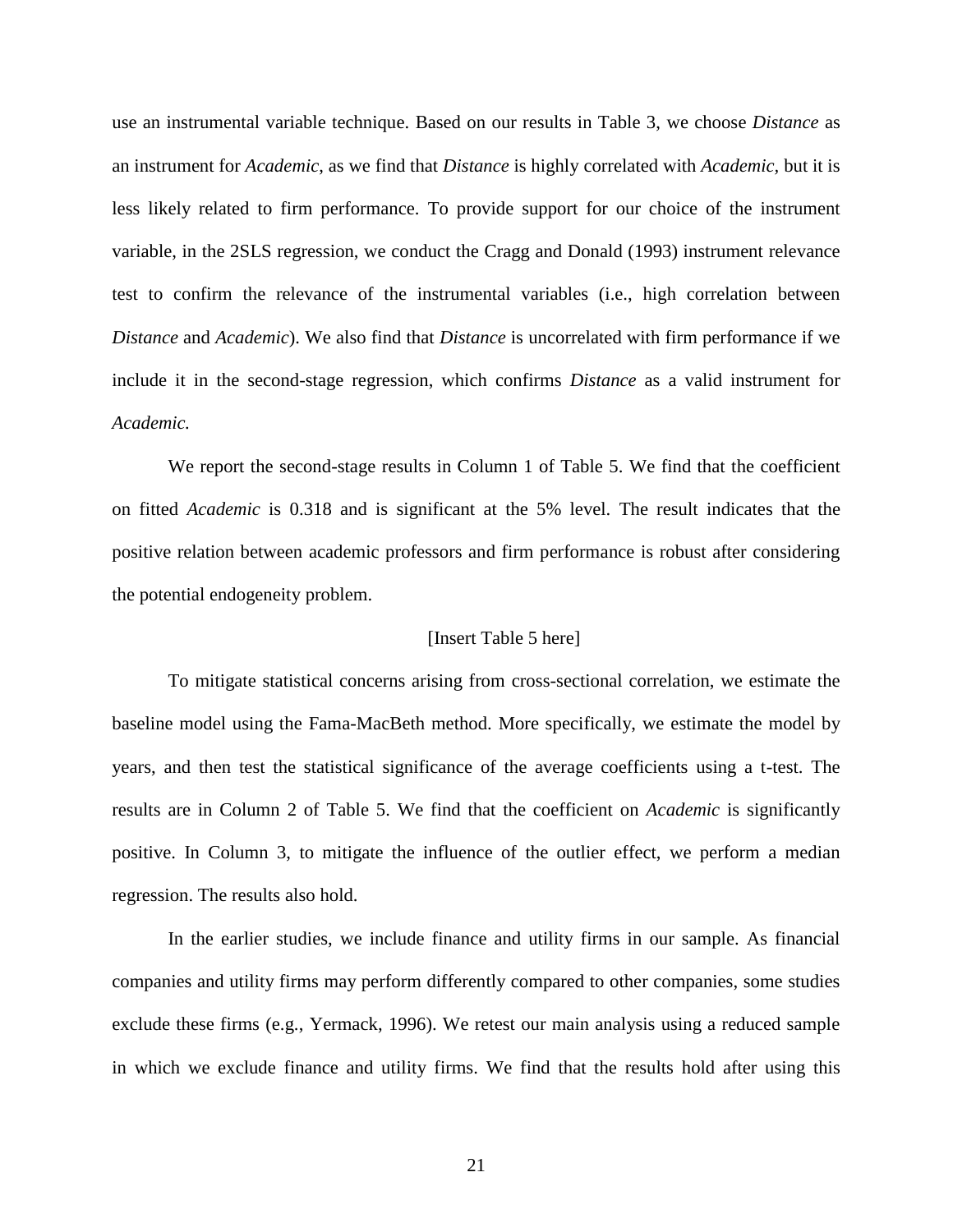reduced sample. Lastly, Duchin, Matsusaka, and Ozbas (2010) argue that the effectiveness of outside directors depends on the cost of acquiring information about the firm. Outsiders improve firm performance when information cost is low and hurt firm performance when information cost is high. Following Duchin, Matsusaka, and Ozbas (2010), we collect analyst forecast information from I/B/E/S. we use standard deviation of analyst forecast as the measure of the information cost. <sup>11</sup> We construct a dummy variable, *Higher Information Cost*, which equals one if a firm's analyst forecast standard deviation is above median value, and zero otherwise. We interact *Academic* with *Higher Information Cost.* The results show that the interaction term, *Academic* \**Higher Information Cost*, is insignificant, indicating that the impact of academic directors on firm performance is not influenced by the information cost.<sup>12</sup> For brevity, the results from these robustness checks are not tabulated.

## *5.3. Difference-in-difference regression results*

To further mitigate endogeneity concerns, such as time-variant omitted variable effect and reverse causality issues, we conduct a difference-in-difference analysis. Our testing sample is the firms with academic directors. The IRRC database provides the year in which the director begins his or her board service. Therefore we construct a dummy variable *Post*, which equals one if a year is after an academic director is appointed, and zero otherwise. For fair comparison, we also apply the following filters: (1) each academic director should be in office consecutively for at least 2 years; (2) if a firm has more than one change of academic directors, we only count the earliest change for each firm; (3) we exclude firms that have no pre-academic director appointment information.

 $11$  Using absolute error of analyst forecast yields similar results.

 $12$  We also examine the non-linearity of academic directors by including a square term of academic ratio. We do not find a non-linear relation between academic directors and firm performance.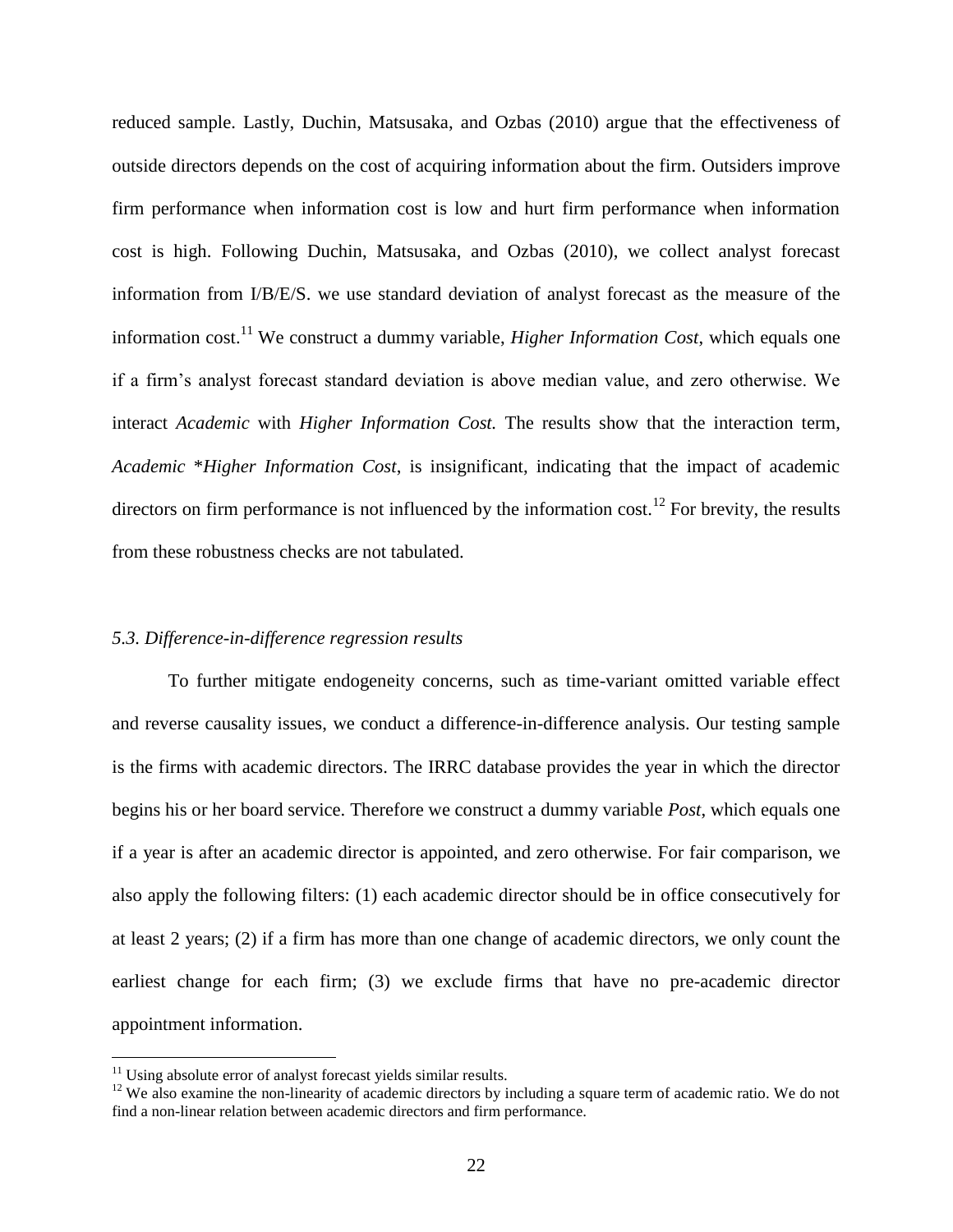We next construct a matching sample from the other outside director appointments sample. We apply a one-to-one propensity score match based on industry, year, assets, and leverage. This procedure ensures that each observation in the testing sample is paired with an observation in the matching sample. We estimate OLS regression using a sample that pools the testing sample and the matching sample. The final sample includes 6,086 observations.

Results from the difference-in-difference regression are reported in Column 4 of Table 5. We find that the coefficient on *Post* is insignificant, indicating that there is not a significant difference between pre- and post-period for firms with nonacademic director changes in terms of firm performance. The coefficient on the interaction term between *Post* and *Firms with Academic Directors*, which captures the incremental effect of academic directors on firm performance in the post period, is 0.105 and is significant at the 1% level. Hence, compared to firms with nonacademic director changes, academic directors increase firm performance more significantly after their appointments. The results mitigate endogeneity concerns and suggest that academic directors bring about, and not merely reflect, an improved firm performance.

## *5.4. Academic directors and firm performance during the 2007-2009 financial crisis*

The 2007-2009 financial crisis is the most serious crisis since the Great Depression, and it represents an exogenous and systematic shock to most firms. Prior studies show that corporate governance including boards of directors is of the first-order importance in determining firm performance during crises (e.g., Johnson, Boone, Breach, and Friedman, 2000; Mitton, 2002; Francis, Hasan, and Wu, 2012). Following these studies, we examine how academic directors immediately before the crisis affect firm performance during the crisis period. As there is no consensus on the exact time window for the crisis, we use three different time windows to ensure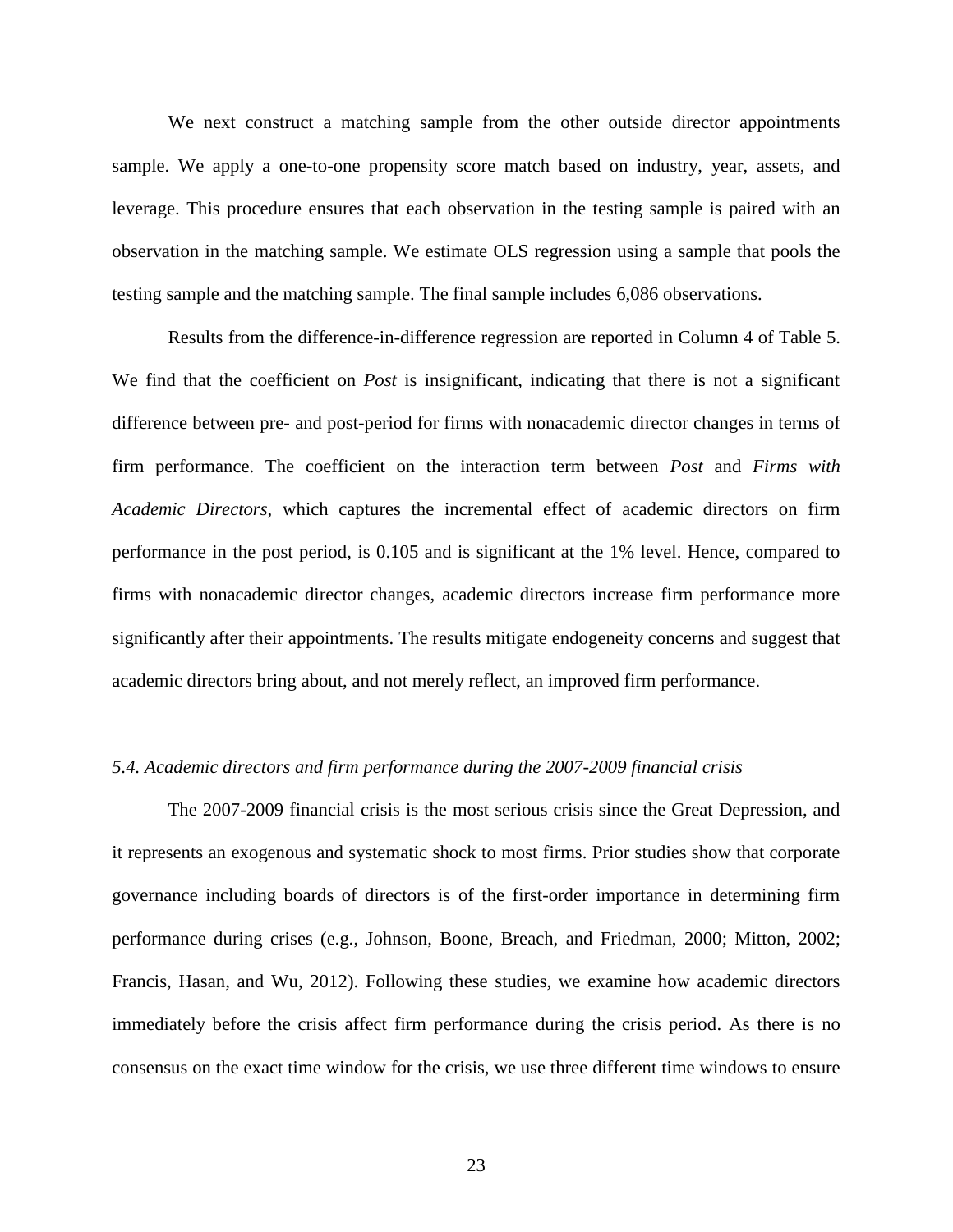the robustness of our results. The first one is October 2007 to March 2009 which is based on the stock market performance. The second is December 2007 to June 2009 which is based on the definition of National Bureau of Economic Research (NBER). The third is September 2008 to March 2009 which is based on the bankruptcy of Lehman Brother. Accordingly, we use 2006 academic director information for the first two time windows and 2007 academic director information for the third time window. We run cross-sectional regressions to examine how academic directors before the crisis affect firm performance during the crisis period. We include industry fixed effect in the regressions to control of industry effects.

Following Johnson, Boone, Breach, and Friedman (2000), Francis, Hasan, and Wu (2012) and others, we use buy-and-hold abnormal return (*BHAR*) for the crisis period to capture firm relative performance during the crisis period. *BHAR* is calculated based on monthly stock return information from CRSP. We report the results in Table 6. We find that all three coefficients on *Academic* are significantly positive at the 1% level. For example, *BHAR* for firms with academic directors is about 0.105 higher than that for firms without academic directors when we define the crisis as from October 2007 to March 2009. Thus, our results in Table 6 confirm the positive effect of academic directors on firm performance and they further mitigate the endogeneity concerns.

#### [Insert Table 6 here]

#### *5.5. Long-run event study results*

Ideally, we could conduct a short-run event study to examine market reactions to the news of appointments of academic directors. However, there are several difficulties which could make the results noisy and less informative. First, perform a valid short-run event study we have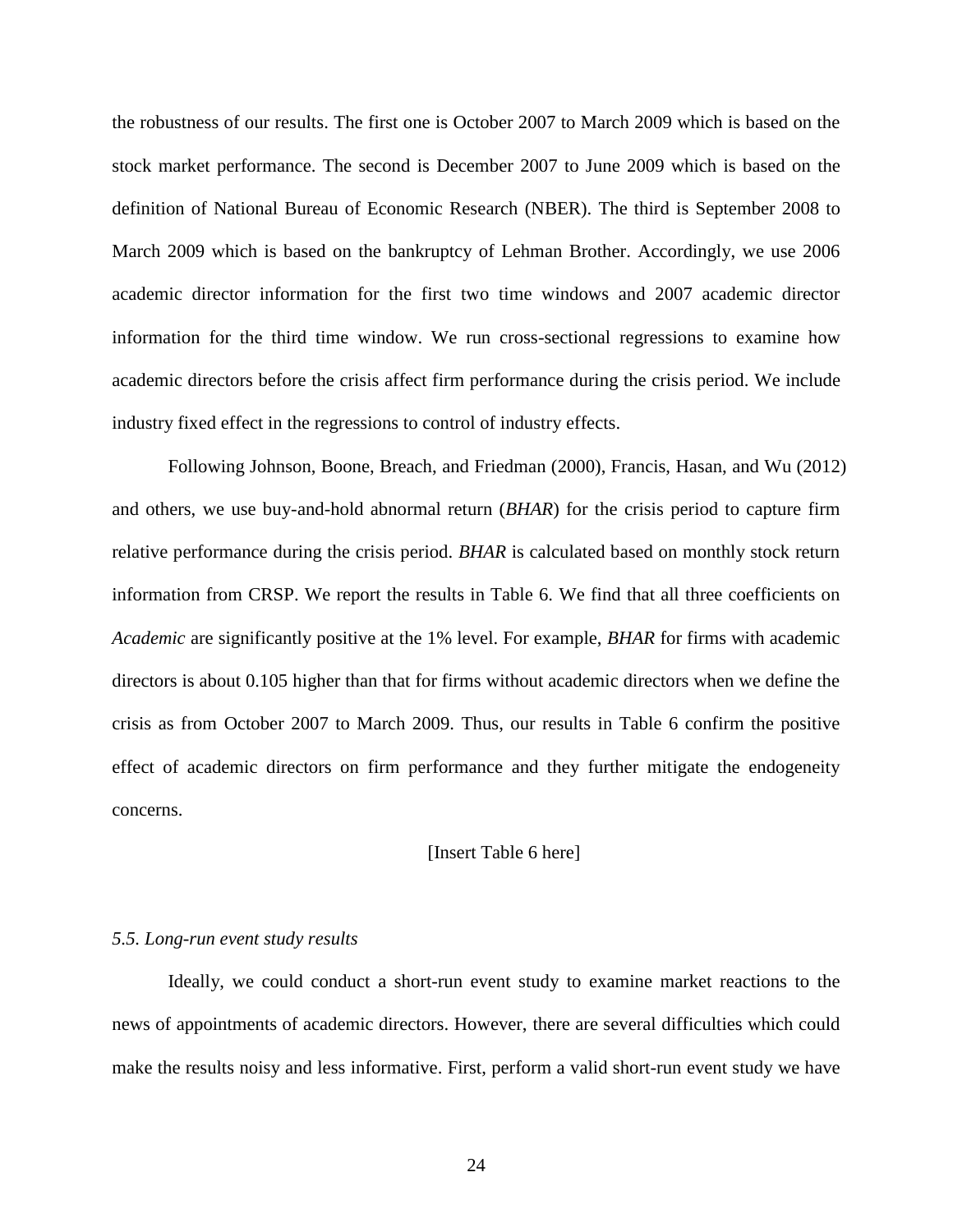to know the exact dates of events. However, unlike other events, such as earnings announcements and stock splits, the exact dates of director appointments are ambiguous. Prior studies generally search director appointment dates from *The Wall Street Journal* or *Lexis/Nexis*. However, information from those media resources is known to be subject to leakage. Second, according to regulation requirements, most board appointments occur either at scheduled board meetings that involve other information releases or are communicated through proxy mailings and ratified by shareholders at annual meetings. In addition, it is common for there to be multiple additions to the board or simultaneous appointments and reassignments of directors. Given these complexities, the short-term event study results are more likely to be contaminated by confounding events. Third, results from short-run event studies are very sensitive to the sample selection problem.

If firm performance is in fact enhanced due to the appointments of academic directors, we expect to find positive long-run market reactions following the appointments of academic directors. As we do not necessarily need the exact appointment dates for the long-run study, we can use the S&P 1,500 director full sample. We trace each director's first year of appointment as an outside director, and we require that each director should be on the same board consecutively for at least 3 years excluding the appointment year. Our final sample includes 1,145 observations.

Our long-run event study is based on Fama-French Three-Factor Model. Specifically, for each calendar month in our sample period, we form a rolling portfolio of sample firms that have appointed academic directors. We then regress the portfolio excess return on the Fama and French three factors as follows:

$$
(R_{pt} - R_{ft}) = \alpha + \beta (R_{mt} - R_{ft}) + sSMB_t + hHML_t + \varepsilon_t
$$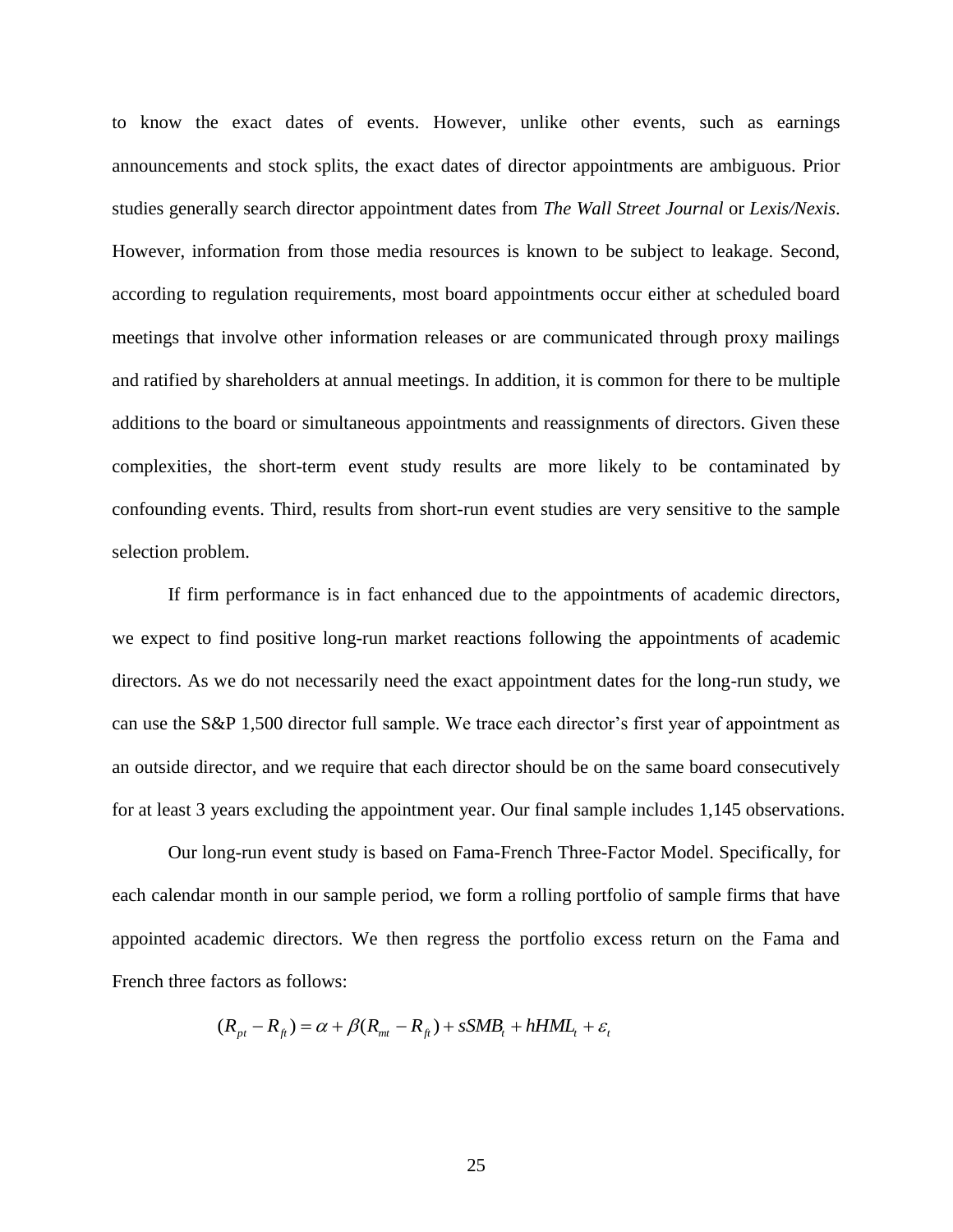where  $R_{pt}$  is the return on the portfolio of sample firms in month *t*;  $R_{mt}$  is the return on the equally-weighted index of NYSE, Amex, and NASDAQ stocks in month *t*;  $R<sub>ft</sub>$  is the 3month T-bill yield in month  $t$ ;  $SMB$ <sub>t</sub> is the return on small firms minus the return on large firms in month *t*; and  $HML$ <sup>*t*</sup> is the return on high book-to-market stocks minus the return on low bookto-market stocks in month *t*. The factor definitions are described in Fama, French, Booth, and Sinquefield (1993). The sample period is January 1998 to December 2011 (168 months). If the model adequately describes returns, we expect the value of the intercept,  $\alpha$ , which measures abnormal returns, is zero under the null hypothesis of no abnormal performance.

Panel A of Table 7 reports equal-weighted one-year stock performance of academic director portfolio. We find that the estimated coefficient of the intercept,  $\alpha$ , is 0.004 and significant at the 5% level, indicating that firms with academic directors exhibit positive abnormal returns over the one-year period following the academic director appointments. Economically, the 0.4% abnormal returns per month compound to about 4.8% abnormal returns in a year. $13$ 

## [Insert Table 7 here]

Panel B reports two-year market performance following academic director appointments. The estimated coefficient of the intercept is 0.003 and significant at the 10% level. When we test three-year market performance following academic director appointments in Panel C, we find the estimated coefficient of the intercept is 0.002 and marginally significant at the 5% level.

In summary, the results in Table 7 suggest that the market reacts positively to the appointments of academic directors in the long-run period. Firms with academic directors

 $13$  The results are similar when we use weighted least squares instead of OLS.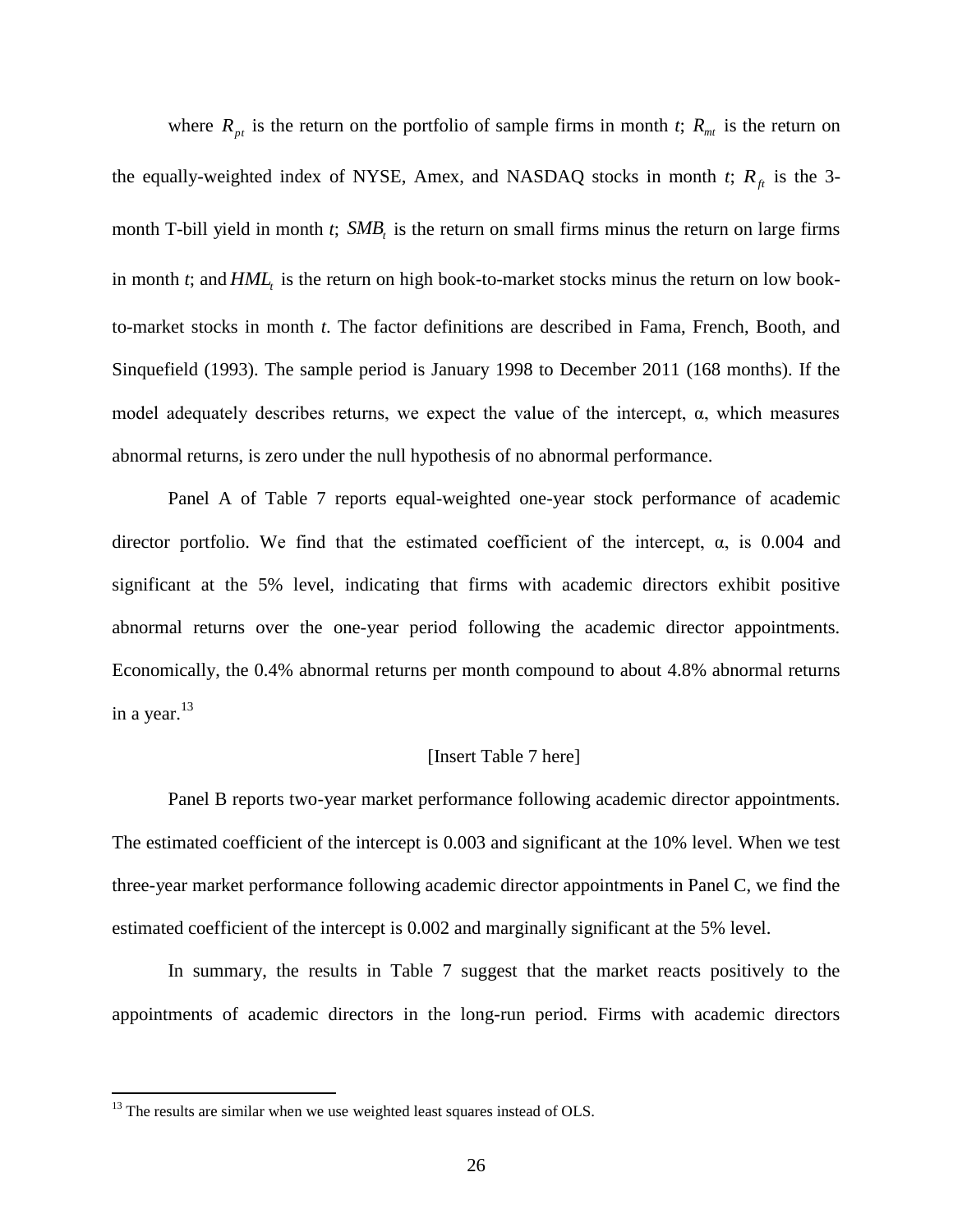outperform firms without academic directors in the market. The results provide corroborating evidence that academic directors impact firm performance positively.

## **6. The monitoring, advising, and diversity roles of academic directors**

In this section, we provide further tests on our hypotheses H2-1 to H2-5 on the relation between academic directors and various corporate decisions. These tests could provide further evidence on the monitoring, advising and diversity roles of academic directors, and they provide possible channels through which academic directors affect firm performance positively.

## *6.1. Comparison between academic directors and nonacademic outside directors*

Our results show that academic directors affect firm performance positively, and we argue that academic directors could increase firm value through their governance role in the boardroom. Following Adams and Ferreira (2009), we first compare individual and governance characteristics between academic directors and other outside directors.

Adams and Ferreira (2009) point out that attendance behavior and committee assignments are important indicators of the quality of directors. In Table 8, we univariately test the differences between these two groups of outside directors. The IRRC data reports directors who do not meet the SEC's 75% attendance threshold in a given year. We construct a dummy variable, *Less attendance*, that equals one if a director does not meet the SEC's 75% attendance threshold in a given year, and zero otherwise. We find that academic directors are less likely to have attendance problems than other outside directors. While 2.1% of nonacademic outside directors attend less than 75% of board meetings in a given year, the percentage for academic directors is 1.6%, and the mean difference of 0.5% is significant at the 1% level. The result of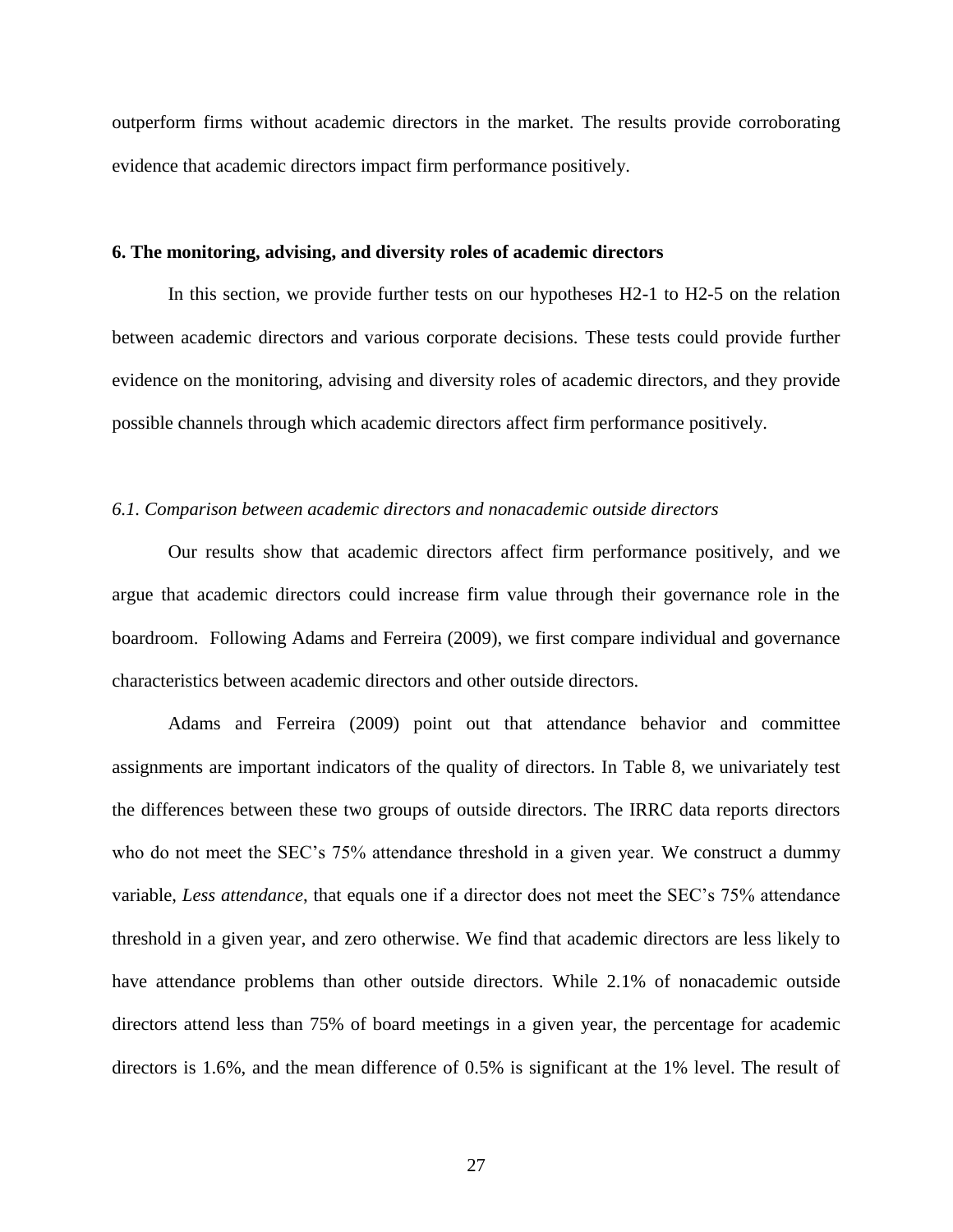attendance behavior indicates that academic directors are better at attending board meetings than nonacademic outside directors.

## [Insert Table 8 here]

In addition, academic directors are also more likely to sit on committees than nonacademic directors. On average, academic directors hold 1.78 committee memberships, but nonacademic outside directors hold 1.75 committee memberships. The mean difference is significant at the 1% level. Furthermore, when we compare committee assignments of each specific committee between these two groups, we find that academic directors are more likely to sit on the audit committee, corporate governance committee, and nomination committee, but are less likely to sit on the compensation committee.<sup>14</sup> The results show that academic directors are more likely to sit on a monitoring-related committee than other outside directors.

The other results in Table 8 are also interesting. The percentages of women and minorities in the academic director sample are much higher than those in the nonacademic outside director sample. The result seems consistent with Adams and Ferreira (2009), who find that female directors are less likely to have attendance problems and are more likely to sit on certain committees than male directors. Academic directors also hold far fewer shares than other outside directors. Although the average age of academic directors is elder than that of other outside directors, their tenure is shorter than other outside directors.

#### *6.2. Academic directors, CEO compensation, and CEO forced turnover*

 $14$  Although academic directors are less likely to sit on the compensation committee than other outside directors, they are more likely to sit on the compensation committee than all other directors. Therefore, it is not contradictory that we find that the presence of academic directors is negatively related to CEO cash-based compensation in Section 6.2.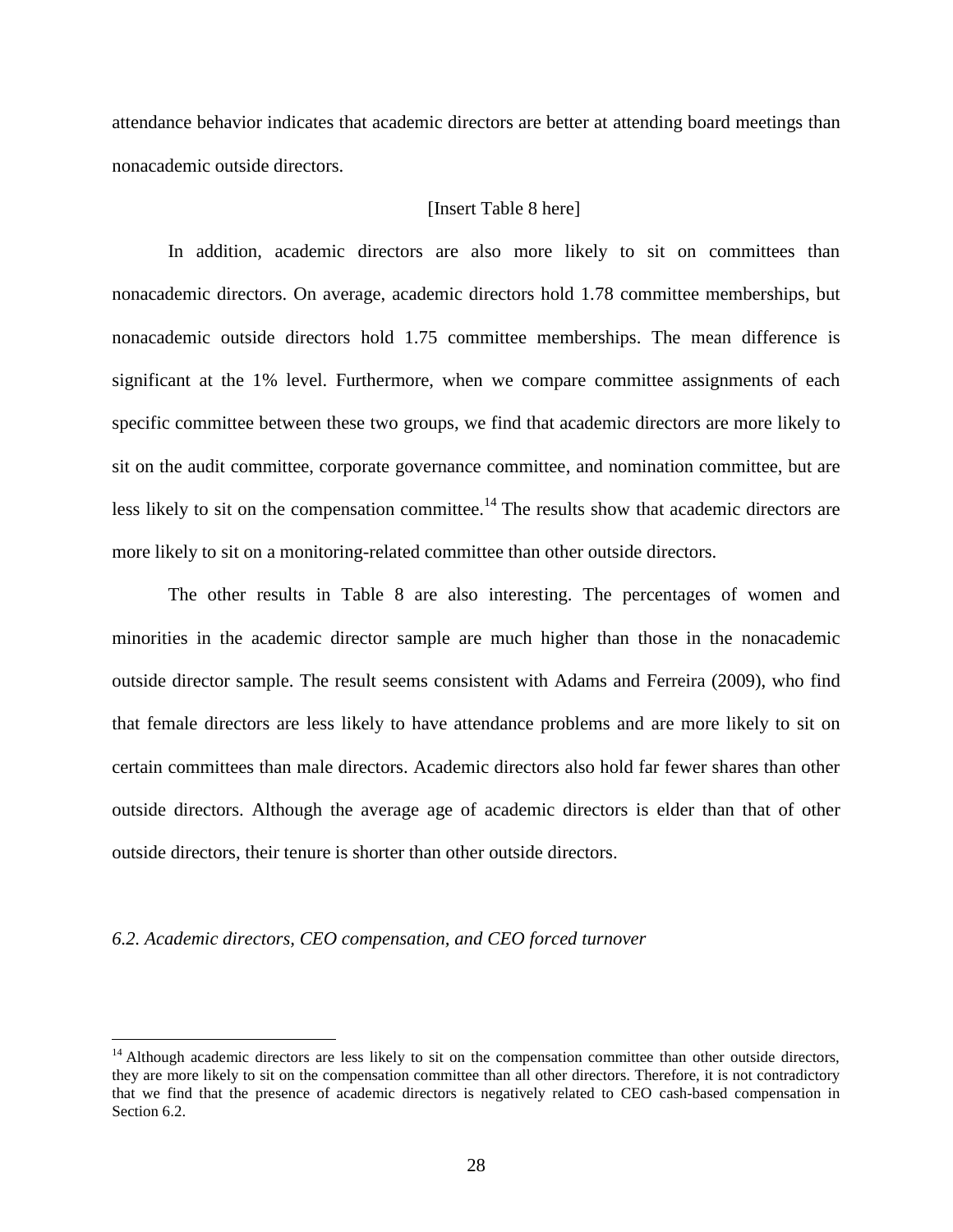In this section, we test the hypotheses H2-1 and H2-2 with regard to the relation between academic directors and CEO compensation and CEO forced turnover. We obtain CEO compensation information from ExecuComp database.

In Column 1, Panel A of Table 9, we first examine how academic directors impact CEO total compensation. We find that the presence of academic directors has a significantly negative effect on CEO compensation. Economically, we find CEO compensation at firms with academic directors is about 173,423 USD lower than that at firms without academic directors, indicating that boards with academic directors are more effective in monitoring CEOs, which leads to fewer agency problems. The results provide supportive evidence to our hypothesis H2-1.

#### [Insert Table 9 here]

We further separate CEO compensation into cash-based (cash and bonus) and equitybased (stock and option) compensation. We rerun our regressions using these two as dependent variables. The results in Columns 2 and 3 of Panel A show that the presence of academic directors significantly reduces CEO cash-based compensation, but the effect on CEO equitybased compensation is insignificant. The results are consistent with the argument by Mehran (1995) and indicate that boards with academic directors do not forgo CEO incentive compensation, but control for cash based payments to CEOs.

We further test hypothesis H2-2 by examining the relation between academic directors and the sensitivity of CEO forced turnover to firm performance. We obtain CEO forced turnover from Eisfeldt and Kuhnen (2013) for the period 1998-2005. For the time period 2006-2011, we first obtain all CEO turnover information from ExecuComp dataset. Then following Eisfeldt and Kuhnen (2013) criteria, we classify CEO turnover in to exogenous turnover, unclassified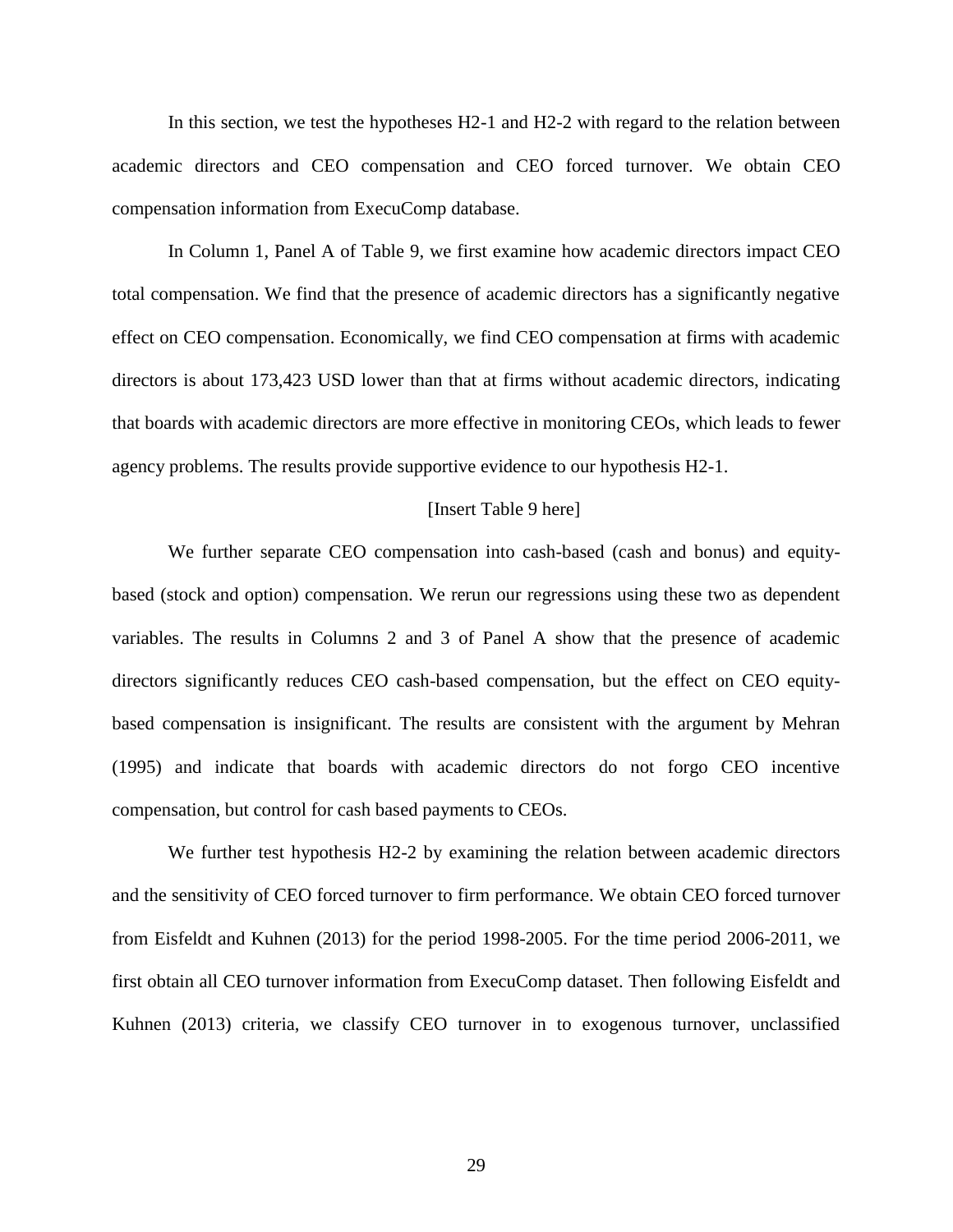turnover and forced turnover by searching business website news. We obtain firm stock return information from CRSP dataset.

We estimate a probit regression in Column 4 of Panel A. The dependent variable is a dummy variable *CEO Forced Turnover* which equals one if a firm's CEO was forced out in a year, and zero otherwise. Firm stock return is the buy-and-hold stock return over the fiscal year. Industry return is the median stock return of all firms in the same two-digit SIC code. We construct *Industry Adjusted Return* by subtracting industry return from firm stock return. Consistent with hypothesis H2-2, we find that poor firm performance increases the possibility of CEO turnover. The coefficient on our interest variable, *Academic\*Industry adjusted return,* is negative and significant at the 5% level, indicating that CEO forced turnover-firm performance sensitivity is significantly increased when firms have academic directors on boards. The magnitude of coefficient on *Industry Adjusted Return* is -0.977 and it is -0.808 on *Academic\*Industry Adjusted Return*, implying the CEO forced turnover and performance sensitivity is about two times higher for firms with academic directors than firms without academic directors.

Overall, the results in Panel A of Table 9 suggest that the presence of academic directors strengthen the effectiveness of boards in overseeing management. Boards with academic directors can better control for CEO overpay and replace underperforming CEOs when necessary compared to boards without academic directors.

#### *6.3. Academic directors, earnings quality, and stock price informativeness*

We test hypothesis H2-3 with regard to the relation between academic directors and earnings quality and stock price informativeness. We first use *Discretionary Accruals* as the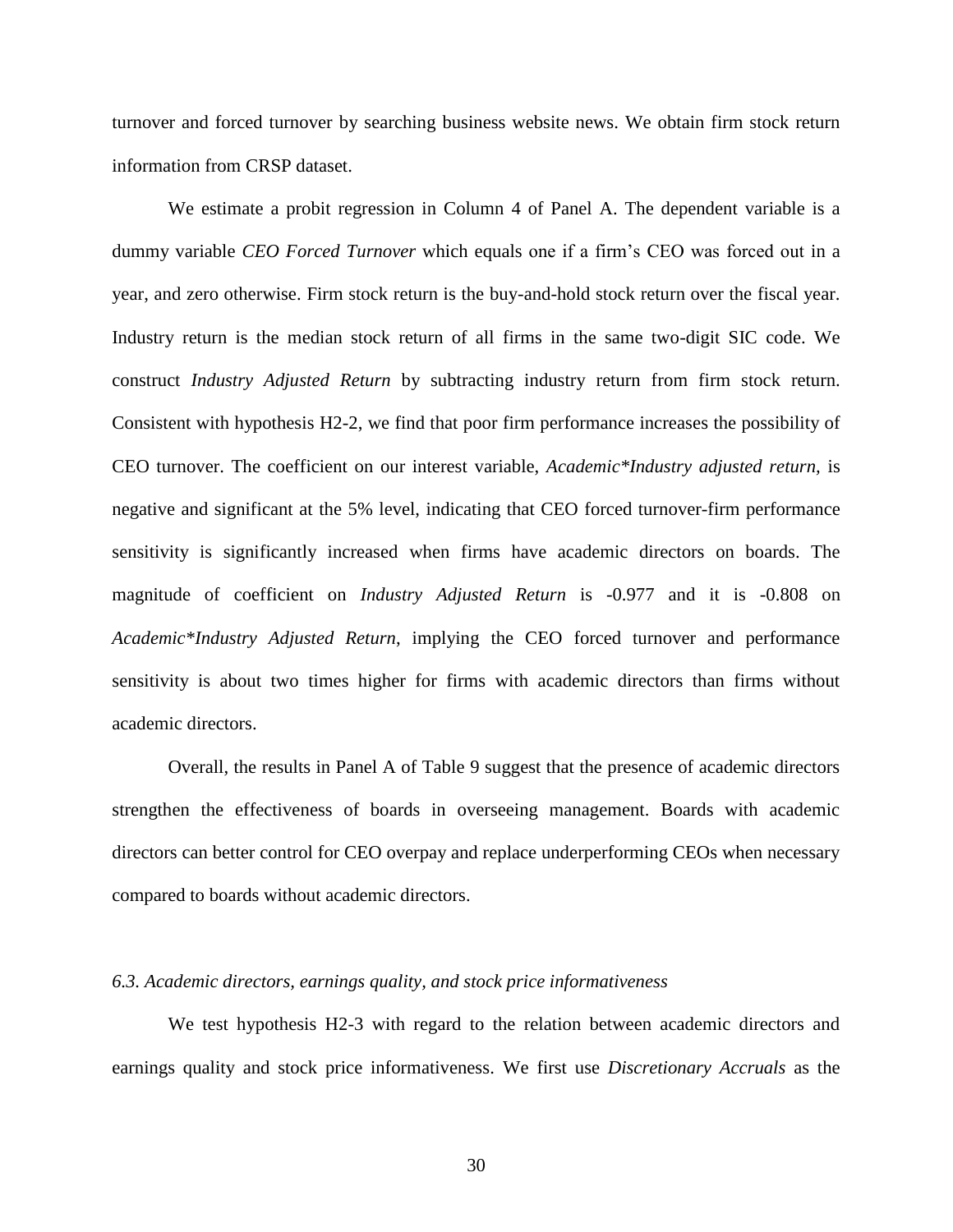measure of earnings management. *Discretionary Accruals* is calculated based on the modified cross-sectional Jones model (Jones, 1991) as described in Dechow, Sloan, and Sweeney (1995). The results are in Column 1 of Panel B. We find that the coefficient on *Academic* is -0.184 and is significant at the 1% level, indicating that firms with academic directors have lower level of earnings management than firms without academic directors.

While *Discretionary accruals* include within-GAAP earnings management, firms may be subject to Accounting and Auditing Enforcement Releases (AAERs) by engaging in earnings manipulations in violation of GAAP. Following Dechow, Sloan, and Sweeney (1996), we identify firms with AAERs in which actions are brought against firms pursuant to Section 13(a) of the Securities Exchange Act of 1934. We use a dummy variable, *AAER*, which equals one if the firm is subject to SEC enforcement action for a given fiscal year, and zero otherwise. The results using *AAER* as the measure of earnings quality are in Column 2 of Panel B. Consistent with our expectation, we find a significantly negative relation between the presence of academic directors and earnings management in violation of GAAP. The results are consistent with our hypothesis and reinforce the monitoring role of academic directors in improving earnings quality.

We further examine the relation between academic directors and the informativeness of stock prices. Following Morck, Yeung, and Yu (2000) and Hutton, Marcus, and Tehranian (2009), we first calculate  $R_{i,t}^2$  by regressing firm weekly returns on industry weekly returns (Fama and French industry) and market returns for each firm year. Then we measure *Stock Price Informativeness* (dependent variable) by logistic transformation of the ratio  $(1 - R_{i,t}^2) / R_{i,t}^2$ . Consistent with our prediction, we find that the coefficient on *Academic* is 0.017 and is significant at the 1% level, indicating that stock prices of firms with academic directors are more informative than stock prices of firms without academic directors.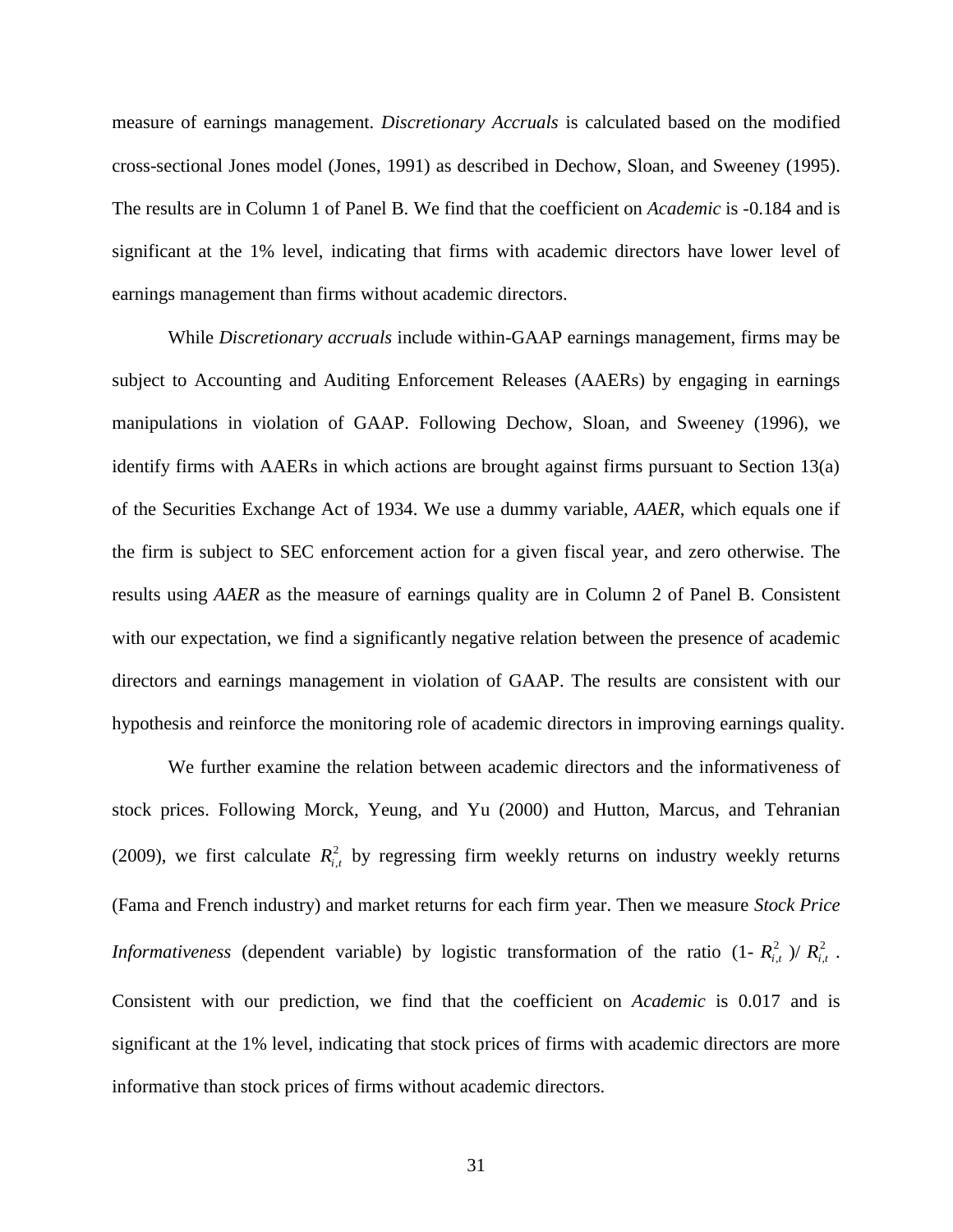Audit committees play an important role in monitoring the financial-reporting process and providing credible information to outsiders (e.g., Klein, 2002; Francis, Hasan, Koetter, and Wu, 2012). If academic directors are effective monitors and hence improve the quality of financial reporting, we expect that academic directors who are sitting in audit committees have stronger effects on earnings quality and information quality. To examine this conjecture, we construct a dummy variable *Academic Audit*, which equals one if an academic director is also an audit committee member, and zero otherwise. We test how *Academic Audit* affects *Discretionary Accruals*, *AAER* and *Stock Price Informativeness.* The results are in Column 4 to 6 of Panel B. Consistent with our expectation, we find that all three coefficients on *Academic Audit* are statistically significant. Additionally, we find that magnitudes of all coefficients on *Academic Audit* are higher than those on *Academic,* confirming that academic directors improve accounting and information qualities more if they also sit in audit committees.

## *6.4. Academic directors and innovation*

 $\overline{a}$ 

We test hypothesis H2-4 about the relation between academic directors and innovation. Following prior studies such as Miozzo and Dewick (2002), we use corporate patents and citations to measure innovation. We obtain the patent citation information from the NBER patent dataset.<sup>15</sup> Our dependent variables are *Log (Patent)*, which is the natural log of the total number of patents and *Log (Citation)*, which is the natural log of the total number of citations. The results are reported in Columns 1 and 2 of Panel C of Table 9. We find that both coefficients on

<sup>&</sup>lt;sup>15</sup> Patent citation information is only available till 2010. The patent related variables are constructed from the latest version of the National Bureau of Economic Research's (NBER) patent database, which was initially created by Hall, Jaffe and Trajtenberg (2001) and covers the detailed information for all patents granted by the US Patent and Trademark Office (USPTO) up to 2006. The number of patents for a firm in a specific year in this study is defined by the number of patent applications filed in that year that are eventually granted. Patent data beyond 2006 is extracted from PATSTAT (release of April 2013). Patent Statistical Database (PATSTAT) is a database developed by *EPO-OECD Taskforce on Patent Statistics* that covers patent data from over 80 patent offices worldwide. We retrieved the all the patents from PATSTAT whose applicants (also called assignees) are from the United States for the 2007-2010 period.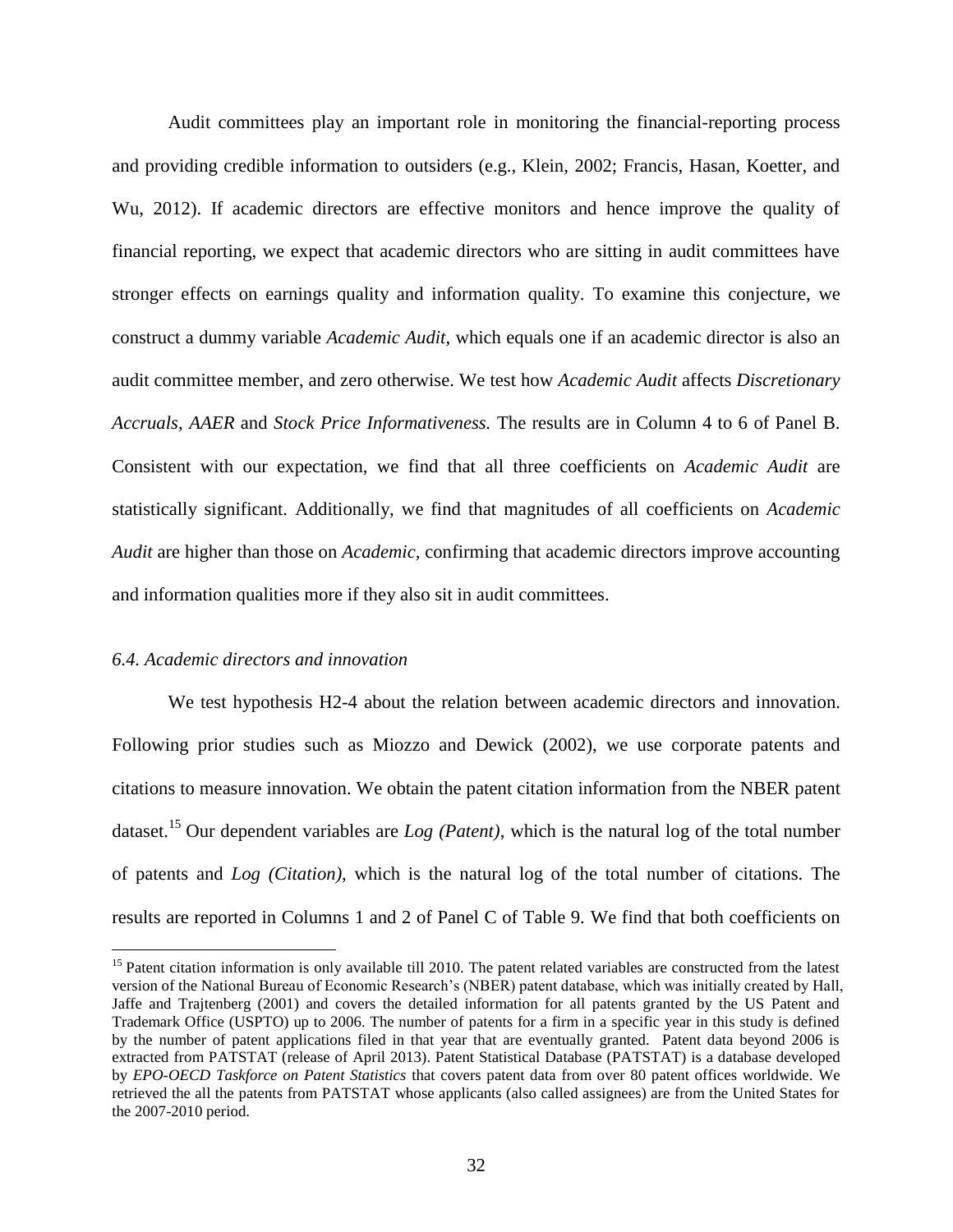*Academic* are positive and significant, indicating firms with academic directors are more innovative than firms without academic directors. Economically, firms with academic directors have about 13% more patents (19% more citations) than firms without academic directors.<sup>16</sup> The results provide support evidence for our hypothesis H2-4.

## *6.5. Academic directors and acquisition*

We further test hypothesis H2-5 about the relation between academic directors and acquisition performance. We obtain merger and acquisition information from the Securities Data Company (SDC), and then we match with our academic director sample. Our final sample includes 9,551 acquisitions for our S&P 1,500 sample firms from 1998 to 2011. We measure an acquirer's performance by its cumulative abnormal returns by the 3-day event window (-1, 1), where date 0 is the announcement date from  $SDC<sup>17</sup>$  Column 3 of Panel C reports the results on how academic directors affect acquisition performance. We find that the coefficient on *Academic* is 0.009 and is significant at the 5% level, indicating firms with academic directors make better acquisition decisions than firms without academic directors. The result is consistent with our hypothesis and confirms both monitoring and advising roles of academic directors.

Taken together, Tables 8 and 9 provide supportive evidence to our hypotheses H2-1 to H2-5, and they show that academic directors are effective monitors and valuable advisors and provide diversities in the boardroom. The results also provide possible channels through which academic directors affect firm performance positively.

<sup>&</sup>lt;sup>16</sup> Our dependent variables (Log(patent) and Log(citation)) are Log transformed. The exponentiated coefficient for *Academic* is the ratio of the expected geometric mean for firms with academic directors over the expected geometric mean for firms without academic directors. For example, for Log (patent),  $exp(.122) = 1.129$ , implying that the patent level is about 13% higher for firms with academic directors than for firms without academics directors.

 $17$  The results hold when we use a one-day event window.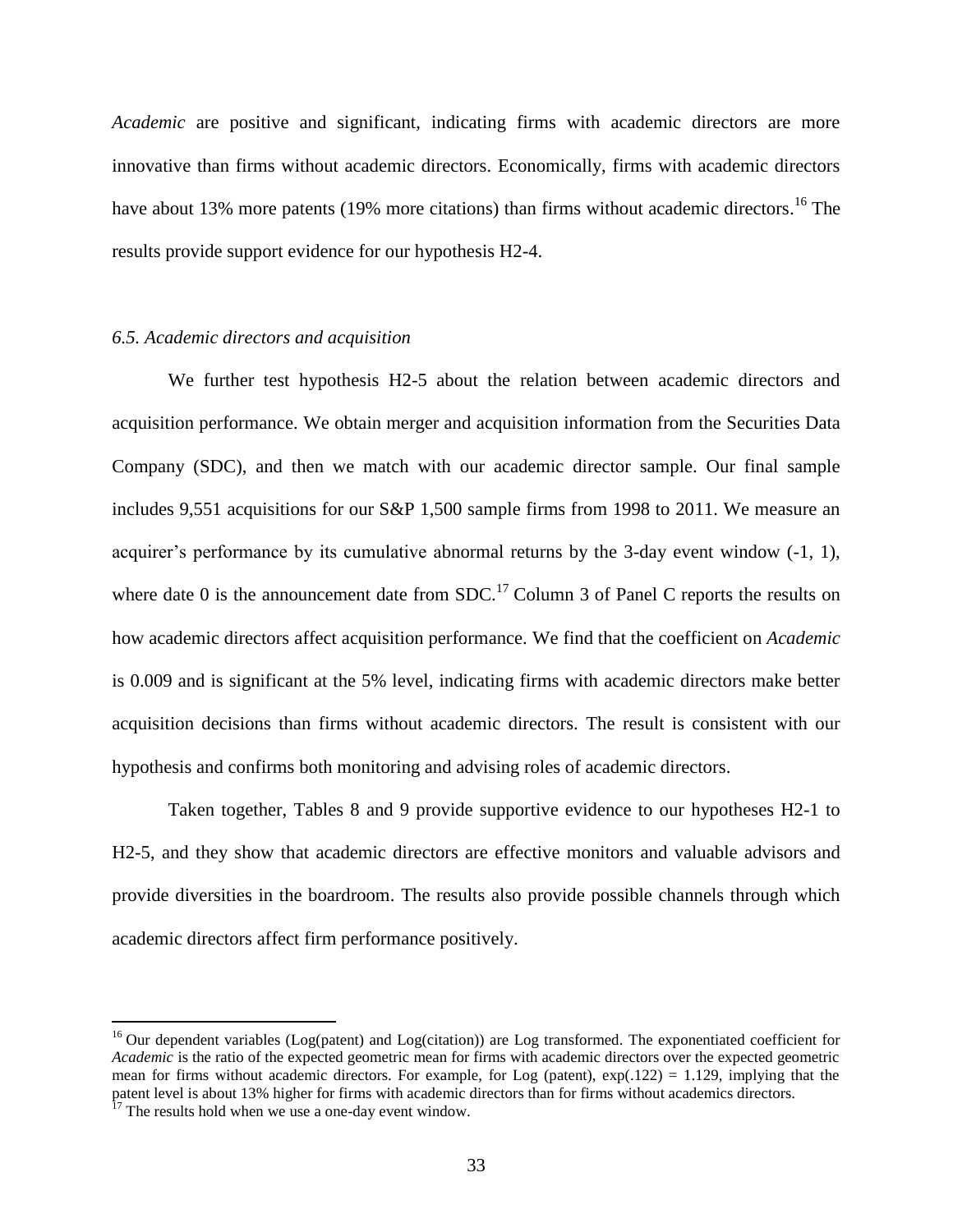## **7. Additional analysis**

 $\overline{a}$ 

## *7.1. The occupational backgrounds of academic directors and firm performance*

In this section, we examine whether academic directors with and without administrative positions have different impacts on firm performance. Toward this end, we rerun our baseline model, replacing the dummy variable *Academic* with two separate dummy variables: *Professor*, which indicates academic directors without administrative positions, and *Administrative*, which indicates academic directors with administrative positions. The results are in Table 10.

## [Insert Table 10 here]

As Table 10 shows, the coefficient on *Professor* is 0.081 and is significant at the 1% level, but the coefficient on *Administrative* is insignificant. <sup>18</sup> The results indicate that the positive association between academic directors and firm performance is mainly attributed to academic directors who do not have administrative jobs in academia, but not to academic directors with administrative positions.<sup>19</sup>

Why do two groups of directors from academia have different impacts on firm performance? We think about two possible reasons that may hinder academic directors with administrative jobs as effective monitors and valuable advisors. First, academic directors with administrative positions may be less independent than those without administrative jobs. It is more likely that those university presidents and deans have some kinds of connections with the companies, or have personal relationships with the managements. For example, it is less likely that a university president has strong incentives to monitor the CEO if the company contributes money to the university's endowment.

<sup>18</sup> We perform an F test to reject (at the 1% level) the hypothesis that the estimated coefficients of *Professor* and *Administrative* are the same.

 $19$  We exclude observations with more than one academic director to rule out the possibility that a boardroom has both professor and administrative. The results hold.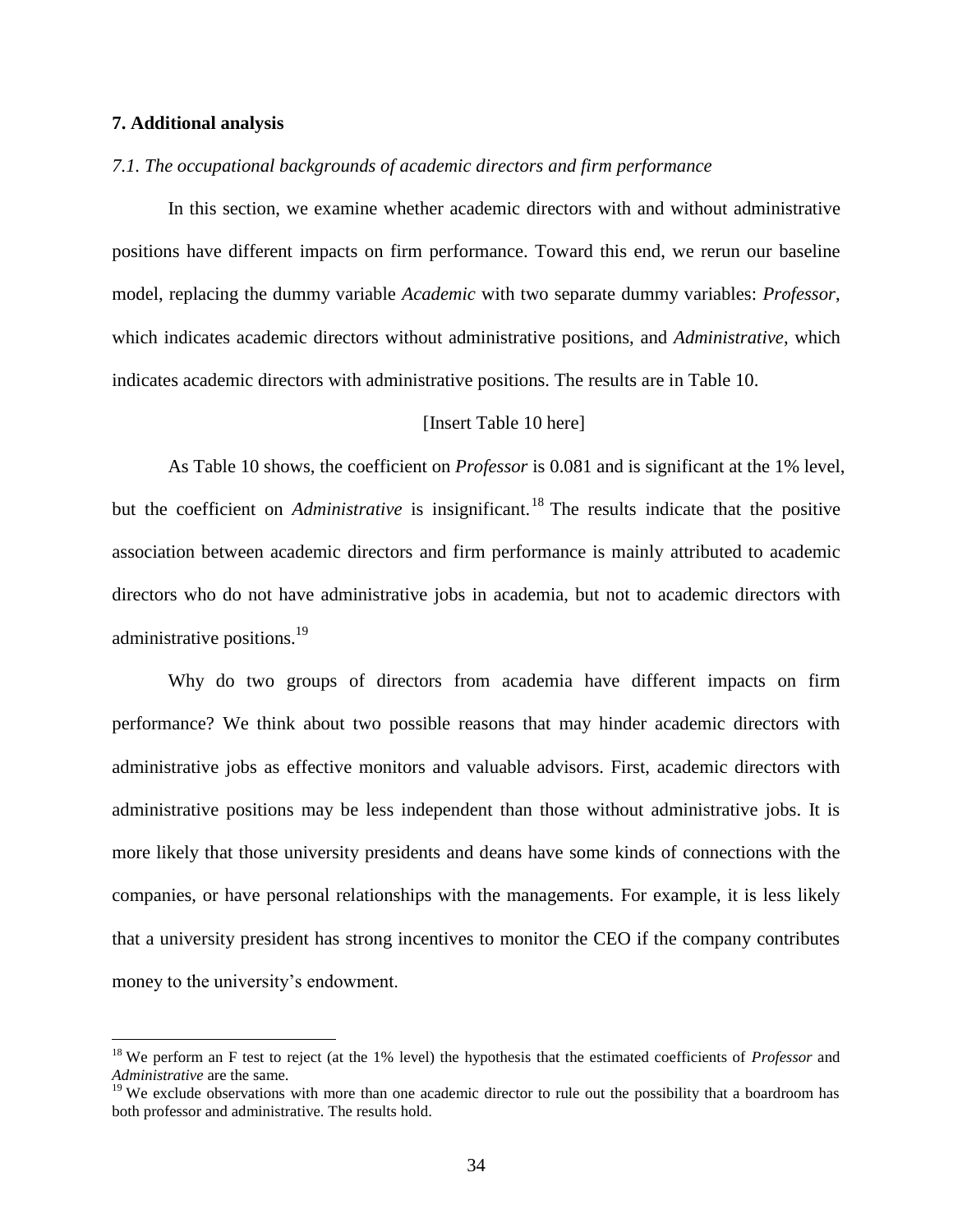Second, Adams and Ferreira (2009) point out that attending board meetings is very important for the effectiveness of directors because it is the major way they obtain information and fulfill their monitoring and advising responsibilities. Prior studies also find that busier directors are less effective (e.g., Adams, Hermalin, and Weisbach, 2008; Fich and Shivdasani, 2006). We conjecture that because of their heavy administrative jobs, academic directors with administrative jobs attend less board meetings than academic directors without administrative jobs, and consequently, they are less effective than academic directors without administrative jobs. <sup>20</sup> To test our conjecture, we further interact *Administrative* with *Less Attendance* to see whether missing board meetings is a reason which reduces the effectiveness of academic directors with administrative jobs.

The results are reported in Column 3 of Table 10. Consistent with our expectation, we find the coefficient on the interaction term *Administrative* \* *Less Attendance* is significant and negative, indicating that missing board meetings is a plausible explanation on the insignificant relation between academic directors with administrative jobs and firm performance.<sup>21</sup>

## *7.2. The educational and personal backgrounds of academic directors and firm performance*

We investigate whether the educational backgrounds of academic directors also affect their effectiveness and consequent firm performance. We manually collected information about the area of study in which each academic director earned his or her highest degree. We then group academic directors into categories, such as education, technology (including science and engineering), business-related (including finance, accounting, economics, and other business

<sup>&</sup>lt;sup>20</sup> We find that academic directors with administrative jobs are more likely to miss board meetings compared to academic directors without administrative jobs. For brevity, we do not tabulate the results.

<sup>&</sup>lt;sup>21</sup> We also examine the impact of academic directors' administrative background on various corporate decisions which we examine in Table 9. We find the academic directors without administrative jobs have no significant impacts on any of the dependent variables.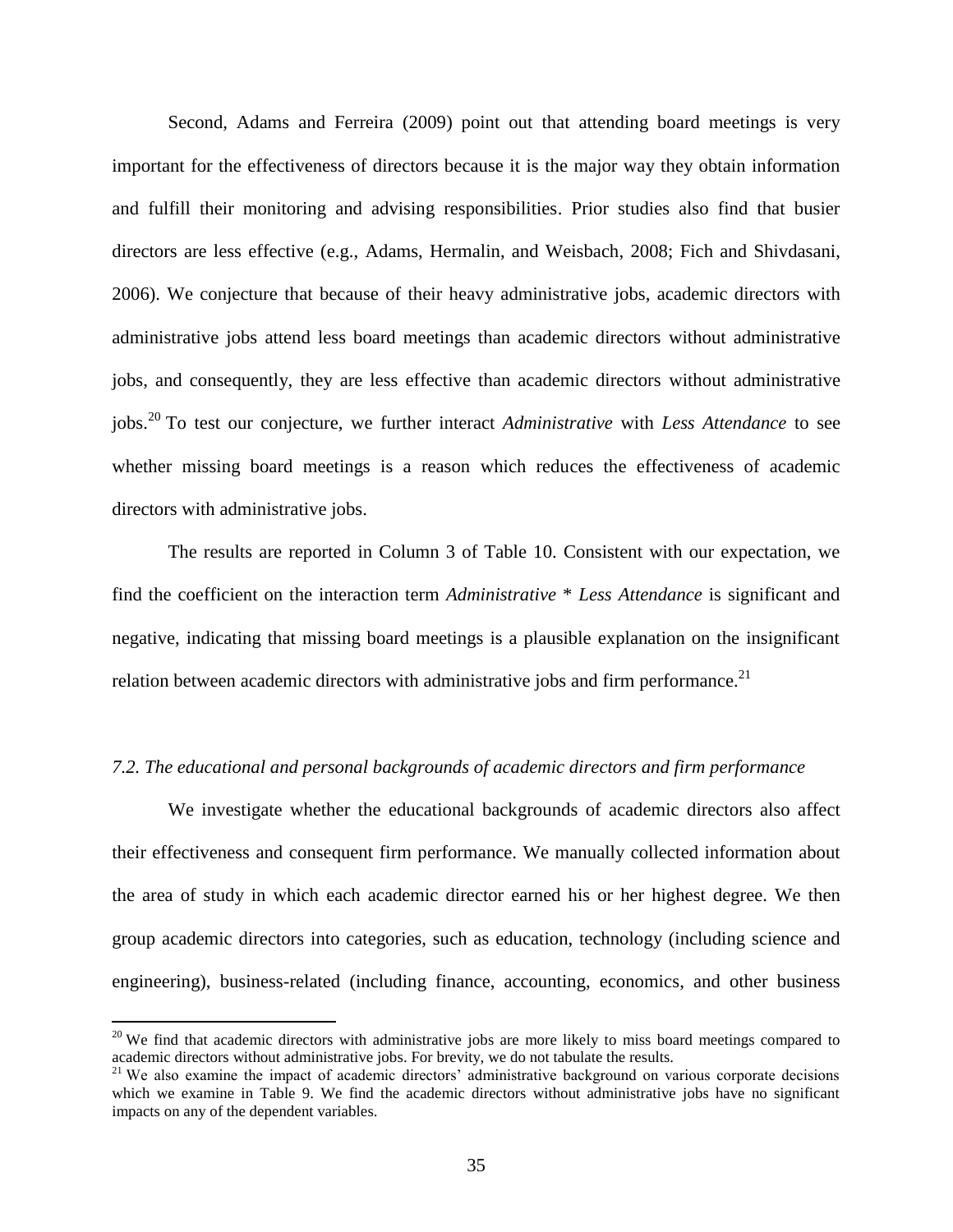majors), law, medicine, political science, and others. We examine how educational backgrounds of academic directors affect firm performance using the sample firms with academic directors.

We focus on sample firms which have academic directors, and academic directors might not be randomly selected into firms. To deal with this potential self-selection bias, we apply the Heckman two-stage procedure. The first-stage model is the same as Table 3 which examines determinants of having academic directors. We obtain *Inverse Mills Ratio* from the first-stage regression and include this *Inverse Mills Ratio* in the second-stage performance model to mitigate selection bias. The second-stage results are reported in Table 11.

## [Insert Table 11 here]

In Column 1, we find that different areas of study have different impacts on firm performance. Specifically, academic directors with business-related degrees have the most positive effects on firm performance, followed by academic directors with technology degrees and with political degrees. However, academic directors with law, education, and medical degrees have no different impacts on firm performance compared to other unclassified academic directors. Several papers, such as Guner, Malmendier, and Tate (2008), discuss the impact of financial expertise on corporate decision-making. Additionally, the SOX requires that audit committees include at least one financial expert. In our study, we provide some empirical evidence of the benefits of having financial experts on boards. The better performance of firms with science and engineering background is consistent with the advising roles of academic directors. It is interesting that we also find academic directors with political backgrounds have similar positive effect on firm performance as academic directors with business and technology backgrounds. Agrawal and Knoeber (2001) find companies with higher litigation risk and political capital are more likely to elect lawyers and politicians to their boards. Our findings are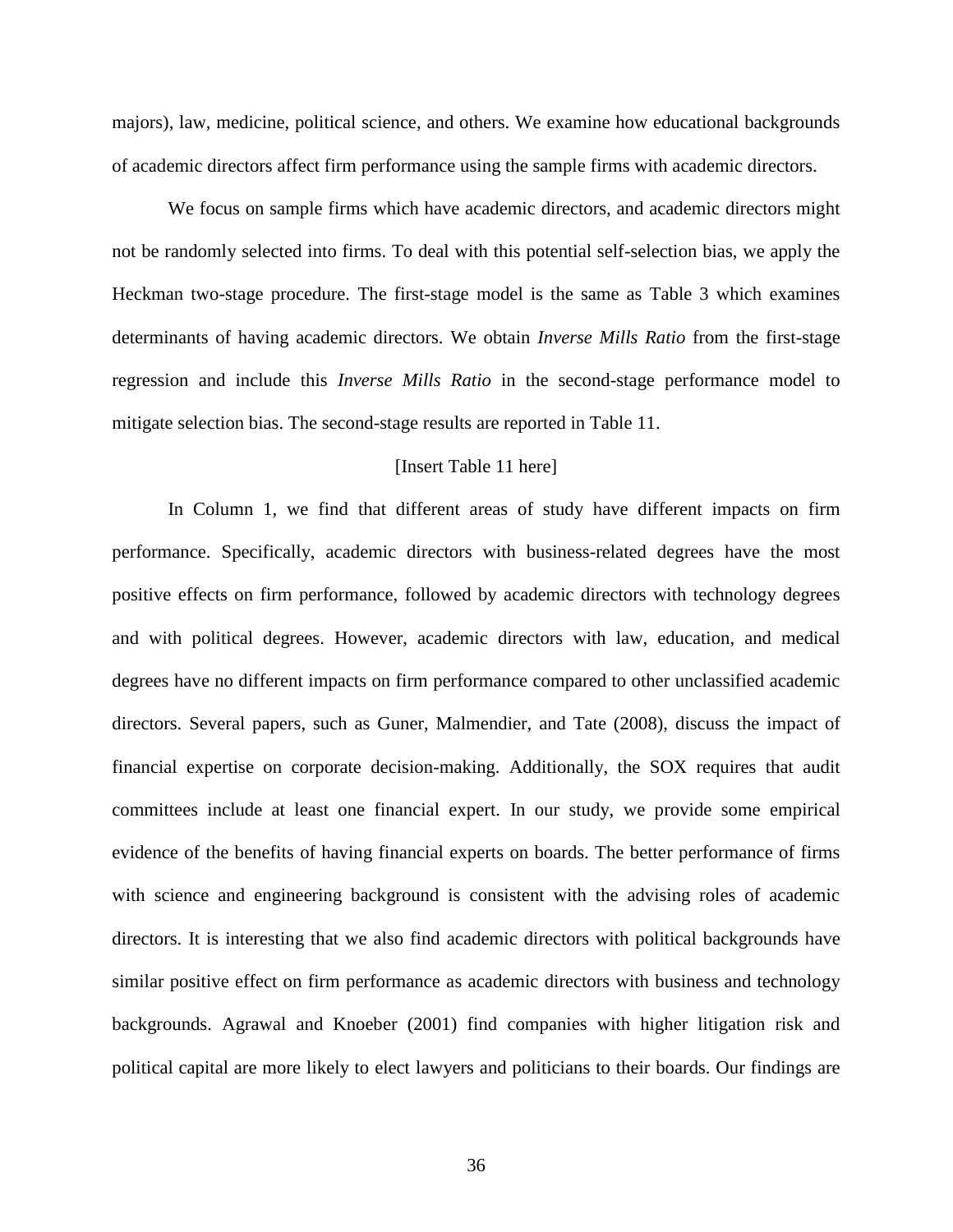consistent with prior studies which show a positive relation between executives and board members political background and firm performance (e.g., Goldman, Rocholl, and So, 2009; Boubakri, Guedhami, Mishra, and Saffar, 2012; Do, Lee, and Nguyen, 2013). <sup>22</sup>

Finally, we examine whether academic directors' various personal characteristics affect firm performance differently. Those factors include academic directors' gender, age, tenure, directorship and ownership. Again, we control *Inverse Mills Ratio* in the regression to mitigate selection bias concern. Interestingly, we find there is a weakly negative relation between academic director age and firm performance, indicating that firms with younger academic directors perform better than firms with elder academic directors. We also find that academic directors' tenure has a positive impact on firm performance. We do not find significantly different effects of other academic directors' characteristics on firm performance.

## **8. Conclusion**

 $\overline{a}$ 

This paper empirically investigates whether the presence of academic directors affects firm performance and corporate governance. Based on the *independence* theory, *expertise* theory, and *diversity* theory, we hypothesize that academic directors can improve board efficacy and subsequent firm performance. The key result is in line with our hypothesis. We find that the presence of directors from academia in the boardroom is associated with higher firm performance. We further examine the monitoring, advising and diversity roles of academic directors through various corporate decisions. We find that firms with academic directors have

 $^{22}$  We also examine whether professor directors with business-related backgrounds have more significant impacts on financial firms' performances. Specifically, we interact *Business* and *Financial companies* (SIC Code 6000-6900). We find that the coefficient of the interaction term is insignificant, indicating that the impact of business professor directors on performance is not significantly different between financial companies and non-financial companies. We further test whether academic directors with science and engineering backgrounds are more important for technological company performance. We interact *Technology* and *High-tech companies*. Again, we find the coefficient of the interaction term is also insignificant.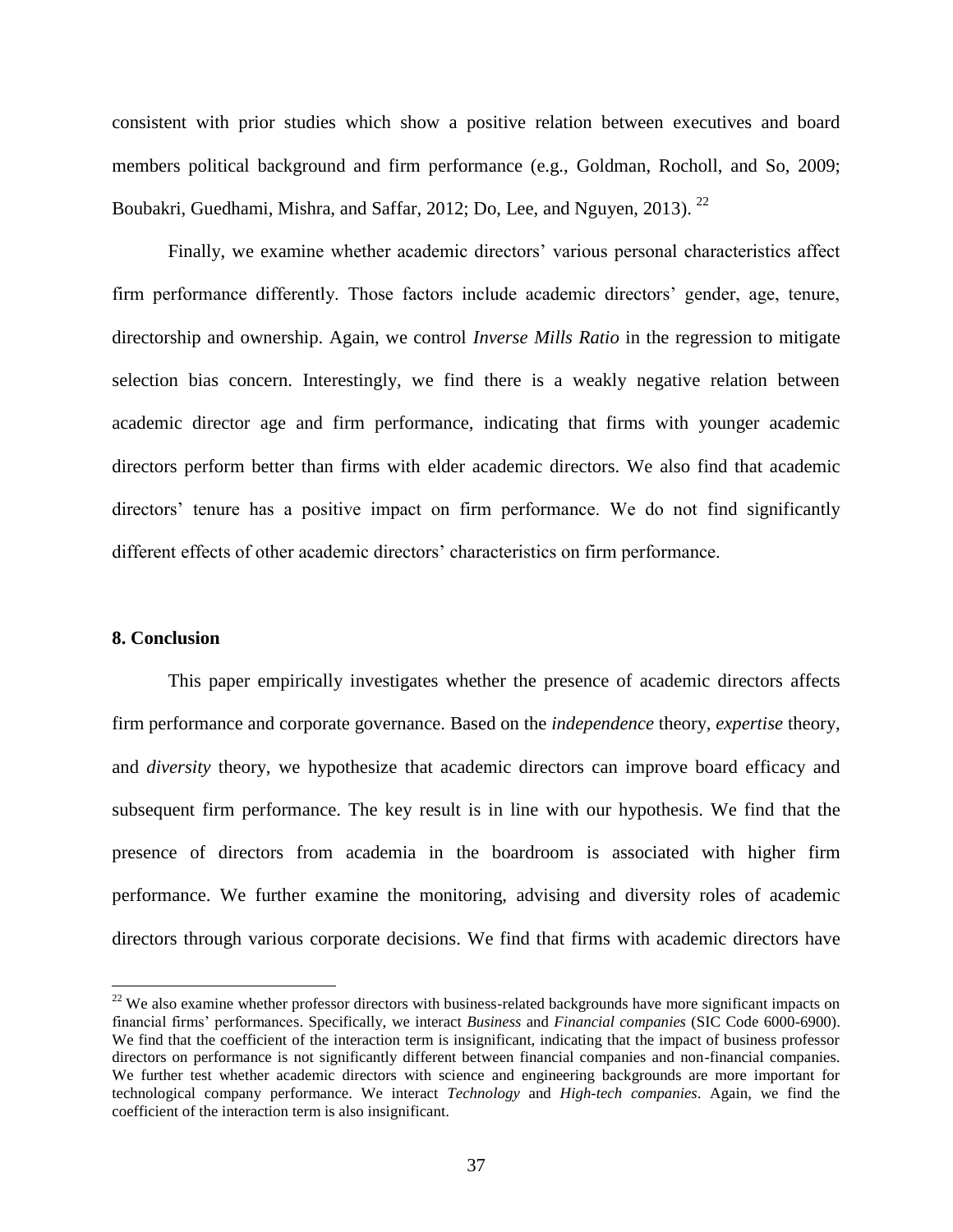higher CEO forced turnover-performance sensitivity, lower cash-based CEO compensation, more patent and citation numbers, higher acquisition performance, higher earnings quality and stock price informativeness. The results provide several channels through which academic directors affect firm value positively.

We also find evidence that academic directors with administrative jobs do not improve firm performance as much as academic directors without administrative jobs. Additional analysis finds that academic directors with administrative jobs have more severe board-meeting attendance problems. Furthermore, we find that academic directors' areas of study have different impacts on firm performance.

Our paper is the first to focus entirely on the impact of academic directors on corporate governance and firm performance. Our analysis extends the literature on board characteristics and firm performance. We find that directors from academia are beneficial to shareholders. Our results indicate that directors' monitoring, advising and diversity functions are important for board efficacy and firm performance. Furthermore, our study complements the boardindependence literature by showing that independence is not enough to enhance board efficacy. Additional director attributes, such as advising abilities, could be important for making outside directors more beneficial to firm value. Therefore, this paper furthers our understanding on the relation between board independence and firm value.

38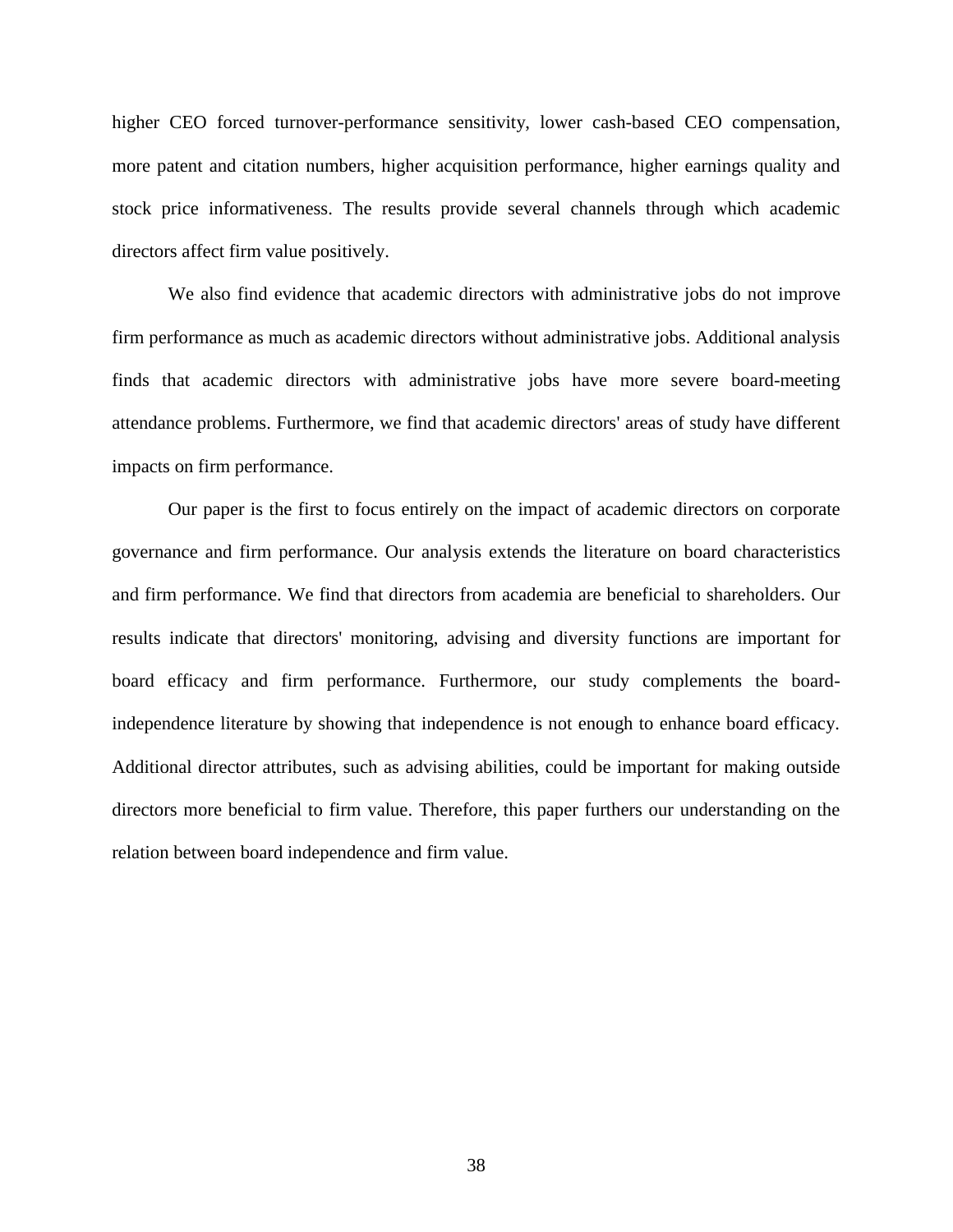#### **References**

Adams, R., Ferreira, D., 2007. A theory of friendly boards. The Journal of Finance 62, 217-250

Adams, R., Ferreira, D., 2009. Women in the boardroom and their impact on governance and performance. Journal of Financial Economics 94, 291-309

- Adams, R., Hermalin, B.E., Weisbach, M.S., 2008. The role of boards of directors in corporate governance: A conceptual framework and survey. Unpublished working paper, National Bureau of Economic Research
- Agrawal, A., Knoeber, C.R., 1996. Firm performance and mechanisms to control agency problems between managers and shareholders. Journal of Financial and Quantitative Analysis 31, 377-390
- Agrawal, A., Knoeber, C.R., 2001. Do some outside directors play a political role? Journal of Law and Economics 44, 179-198
- Anderson, R.C., Mansi, S.A., Reeb, D.M., 2004. Board characteristics, accounting report integrity, and the cost of debt. Journal of Accounting and Economics 37, 315-342
- Anderson, R.C., Reeb, D.M., Upadhyay, A., Zhao, W., 2011. The economics of director heterogeneity. Financial Management 40, 5-38
- Audretsch, D.B., Lehmann, E., 2006. Entrepreneurial access and absorption of knowledge spillovers: Strategic board and managerial composition for competitive advantage. Journal of Small Business Management 44, 155– 166
- Barnhart, S.W., Rosenstein, S., 1998. Board composition, managerial ownership, and firm performance: An empirical analysis. Financial Review 33, 1-16
- Baysinger, B.D., Butler, H.N., 1985. Corporate governance and the board of directors: Performance effects of changes in board composition. Journal of Law, Economics and Organizations 1, 101-124
- Beasley, M. S., 1996. An empirical analysis of the relation between the board of director composition and financial statement fraud. Accounting Review 71, 443-465
- Bebchuk, L.A., Cohen, A., 2005. The costs of entrenched boards. Journal of Financial Economics 78, 409-433
- Bhagat, S., Black, B.S., 2001. The non-correlation between board Independence and long-term firm performance. Journal of Corporation Law 27, 231-273
- Brickley, J. A., and J. L. Zimmerman. 2010. Corporate governance myths: Comments on Armstrong, Guay, and Weber. Journal of Accounting and Economics 50, 235-245
- Borokhovich, K. A., Parrino, R., and Trapani, T. 1996. Outside directors and CEO selection. Journal of Financial and Quantitative Analysis 31, 337-355
- Boubakri, N., Guedhami, O., Mishra, D., and Saffar, W., 2012. Political connections and the cost of equity capital. Journal of Corporate Finance 18, 541-559
- Byrd, J. W., and K. A. Hickman. 1992. Do outside directors monitor managers?: Evidence from tender offer bids. Journal of Financial Economics 32, 195-221
- Carter, D.A., Simkins, B.J., Simpson, W.G., 2003. Corporate governance, board diversity, and firm value. Financial Review 38, 33-53
- Coles, J.L., Daniel, N.D., Naveen, L., 2008. Boards: Does one size fit all. Journal of Financial Economics 87, 329- 356
- Core, J. E., Holthausen, R. W., and Larcker, D. F., 1999. Corporate governance, chief executive officer compensation, and firm performance. Journal of financial economics 51, 371-406
- Cragg, J. G., and Donald, S. G., 1993. Testing identifiability and specification in instrumental variable models. Econometric Theory 9, 222-222
- Dechow, P.M., Sloan, R.G., Sweeney, A.P., 1995. Detecting Earnings Management. The Accounting Review 70, 193-225
- Dechow, P.M., Sloan, R.G., Sweeney, A.P.,1996. Causes and consequences of earnings manipulation: an analysis of firms subject to enforcement actions by the SEC. Contemporary Accounting Research 13, 1-36
- Demb, A., Neubauer, F.-F., 1992. The Corporate Board. Oxford: Oxford University Press
- Devos, E., Prevost, A.K., Puthenpurackal, J., 2009. Are interlocked directors effective monitors? Financial Management 38, 861-887
- Do, Q., Lee, Y.T., Nguyen, B.D., 2013. Political Connections and Firm Value: Evidence from the Regression Discontinuity Design of Close Gubernatorial Elections, Working paper, University of Cambridge
- Duchin, R., Matsusaka, J.G., Ozbas, O., 2010. When are outside directors effective? Journal of Financial Economics 96, 195-214
- Eisfeldt, A. L., & Kuhnen, C. M., 2013. CEO turnover in a competitive assignment framework. Journal of Financial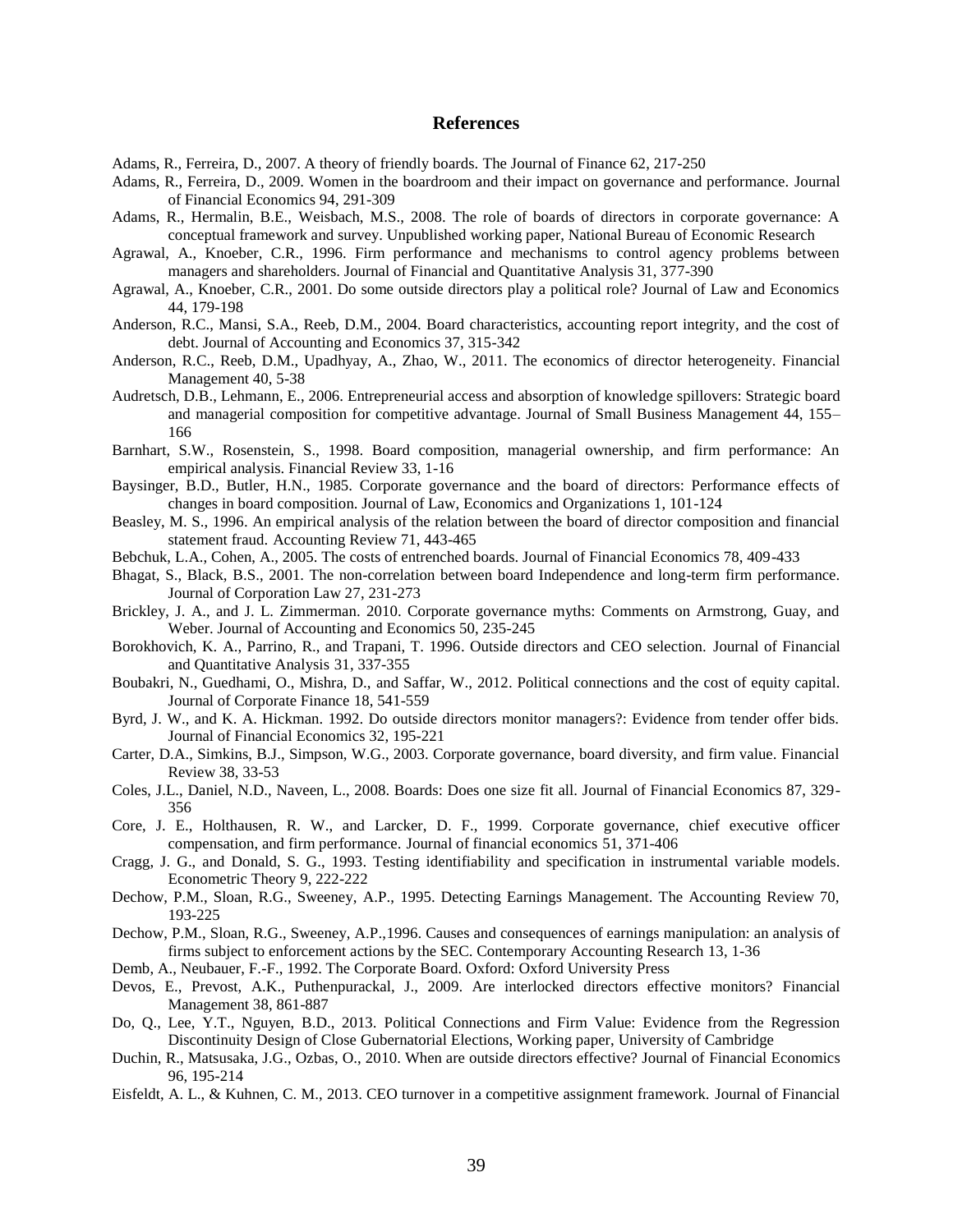Economics 109, 351–372

- Fahlenbrach, R., Minton, B. A., & Pan, C. H., 2011, Former CEO directors: Lingering CEOs or valuable resources? Review of Financial Studies 24, 3486-3518
- Fama, E.F., 1980. Agency problems and the theory of the firm. Journal of Political Economy 88, 288-307
- Fama, E.F., French, K.R., Booth, D.G., Sinquefield, R., 1993. Differences in the risks and returns of NYSE and NASD stocks. Financial Analysts Journal 49, 37-41
- Fama, E.F., Jensen, M.C., 1983. Separation of ownership and control. Journal of Law and Economics 26 301-325
- Fama, E.F., MacBeth, J.D., 1973. Risk, return, and equilibrium: Empirical tests. Journal of Political Economy 81, 607-636
- Ferris, S.P., Jagannathan, M., Pritchard, A.C., 2003. Too busy to mind the business? Monitoring by directors with multiple board appointments. Journal of Finance 58, 1087-1112
- Fich, E.M., 2005. Are some outside directors better than others? Evidence from director appointments by fortune 1000 firms. Journal of Business 78, 1943-1971
- Fich, E.M., Shivdasani, A., 2006. Are busy boards effective monitors? The Journal of Finance 61, 689-724
- Forbes, D.P., Milliken, F.J., 1999. Cognition and corporate governance: Understanding boards of directors as strategic decision-making groups. Academy of Management Review 24, 489–505
- Francis, B., Hasan, I., Koetter, M., Wu, Q., 2012. Corporate boards and bank loan contracting. Journal of Financial Research 35, 521-552
- Francis, B., Hasan, I., Wu, Q., 2012. Do corporate boards matter during the current financial crisis?. Review of Financial Economics 21, 39-52
- Goldman, E., Rocholl, J., and So, J., 2009. Do politically connected boards affect firm value?. Review of Financial Studies 22, 2331-2360
- Gong, G., Louis, H., and Sun, A. X., 2008. Earnings management and firm performance following open-market repurchases. The Journal of Finance 63, 947-986
- Gul, F. A., B. Srinidhi, and A. C. Ng. 2011. Does board gender diversity improve the informativeness of stock prices? Journal of Accounting and Economics 51, 314-338
- Guner, A.B., Malmendier, U., Tate, G., 2008. Financial expertise of directors. Journal of Financial Economics 88, 323–354
- Hall, B., Jaffe, A., Trajtenberg, M. 2001. The NBER patent citations data file: Lessons, insights and methodological tools. NBER working paper No. 8498.
- Hall, B., Jaffe, A., Trajtenberg, M. 2005. Market value and patent citations. The Rand Journal of Economics 36, 16- 38.
- Hermalin, B.E., Weisbach, M.S., 1991. The effects of board composition and direct incentives on firm performance. Financial Management 20, 101-112
- Hermalin, B.E., Weisbach, M.S., 2003. Boards of directors as an endogenously determined institution: A survey of the economic literature. Economic Policy Review 9, 7-26
- Hutton, Amy P., Alan J. Marcus, and Hassan Tehranian, 2009, Opaque financial reports, R2, and crash risk, Journal of Financial Economics 94, 67-86.
- Jensen, M.C., Meckling, W.H., 1976. Theory of the firm: Managerial behavior, agency costs and ownership structure. Journal of Financial Economics 3, 305-360
- Jiang, B., Murphy, P.J., 2007. Do business school professors make good executive managers? Academy of Management Perspectives 21, 29-51
- Johnson, S., Boone, P., Breach, A., Friedman, E., 2000. Corporate governance in the Asian financial crisis. Journal of Financial Economics 58, 141–186
- Jones, J.J., 1991. Earnings management during import relief investigations. Journal of Accounting Research 29, 193- 228
- Klein, A., 1998. Firm performance and board committee structure. Journal of Law and Economics 41, 275-303
- Klein, A., 2002. Audit committee, board of director characteristics, and earnings management. Journal of Accounting and Economics 33, 375-400
- Litov, L., Sepe, S. and Whitehead, C., 2013. Lawyers and Fools: Lawyer-Directors in Public Corporations. Unpublished working paper, University of Arizona
- Masulis, R.W., Wang, C., Xie, F., 2012. Globalizing the boardroom-The effects of foreign directors on corporate governance and firm performance, Journal of Accounting and Economics 53, 527-554
- McConnell, J.J., Servaes, H., 1990. Additional evidence on equity ownership and corporate value. Journal of Financial Economics 27, 595-612
- Mehran, H., 1995. Executive compensation structure, ownership, and firm performance. Journal of Financial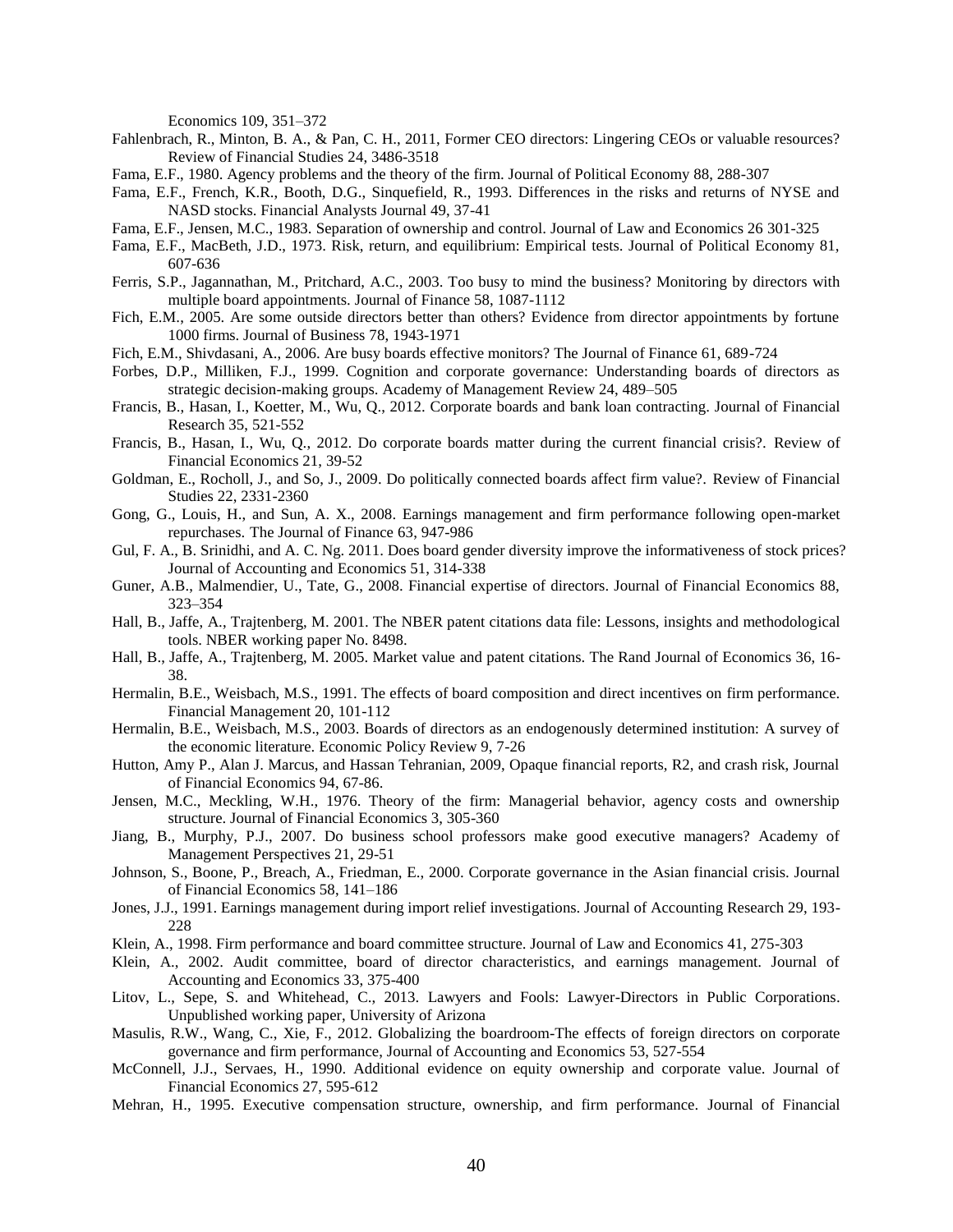Economics 38, 163-184

- Miozzo, M., & Dewick, P. 2002. Building competitive advantage: innovation and corporate governance in European construction. Research policy 31, 989-1008
- Mitton, T., 2002. A cross-firm analysis of the impact of corporate governance on the East Asian financial crisis. Journal of Financial Economics 64, 215-241
- Morck, R., Shleifer, A., Vishny, R.W., 1988. Management ownership and market valuation: An empirical analysis. Journal of Financial Economics 20, 293-315
- Morck, Randall, Bernard Yeung, and Wayne Yu, 2000, The information content of stock markets: why do emerging markets have synchronous stock price movements?, Journal of Financial Economics 58, 215-260
- Rechner, P. L., Dalton, D. R., 1991. CEO duality and organizational performance: A longitudinal analysis. Strategic Management Journal 12, 155-160
- Shivdasani, A. 1993. Board composition, ownership structure, and hostile takeovers. Journal of Accounting and Economics 16, 167-198
- Shivdasani, A., Yermack, D., 1999. CEO involvement in the selection of new board members: An empirical analysis. The Journal of Finance 54, 1829-1853
- Sisli-Ciamarra, E., 2012, Monitoring by affiliated bankers on board of directors: Evidence from corporate financing outcomes. Financial Management 41, 665–702
- Teoh, S. H., Welch, I., & Wong, T. J., 1998. Earnings management and the long-run market performance of initial public offerings. The Journal of Finance 53, 1935-1974
- Vafeas, N., 2000. Board structure and the informativeness of earnings. Journal of Accounting and Public Policy 19, 139-160
- Warner, J.B., Watts, R.L., Wruck, K.H., 1988. Stock prices and top management changes. Journal of Financial Economics 20, 461-492
- White, J., T. Woidtke, H. Black, and R. Schweitzer, 2014. Appointments of academic directors, Working paper.
- Yermack, D.L., 1996. Higher market valuation of companies with a small board of directors. Journal of Financial Economics 40, 185-211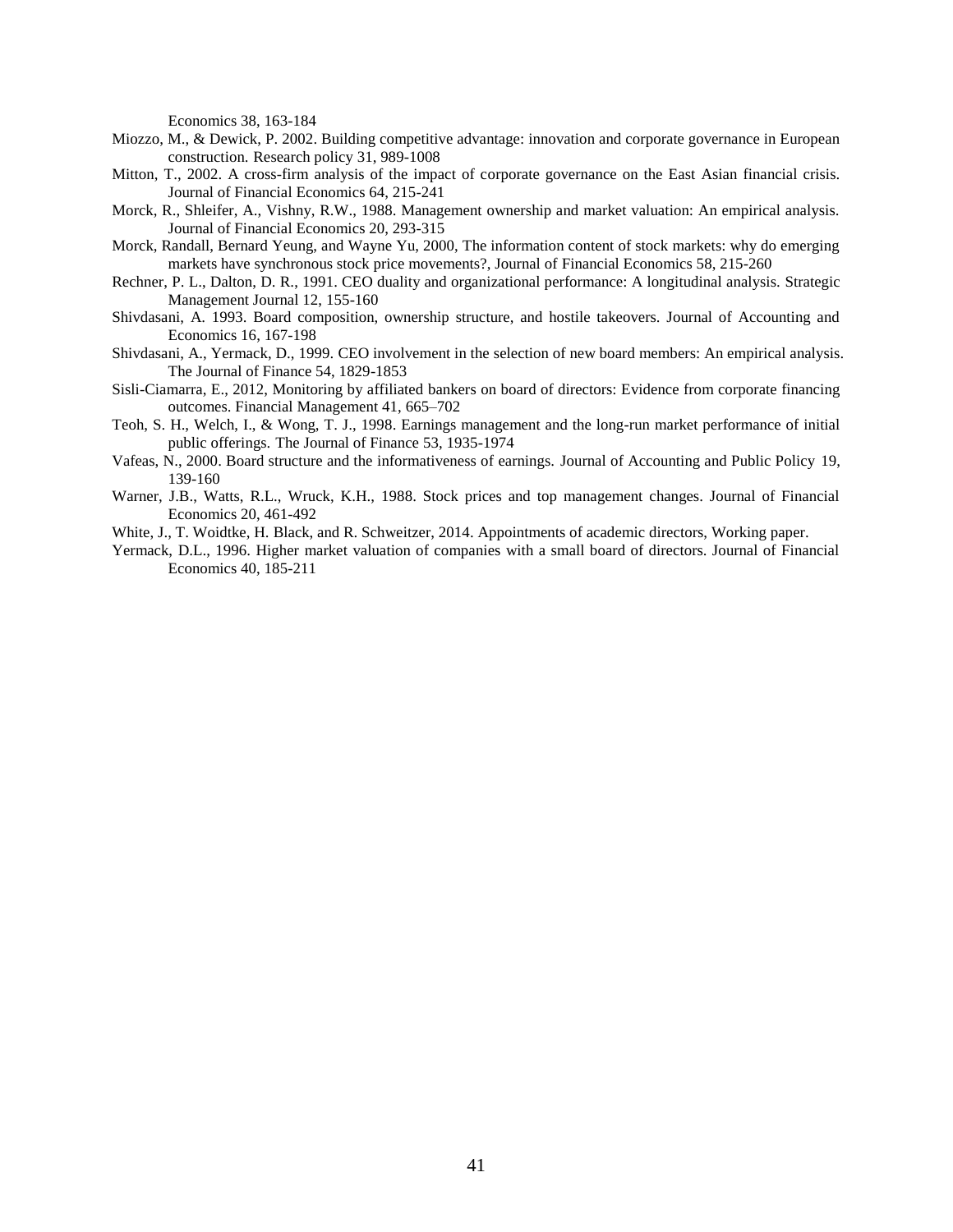# **Table 1: Distribution of Academic Directors**

This table presents distribution of the total 10,456 director-year observations for academic directors by year, primary title and major. The sample is drawn from the IRRC database for the 1998 to 2011 period. The directors' areas of study are based on their primary doctoral degrees.

| Panel A: by Year  |           |            |         |            |          |                  |        |         |       |       |       |       |       |       |         |
|-------------------|-----------|------------|---------|------------|----------|------------------|--------|---------|-------|-------|-------|-------|-------|-------|---------|
|                   | 1998      | 1999       | 2000    | 2001       | 2002     | 2003             | 2004   | 2005    | 2006  | 2007  | 2008  | 2009  | 2010  | 2011  | total   |
| number            | 742       | 867        | 797     | 750        | 638      | 723              | 755    | 745     | 725   | 759   | 756   | 755   | 747   | 697   | 10,456  |
| percentage        | 7.10%     | 8.29%      | 7.62%   | 7.17%      | 6.10%    | 6.91%            | 7.22%  | 7.13%   | 6.93% | 7.26% | 7.23% | 7.22% | 7.14% | 6.67% | 100.00% |
|                   |           |            |         |            |          |                  |        |         |       |       |       |       |       |       |         |
| Panel B: by Title |           |            |         |            |          |                  |        |         |       |       |       |       |       |       |         |
|                   | professor | president  | dean    | chancellor | director | department chair | others | total   |       |       |       |       |       |       |         |
| number            | 4,108     | 2,923      | 1,580   | 391        | 386      | 324              | 744    | 10,456  |       |       |       |       |       |       |         |
| percentage        | 39.29%    | 27.96%     | 15.11%  | 3.74%      | 3.69%    | 3.10%            | 7.12%  | 100.00% |       |       |       |       |       |       |         |
|                   |           |            |         |            |          |                  |        |         |       |       |       |       |       |       |         |
| Panel C: by Major |           |            |         |            |          |                  |        |         |       |       |       |       |       |       |         |
|                   | business  | technology | medical | political  | law      | education        | others | total   |       |       |       |       |       |       |         |
| number            | 4,113     | 1,766      | 1,514   | 1,091      | 783      | 218              | 971    | 10,456  |       |       |       |       |       |       |         |
| percentage        | 39.34%    | 16.89%     | 14.48%  | 10.43%     | 7.49%    | 2.08%            | 9.29%  | 100.00% |       |       |       |       |       |       |         |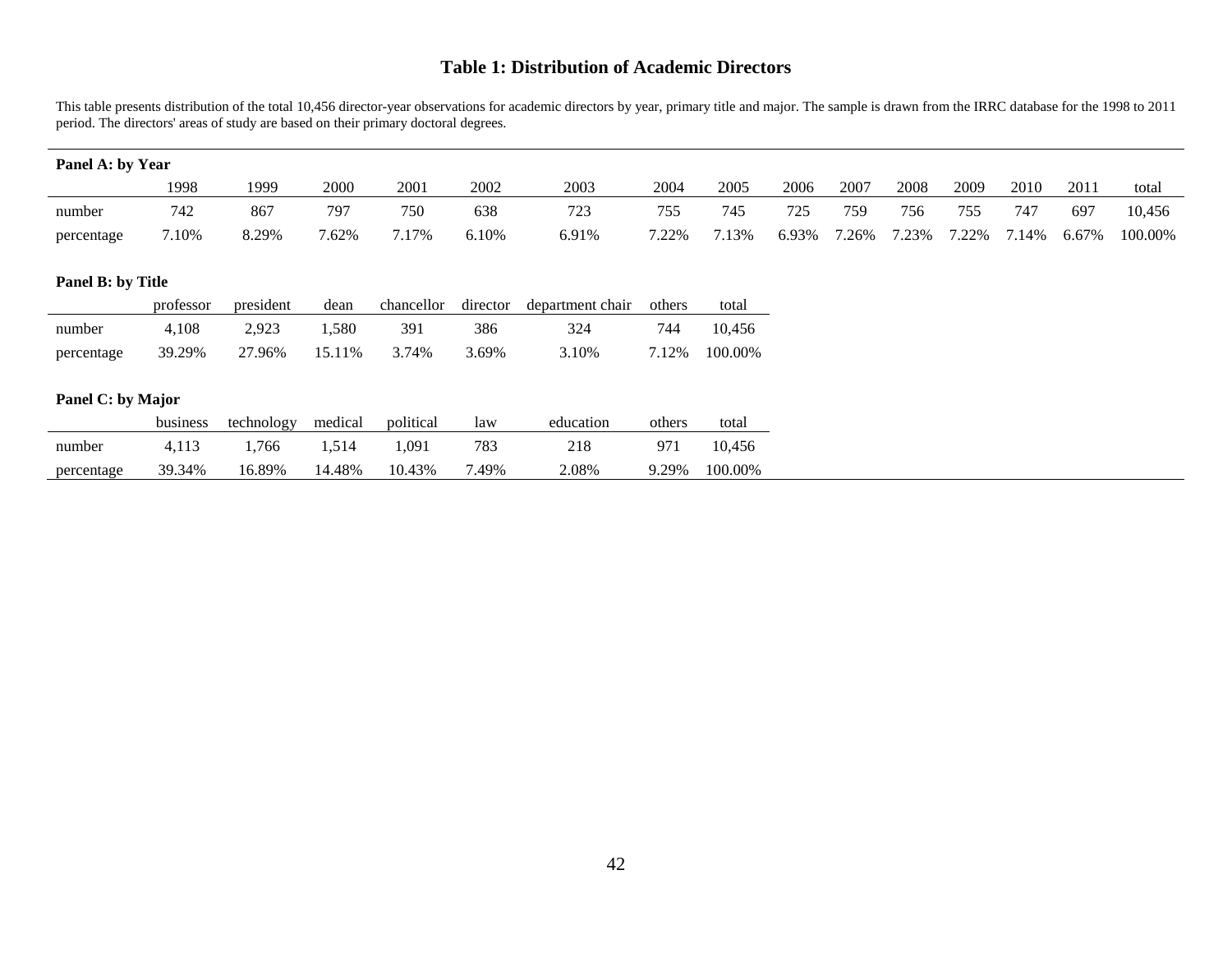# **Table 2: Summary Statistics**

This table presents descriptive statistics for the firm-year full sample. The sample is for the 1998 to 2011 period. *Q* is Tobin's Q which is measured as the ratio of the firm's market value to its book value. The firm's market value is calculated as the book value of assets minus the book value of equity plus the market value of equity. *ROA* is the ratio of net income before extraordinary items and discontinued operations to its book value of assets. *Academic* is a dummy variable that equals one if a firm has at least one academic director; it equals zero otherwise. *Academic Ratio* equals the ratio of academic directors to the board size. *Independence* is the percentage of independent directors (exclude academic directors) on the board. *Board Size* is the total number of directors on the board. *Duality* is a dummy variable that equals one if the CEO is also the chairman of the board, and 0 otherwise. *Female Director* is a dummy variable that equals one if at least one director is a female; it equals zero otherwise. *Interlock* is a dummy variable that equals one if at least one director is an interlocked director; it equals zero otherwise. *Director Age* is the average age of all directors of a firm. *Director Tenure* is average tenure of all directors of a firm. *Directorship* is the average number of directorships directors hold. *Director Ownership* is the percentage of outstanding shares all directors own. *Firm Size* equals the firm's total assets. *Leverage* is the book value of debt over total assets. *R&D* equals total R&D expenditures divided by total assets. *Cash* is cash and short-term investments over total assets. *Cum. Sales Growth* is the compounded annual growth rate of sales over the last three years. *Insider Ownership* is the percentage of outstanding shares top management owns.

|                             | n      | mean   | sd     | p25    | p50    | p75    |
|-----------------------------|--------|--------|--------|--------|--------|--------|
| Q                           | 15,991 | 1.561  | 0.67   | 1.094  | 1.364  | 1.822  |
| <b>ROA</b>                  | 15,991 | 0.030  | 0.19   | 0.013  | 0.043  | 0.079  |
| Academic                    | 15,991 | 0.397  | 0.49   | 0.000  | 0.000  | 1.000  |
| Academic Ratio              | 15,991 | 0.055  | 0.08   | 0.000  | 0.000  | 0.111  |
| Independence                | 15,991 | 0.697  | 0.17   | 0.600  | 0.727  | 0.833  |
| <b>Board Size</b>           | 15,991 | 9.246  | 2.49   | 7.000  | 9.000  | 11.000 |
| Duality                     | 15,991 | 0.716  | 0.45   | 0.000  | 1.000  | 1.000  |
| Female Director             | 15,991 | 0.635  | 0.48   | 0.000  | 1.000  | 1.000  |
| Interlock                   | 15,991 | 0.044  | 0.21   | 0.000  | 0.000  | 0.000  |
| Director Age                | 15,991 | 60.083 | 4.42   | 57.538 | 60.333 | 62.875 |
| Director Tenure             | 15,991 | 10.195 | 4.02   | 7.400  | 9.634  | 12.429 |
| Directorship                | 15,991 | 1.817  | 1.58   | 1.375  | 1.727  | 2.167  |
| Director Ownership          | 15,991 | 1.227  | 2.63   | 0.000  | 0.274  | 1.161  |
| Firm Size                   | 15,991 | 13,467 | 79,159 | 651    | 1,760  | 5,713  |
| Leverage                    | 15,991 | 0.197  | 0.17   | 0.037  | 0.177  | 0.307  |
| R&D                         | 15,991 | 0.027  | 0.06   | 0.000  | 0.000  | 0.029  |
| Cash                        | 15,991 | 0.054  | 0.07   | 0.019  | 0.036  | 0.067  |
| Cum. Sales Growth (3 years) | 15,991 | 0.127  | 0.21   | 0.017  | 0.082  | 0.180  |
| Insider Ownership           | 15,991 | 3.202  | 6.83   | 0.832  | 1.160  | 1.650  |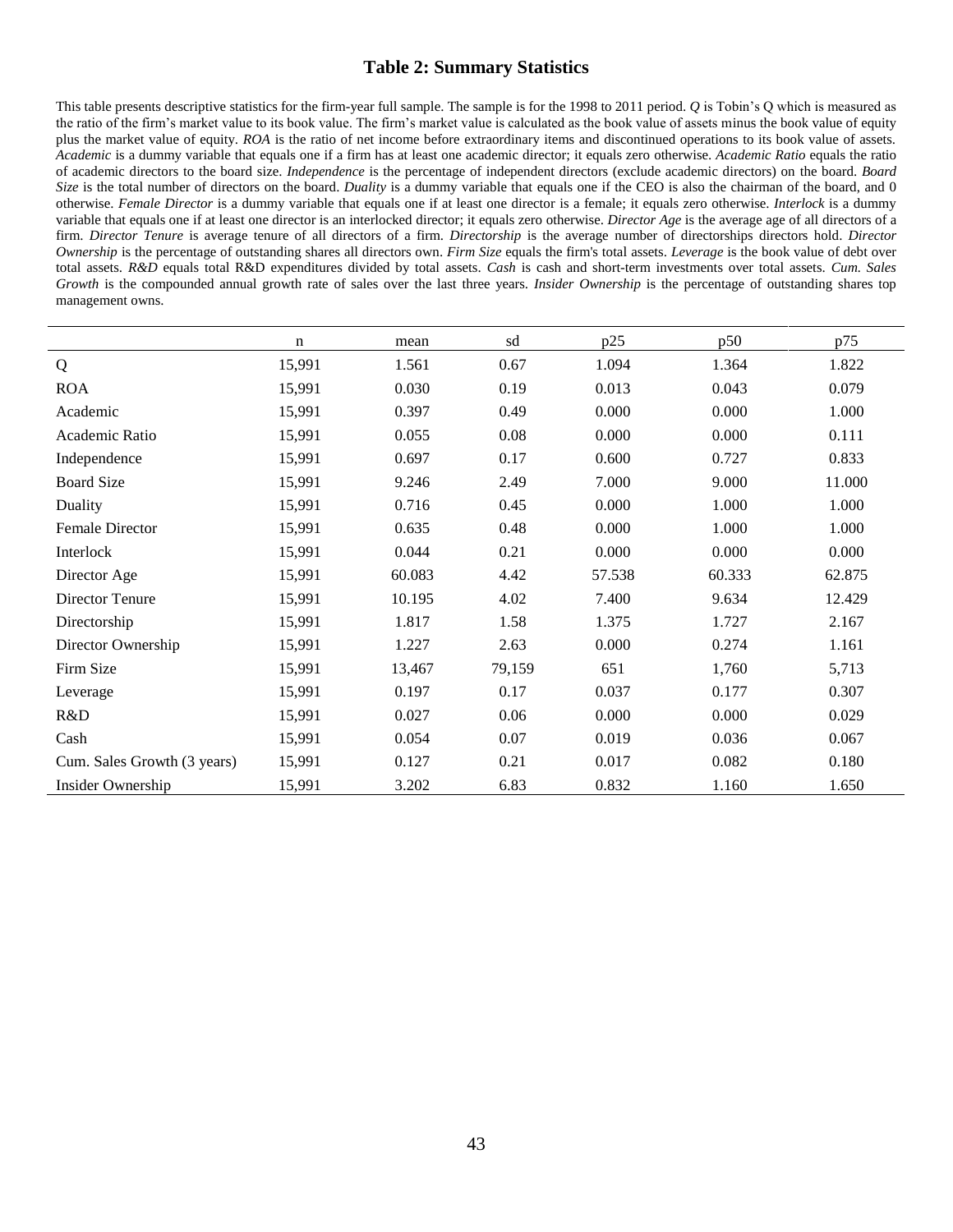## **Table 3: The determinants of Academic Directors**

This table presents regression results on the determinants of academic directors. The dependent variables are *Academic* and *Academic Ratio*. *Academic* is a dummy variable that equals one if a firm has at least one academic director; it equals zero otherwise. *Academic Ratio* equals the ratio of academic directors to the board size. *Firm Size* is the natural log of total assets of the firm. *R&D* equals total R&D expenditures divided by total assets. *Distance (<100 mile)* is a dummy variable which equals one if the distance between the corporate headquarter and the professor's school is less than 100 miles. *Independence* is percentage of independent directors on the board. *Board Size* is the natural log of the total number of directors on the board. *Duality* is a dummy variable that equals one if the CEO is also the chairman; it equals zero otherwise. *Female Director* is a dummy variable that equals one if at least one director is female; it equals zero otherwise. *Log (Age)* is the natural log of the directors' average age. *Log (Tenure)* is the natural log of the directors' average tenure. *Directorship* is the average number of directorships directors hold. *Director Ownership* is the percentage of outstanding shares all directors own. *Insider Ownership* is the top management team's percentage ownership of all shares outstanding. We also control for industry effect by using one-digit SIC codes in the regression. Values of the heteroskedasticity robust z-statistics are in parentheses. Significance at the 10%, 5%, and 1% levels are indicated by \*, \*\*, and \*\*\*, respectively.

|                                                      | (1)        | (2)            |  |
|------------------------------------------------------|------------|----------------|--|
|                                                      | Logit      | Tobit          |  |
| <b>VARIABLES</b>                                     | Academic   | Academic Ratio |  |
|                                                      |            |                |  |
| Firm Size                                            | $0.131***$ | $0.006***$     |  |
|                                                      | (3.88)     | (4.88)         |  |
| R&D                                                  | 3.924***   | $0.194***$     |  |
|                                                      | (4.74)     | (4.73)         |  |
| Distance $(<100$ Mile)                               | $0.314***$ | $0.007**$      |  |
|                                                      | (3.56)     | (2.43)         |  |
| Independence                                         | $0.899***$ | $0.033***$     |  |
|                                                      | (3.86)     | (3.85)         |  |
| <b>Board Size</b>                                    | $1.041***$ | $-0.006$       |  |
|                                                      | (5.67)     | $(-0.94)$      |  |
| Duality                                              | $-0.025$   | $-0.002$       |  |
|                                                      | $(-0.35)$  | $(-0.81)$      |  |
| Female Director                                      | $0.604***$ | $0.021***$     |  |
|                                                      | (7.18)     | (6.72)         |  |
| Director Age                                         | $0.045***$ | $0.002***$     |  |
|                                                      | (3.97)     | (4.19)         |  |
| Director Tenure                                      | $-0.004$   | $-0.000$       |  |
|                                                      | $(-0.34)$  | $(-1.13)$      |  |
| Directorship                                         | 0.108      | 0.002          |  |
|                                                      | (1.52)     | (0.64)         |  |
| Director Ownership                                   | $-0.025$   | $-0.000$       |  |
|                                                      | $(-1.49)$  | $(-0.73)$      |  |
| Insider Ownership                                    | $0.015**$  | $0.001**$      |  |
|                                                      | (2.56)     | (2.51)         |  |
| SIC1000-1999 (Mining & construction)                 | $-0.899$   | $-0.041$       |  |
|                                                      | $(-1.34)$  | $(-1.61)$      |  |
| SIC2000-2999 (Manufacturing: food, apparel, paper &  | $-0.948$   | $-0.020$       |  |
| chemical)                                            |            |                |  |
|                                                      | $(-1.49)$  | $(-0.79)$      |  |
| SIC3000-3999 (Manufacturing: rubber, leather, stone, | $-1.512**$ | $-0.030$       |  |
| metal & electronic)                                  |            |                |  |
|                                                      | $(-2.18)$  | $(-1.21)$      |  |
| SIC4000-4999 (Transportation & communications)       | 1.447**    | 0.031          |  |
|                                                      | (2.06)     | (1.24)         |  |
| SIC5000-5999 (Wholesale & retail trade)              | $-1.527**$ | $-0.031$       |  |
|                                                      | $(-2.18)$  | $(-1.23)$      |  |
| SIC6000-6999 (Financial services)                    | $0.203***$ | 0.035          |  |
|                                                      | (3.68)     | (1.38)         |  |
| SIC7000-7999 (Travel & entertainment)                | $-0.393$   | $-0.037$       |  |
|                                                      | $(-0.55)$  | $(-1.45)$      |  |
| SIC8000-8999 (Other services)                        | $-1.325$   | $-0.020$       |  |
|                                                      | $(-1.26)$  | $(-0.74)$      |  |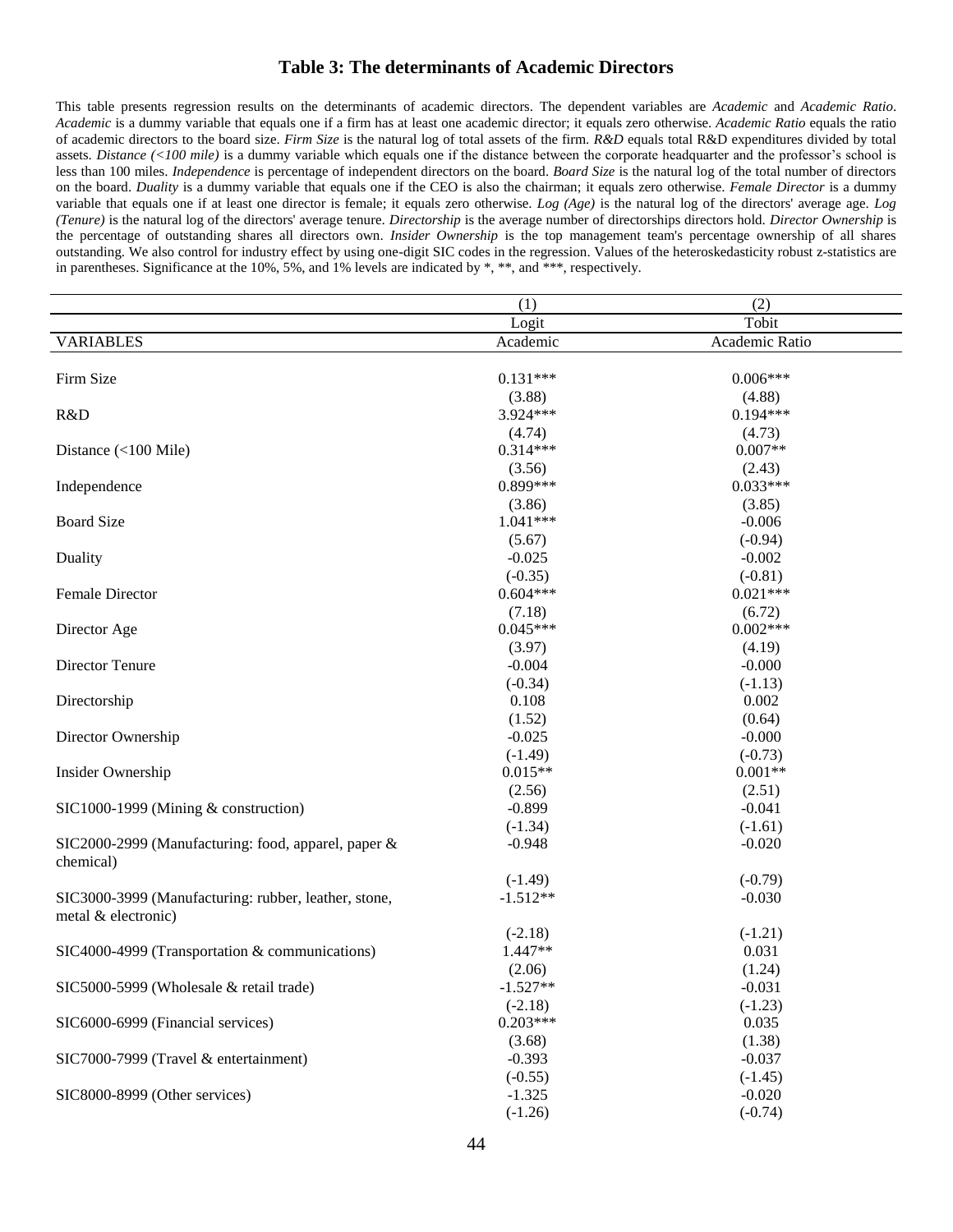| Firm cluster        |        |        |
|---------------------|--------|--------|
| Year fixed effect   |        | v      |
| <b>Observations</b> | 15,991 | 15,991 |
| Pseudo R-square     | 0.098  | 0.043  |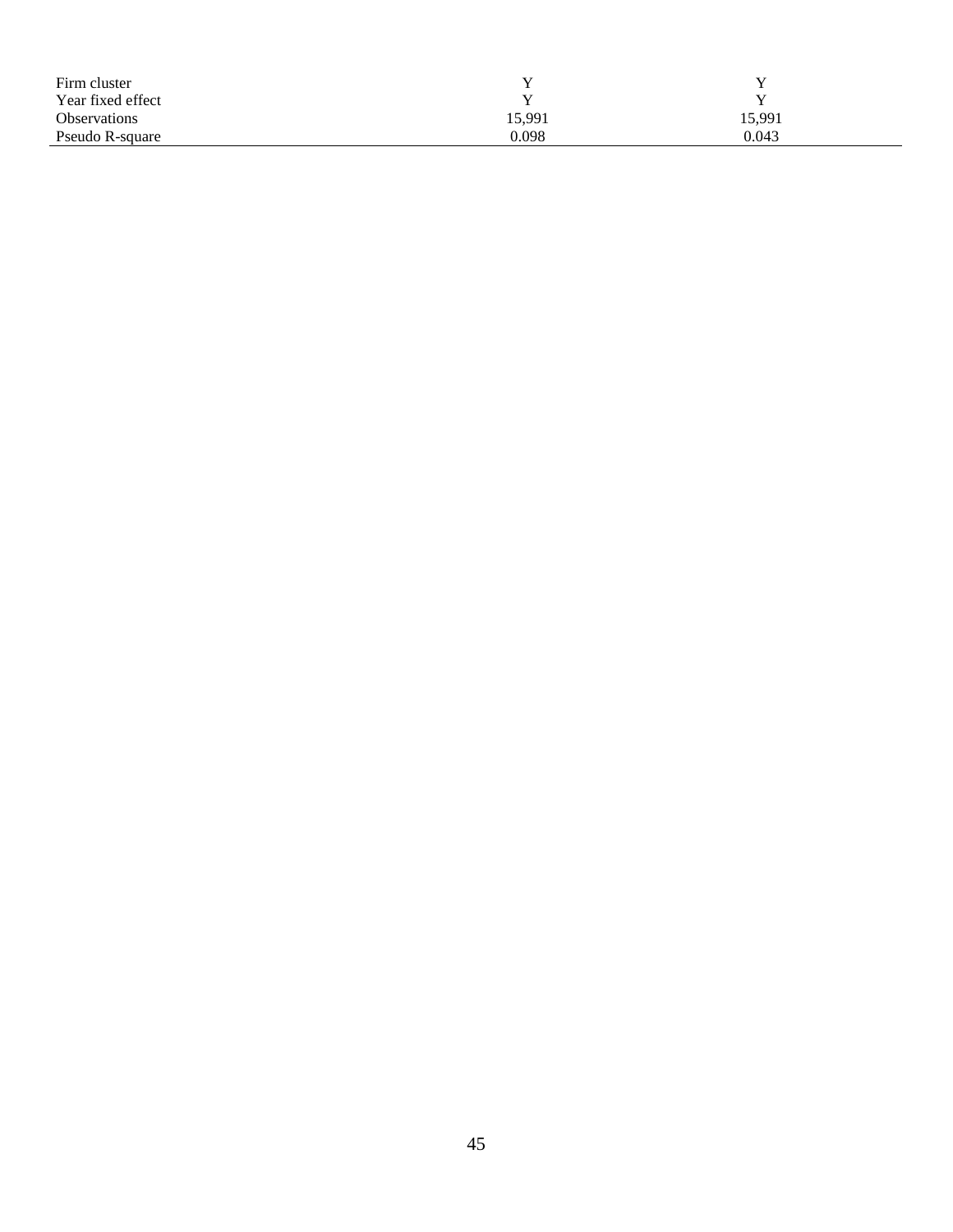## **Table 4: Academic Directors and Firm Performance**

This table presents the OLS regression results of the relation between academic directors and firm performance. The dependent variables are Tobin's Q and ROA. *Q* is measured as the ratio of the firm's market value to its book value. The firm's market value is calculated as the book value of assets minus the book value of equity plus the market value of equity. *ROA* is the ratio of net income before extraordinary items and discontinued operations to its book value of assets. *Academic* is a dummy variable that equals one if a firm has at least one academic director; it equals zero otherwise. *Academic Ratio* equals the ratio of academic directors to the board size. *Independence* is the percentage of independent directors (exclude academic directors) on the board. *Board Size* is the natural log of the total number of directors. *Duality* is a dummy variable that equals one if the CEO is also the chairman; it equals zero otherwise. *Firm Size* is the natural log of the firm's total assets. *Leverage* is the book value of debt over total assets. *R&D* equals total R&D expenditures divided by total assets. *Cash* is cash and short-term investments over total assets. *Cum. Sales Growth* is the compounded annual growth rate of sales over the last three years. *Insider Ownership* is the percentage of outstanding shares top management owns. All firm characteristics are measured with a one-year lag compared to Q. Values of the heteroskedasticity robust t-statistics are in parentheses. Significance at the 10%, 5%, and 1% levels are indicated by \*, \*\*, and \*\*\*, respectively.

|                                 | (1)         | (2)         | (3)         | (4)         |
|---------------------------------|-------------|-------------|-------------|-------------|
| <b>VARIABLES</b>                | Q           | Q           | <b>ROA</b>  | <b>ROA</b>  |
|                                 |             |             |             |             |
| Academic                        | $0.065***$  |             | $0.009***$  |             |
|                                 | (4.10)      |             | (2.74)      |             |
| Academic Ratio                  |             | $0.242**$   |             | $0.041*$    |
|                                 |             | (2.14)      |             | (1.88)      |
| Independence                    | 0.021       | 0.026       | 0.001       | 0.011       |
|                                 | (0.39)      | (0.49)      | (0.08)      | (0.80)      |
| <b>Board Size</b>               | $-0.114**$  | $-0.098**$  | $-0.014$    | $-0.013$    |
|                                 | $(-2.41)$   | $(-2.07)$   | $(-0.95)$   | $(-0.91)$   |
| Duality                         | 0.002       | 0.002       | $-0.010***$ | $-0.008**$  |
|                                 | (0.15)      | (0.12)      | $(-2.71)$   | $(-2.36)$   |
| Firm Size                       | $-0.168***$ | $-0.169***$ | $-0.017*$   | $-0.014$    |
|                                 | $(-6.54)$   | $(-6.54)$   | $(-1.94)$   | $(-1.40)$   |
| Leverage                        | $-0.564***$ | $-0.565***$ | $-0.213***$ | $-0.205***$ |
|                                 | $(-7.01)$   | $(-7.01)$   | $(-7.04)$   | $(-6.60)$   |
| R&D                             | $0.626*$    | $0.627*$    | $1.630***$  | $1.620***$  |
|                                 | (1.82)      | (1.83)      | (3.54)      | (3.49)      |
| Cash                            | 2.058***    | 2.055***    | $0.808**$   | $0.766*$    |
|                                 | (4.38)      | (4.35)      | (1.99)      | (1.89)      |
| Cum. Sales Growth (3 years)     | $0.347***$  | $0.345***$  | 0.023       | 0.012       |
|                                 | (7.07)      | (7.03)      | (0.91)      | (0.48)      |
| Insider Ownership               | $-0.002$    | $-0.002$    | 0.000       | 0.000       |
|                                 | $(-0.84)$   | $(-0.84)$   | (0.42)      | (0.62)      |
| <b>Insider Ownership Square</b> | 0.000       | 0.000       | $-0.000$    | $-0.000$    |
|                                 | (0.29)      | (0.30)      | $(-0.29)$   | $(-0.39)$   |
|                                 |             |             |             |             |
| Firm cluster                    | Y           | Y           | $\mathbf Y$ | Y           |
| Firm fixed effect               | $\mathbf Y$ | Y           | Y           | $\mathbf Y$ |
| Year fixed effect               | $\mathbf Y$ | $\mathbf Y$ | Y           | $\mathbf Y$ |
| <b>Observations</b>             | 15,991      | 15,991      | 15,991      | 15,991      |
| <b>Adjusted R-square</b>        | 0.709       | 0.709       | 0.549       | 0.556       |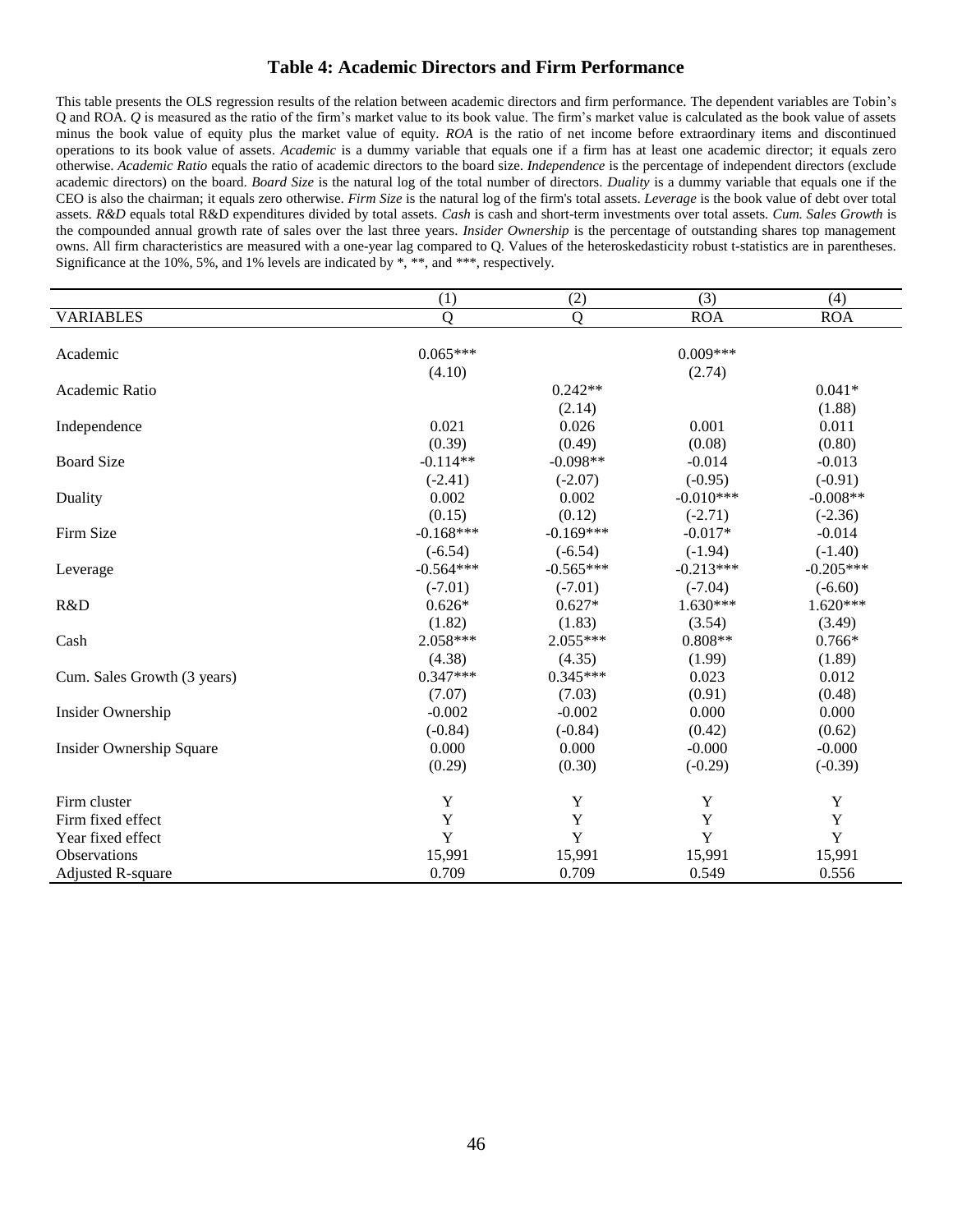# **Table 5: Robustness Checks on the Relation between Academic Directors and Firm Performance**

This table presents robustness tests on the relation between academic directors and firm performance. In Column 1, we use an IV with fixed effects regression. We use the *Distance (<100 mile)* as the instrument for *Academic*. *Distance (<100 mile)* is a dummy variable which equals one if the distance between the corporate headquarter and the professor's school is less than 100 miles. In Column 2, we use a Fama and MacBeth method. In Column 3, we use a median regression. In Column 4, we use a difference-in-difference regression. *Post* is a dummy variable which equals one after the year a professor is appointment to the board. *Firms with Academic Directors* refer to firms with academic directors. We select matching sample from firms with nonacademic director appointments. We use one-to-one propensity score matching based on industry, year and assets and leverage. The dependent variable is Tobin's Q, which is measured as the ratio of the firm's market value to its book value. *Academic* is a dummy variable that equals one if a firm has at least one academic director; it equals zero otherwise. Other control variables are the same as in Table 4. They include following variables. *Independence* is the percentage of independent directors (exclude academic directors) on the board. *Board Size* is the natural log of the total number of directors. *Duality* is a dummy variable that equals one if the CEO is also the chairman; it equals zero otherwise. *Firm Size* is the natural log of the firm's total assets. *Leverage* is the book value of debt over total assets. *R&D* equals total R&D expenditures divided by total assets. *Cash* is cash and short-term investments over total assets. *Cum. Sales Growth* is the compounded annual growth rate of sales over the last three years. *Insider Ownership* is the percentage of outstanding shares top management owns. All firm characteristics are measured with a one-year lag compared to Q. Values of the (heteroskedasticity robust) t-statistics / z-statistics are in parentheses. Significance at the 10%, 5%, and 1% levels are indicated by \*, \*\*, and \*\*\*, respectively.

|                                     | (1)           | (2)              | (3)               | (4)            |
|-------------------------------------|---------------|------------------|-------------------|----------------|
|                                     | IV with fixed | Fama and MacBeth | Median regression | Difference-in- |
|                                     | effect        |                  |                   | difference     |
| <b>VARIABLES</b>                    | Ω             | $\Omega$         | O                 | $\Omega$       |
|                                     |               |                  |                   |                |
| Academic                            | $0.318**$     | $0.182***$       | $0.087***$        |                |
|                                     | (2.05)        | (7.48)           | (7.14)            |                |
| Post                                |               |                  |                   | $-0.022$       |
|                                     |               |                  |                   | $(-0.71)$      |
| Firms with Academic Directors       |               |                  |                   | 0.020          |
|                                     |               |                  |                   | (0.66)         |
| Post* Firms with Academic Directors |               |                  |                   | $0.105***$     |
|                                     |               |                  |                   | (2.84)         |
|                                     |               |                  |                   |                |
| Control variables                   | Y             | Y                | Y                 | Y              |
| Firm cluster                        | Y             | N                | N                 | Y              |
| Firm fixed effect                   | Y             | N                | N                 | Y              |
| Year fixed effect                   | Y             | N                | N                 | Y              |
| <b>Observations</b>                 | 15,991        | 15,991           | 15,991            | 6,086          |
| Pseudo /Adjusted/ R-square          | 0.244         | 0.272            | 0.148             | 0.565          |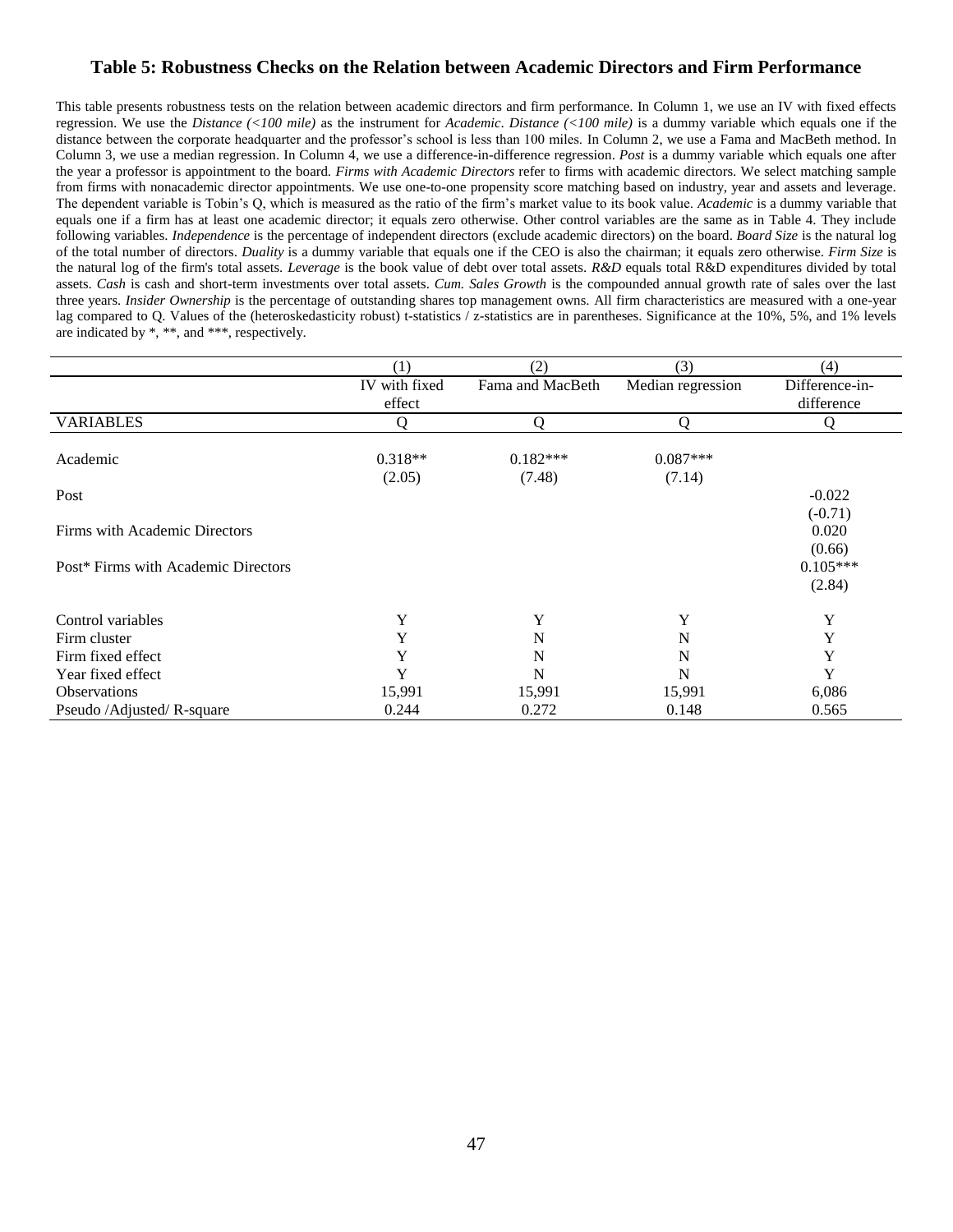# **Table 6: Academic Directors and Firm Performance during the 2007-2009 Financial Crisis**

This table presents OLS regression results for the effect of academic directors on firm stock performance during the 2007-2009 financial crisis period. The dependent variable is *BHAR (Crisis)*, which is the buy-and-hold abnormal returns during the financial crisis period. *Academic* is a dummy variable that equals one if a firm has at least one academic director; it equals zero otherwise. *Firm Size* is the natural log of the firm's total assets. *Leverage* is the ratio of total liabilities to total assets. *M/B* is the market value of equity to the book value of equity. *ROA* is the ratio of net income before extraordinary items and discontinued operations to its book value of assets. *CEO Tenure* is the number of years the executive has been CEO of the firm. *Segments* is the number of two-digit SIC codes in which the firm operates. *Beta* is calculated by regressing a firm's monthly stock returns five years before the crisis period on the corresponding NYSE/AMEX/NASDAQ Value-Weighted Index from CRSP. All variables are measured at the end of fiscal year 2006 in Columns 1 and 2, and at the end of fiscal year 2007 in Column 3. We estimate our regressions using indicator variables for a firm's primary two-digit SIC code to control for industry differences. Heteroskedasticity robust t-statistics are in parentheses. Significance at the 10%, 5%, and 1% levels is indicated by \*, \*\*, and \*\*\*, respectively.

|                          | (1)                    | (2)                    | (3)                |
|--------------------------|------------------------|------------------------|--------------------|
| <b>VARIABLES</b>         | <b>BHAR</b>            | <b>BHAR</b>            | <b>BHAR</b>        |
|                          | (October 2007 to March | (December 2007 to June | (September 2008 to |
|                          | 2009)                  | 2009)                  | <b>March 2009)</b> |
|                          |                        |                        |                    |
| Academic                 | $0.105***$             | $0.109***$             | $0.055***$         |
|                          | (5.72)                 | (5.90)                 | (3.69)             |
| Firm Size                | $-0.010*$              | 0.001                  | 0.001              |
|                          | $(-1.65)$              | (0.09)                 | (0.13)             |
| Leverage                 | $-0.132**$             | $-0.172***$            | $-0.076*$          |
|                          | $(-2.33)$              | $(-3.04)$              | $(-1.66)$          |
| M/B                      | $0.017**$              | $0.032***$             | $0.025***$         |
|                          | (2.25)                 | (4.24)                 | (4.04)             |
| <b>ROA</b>               | $-0.227*$              | $-0.324***$            | $-0.183*$          |
|                          | $(-1.89)$              | $(-2.70)$              | $(-1.89)$          |
| <b>CEO</b> Tenure        | 0.001                  | 0.001                  | 0.001              |
|                          | (1.06)                 | (1.16)                 | (1.37)             |
| Segments                 | 0.003                  | 0.004                  | $-0.007*$          |
|                          | (0.66)                 | (0.85)                 | $(-1.82)$          |
| Beta                     | $-0.244***$            | $-0.250***$            | $-0.178***$        |
|                          | $(-13.60)$             | $(-13.89)$             | $(-12.26)$         |
| Industry fixed effect    | Y                      | Y                      | Y                  |
| <b>Observations</b>      | 876                    | 876                    | 876                |
| <b>Adjusted R-square</b> | 0.345                  | 0.368                  | 0.328              |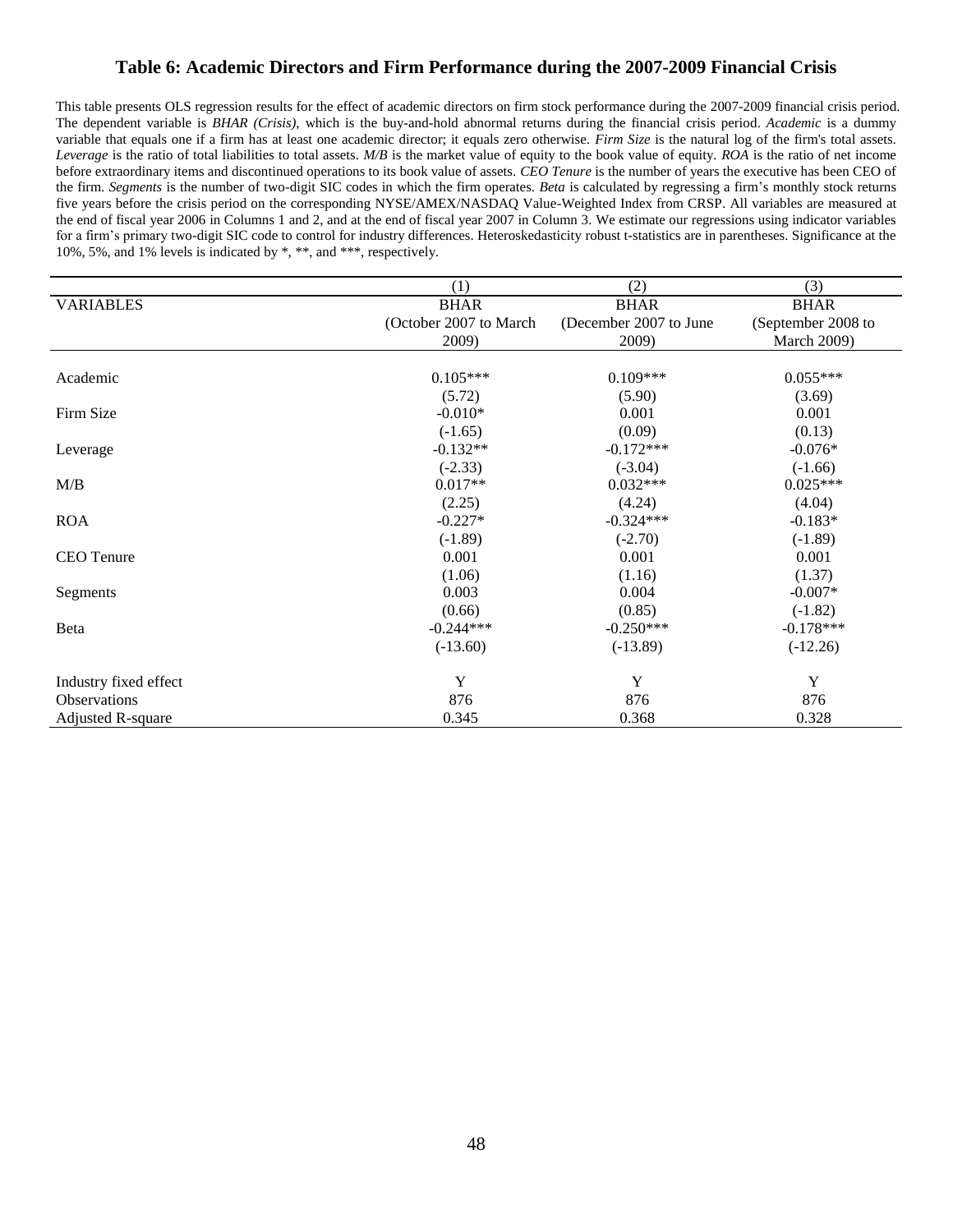## **Table 7: Long-Run Market Reactions to the Appointments of Academic Directors**

This table presents time-series regressions of monthly stock returns of firms after they appoint academic directors on boards. We use Fama and French's three-factor model

$$
(R_{pt} - R_{ft}) = \alpha + \beta (R_{mt} - R_{ft}) + sSMB_t + hHML_t + \varepsilon_t
$$

where  $R_{pt}$  is the return on the portfolio of sample firms in month *t*;  $R_{mt}$  is the return on the equally-weighted index of NYSE, Amex, and NASDAQ stocks in month *t*;  $R_{ft}$  is the 3-month T-bill yield in month *t*;  $SMB_t$  is the return on small firms minus the return on large firms in month *t*; and *HML<sup>t</sup>* is the return on high book-to-market stocks minus the return on low book-to-market stocks in month *t*. The factor definitions are described in Fama et al. (1993). The sample period is January 1998 to December 2011 (168 months). Values of the t-statistics are in parentheses. Significance at the 10%, 5%, and 1% levels is indicated by \*, \*\*, and \*\*\*, respectively.

|                                                                                                  | $\alpha$  |            | S          | h          | Adjusted R-square |
|--------------------------------------------------------------------------------------------------|-----------|------------|------------|------------|-------------------|
| Panel A: One-year market performance after the announcements of academic directors $(N=1,145)$   |           |            |            |            |                   |
|                                                                                                  | $0.004**$ | $1.073***$ | $0.224***$ | $0.375***$ | 0.852             |
|                                                                                                  | (2.12)    | (27.15)    | (4.27)     | (6.93)     |                   |
| Panel B: Two-year market performance after the announcements of academic directors $(N=1,145)$   |           |            |            |            |                   |
|                                                                                                  | $0.003*$  | $1.034***$ | $0.323***$ | $0.442***$ | 0.883             |
|                                                                                                  | (1.70)    | (35.28)    | (8.21)     | (10.53)    |                   |
| Panel C: Three-year market performance after the announcements of academic directors $(N=1,145)$ |           |            |            |            |                   |
|                                                                                                  | $0.002**$ | $1.023***$ | $0.295***$ | $0.461***$ | 0.896             |
|                                                                                                  | (2.28)    | (37.31)    | (7.91)     | (12.16)    |                   |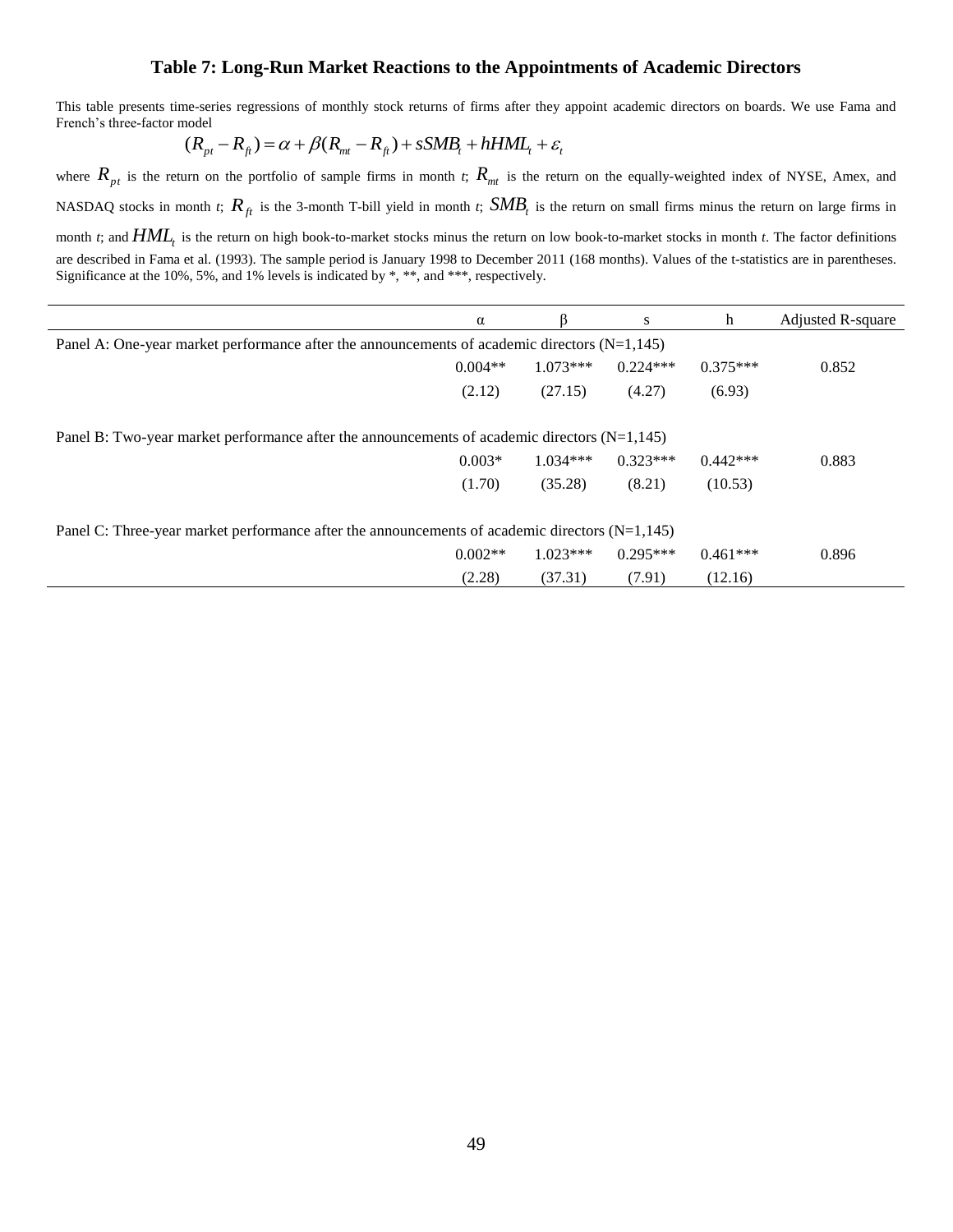## **Table 8: Comparison between Academic Directors and nonacademic independent Directors**

This table presents univariate test on the differences between academic independent directors and nonacademic independent directors. *Less Attendance* is a dummy variable that equals one if a director attends less than 75% of board meetings in given year; it equals zero otherwise. *Committee Membership* is the total number of committee memberships (including nomination committee, compensation committee, audit committee, and governance committee) a director has*. Audit Committee (Dummy)* is a dummy variable that equals one if a director is also an audit committee member, and zero otherwise. *Governance Committee (Dummy)* is a dummy variable that equals one if a director is also a governance committee member, and zero otherwise. *Nomination Committee (Dummy)* is a dummy variable that equals one if a director is also a nomination committee member, and zero otherwise. *Compensation Committee (Dummy)* is a dummy variable that equals one if a director is also a compensation committee member, and zero otherwise. *Female Director (Dummy)* is a dummy variable that equals one if a director is a female; it equals zero otherwise. *Minority Director* (Dummy) is a dummy variable that equals one if a director is minority; it equals zero otherwise. Director Ownership is a director's percentage ownership of all shares outstanding. Director Age is the age of a director. Director Tenure is the tenure of a director. The means of the differences between the variables for two subsamples and values of *t*-statistics are also reported. Significance at the 10%, 5%, and 1% levels are indicated by \*, \*\*, and \*\*\*, respectively.

|                                | Nonacademic Independent Directors |        | Academic Independent Directors |        |        |      |             |            |
|--------------------------------|-----------------------------------|--------|--------------------------------|--------|--------|------|-------------|------------|
|                                | n                                 | mean   | sd                             | n      | mean   | sd   | Difference  | t value    |
| Less Attendance (Dummy)        | 131,735                           | 0.021  | 0.13                           | 10,456 | 0.016  | 0.12 | $-0.005***$ | $(-3.66)$  |
| Committee Membership           | 131,735                           | 1.750  | 1.09                           | 10.456 | 1.783  | 1.09 | $0.033***$  | (3.07)     |
| Audit Committee (Dummy)        | 131,735                           | 0.463  | 0.49                           | 10,456 | 0.506  | 0.50 | $0.043***$  | (8.83)     |
| Governance Committee (Dummy)   | 131,735                           | 0.362  | 0.48                           | 10,456 | 0.405  | 0.49 | $0.043***$  | (9.02)     |
| Nomination Committee (Dummy)   | 131,735                           | 0.422  | 0.49                           | 10,456 | 0.462  | 0.50 | $0.040***$  | (8.17)     |
| Compensation Committee (Dummy) | 131,735                           | 0.493  | 0.50                           | 10,456 | 0.420  | 0.49 | $-0.073***$ | $(-14.66)$ |
| Female Director (Dummy)        | 131,735                           | 0.125  | 0.33                           | 10,456 | 0.236  | 0.42 | $0.111***$  | (32.91)    |
| Minority Director (Dummy)      | 131,735                           | 0.604  | 0.49                           | 10,456 | 0.692  | 0.46 | $0.088***$  | (18.14)    |
| Director Ownership (%)         | 131,735                           | 0.169  | 1.46                           | 10,456 | 0.024  | 0.45 | $-0.145***$ | $(-9.67)$  |
| Director Age                   | 131,735                           | 60.266 | 8.34                           | 10,456 | 61.538 | 7.19 | $0.272***$  | (3.30)     |
| Director Tenure                | 131,735                           | 9.230  | 6.72                           | 10,456 | 8.812  | 5.83 | $-0.418***$ | $(-6.32)$  |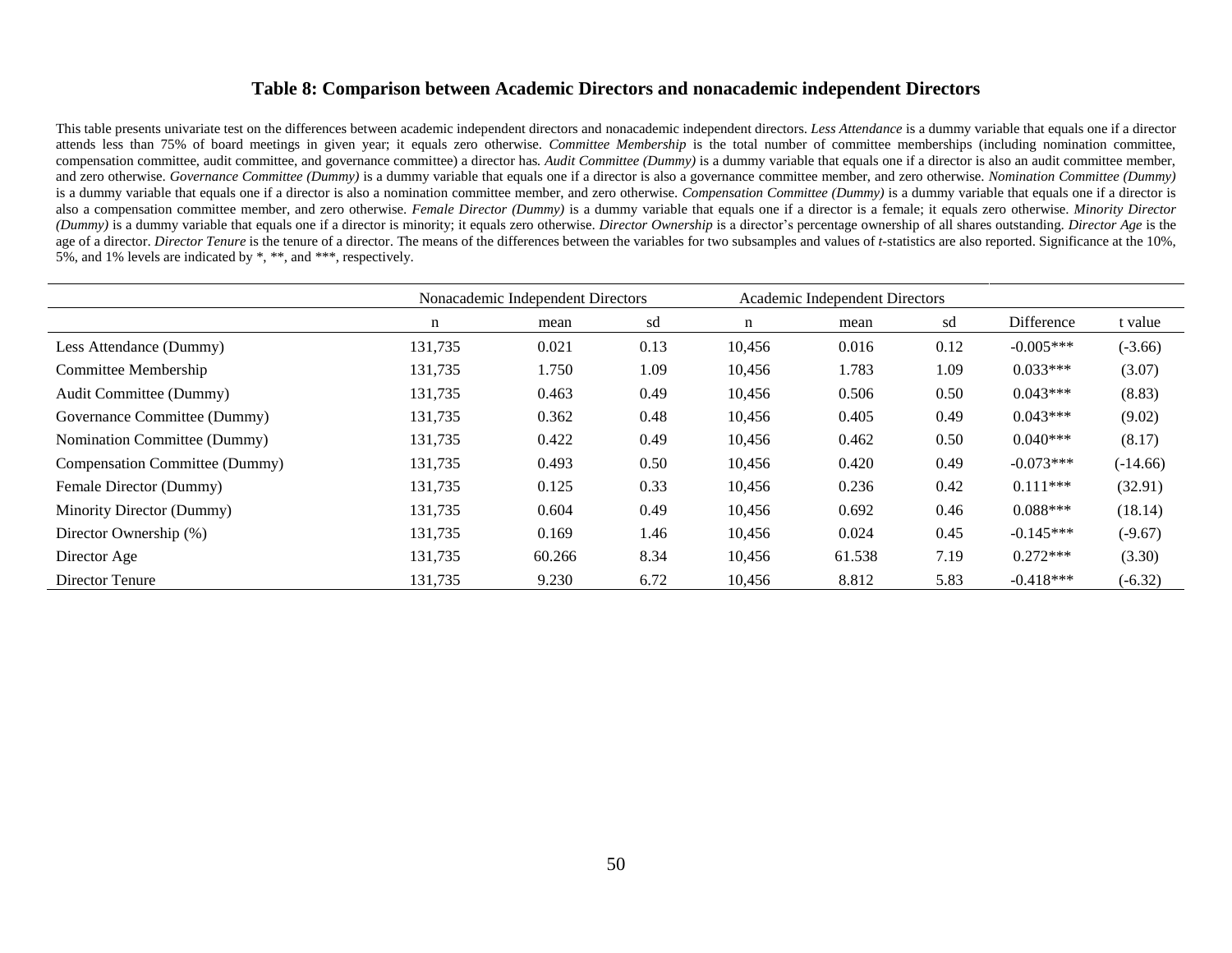## **Table 9: The Monitoring and Advising Roles of Academic Directors**

Panel A presents the results on the relation between academic directors and CEO compensation and CEO turnover. Panel B presents the results on the relation between academic directors and earnings management and stock price informativeness. Panel C presents the results on the relation between academic directors and innovation and acquisition performance. *CEO Total Compensation* is the total compensation of the CEO. *CEO Forced Turnover* equals one if a CEO was forced out. *Discretionary Accruals* is calculated based on the modified cross-sectional Jones model (Jones, 1991) as described in Dechow, Sloan and Sweeney (1995). *AAER* is a dummy variable, which equals one if the firm is subject to SEC enforcement action

for a given fiscal year, and zero otherwise. *Stock Price Informativeness* is the logistic transformation of the ratio  $(1-R_i^2)$  $R_{i,t}^2 \vee R_{i,t}^2$ .  $R_{i,t}^2$  is calculated

from regressing firm weekly returns on industry weekly returns (Fama and French industry) and market returns for each firm year. *Patent* is the count of number of patents. *Citation* is the number of citations. Patent and citation information comes from the NBER patent dataset. *CAR (-1, 1)* is cumulative abnormal returns over the 3-day acquisition announcement window (-1, 1) for acquirer firms. *Academic* is a dummy variable that equals one if a firm has at least one academic director; it equals zero otherwise. *Academic Audit* is a dummy variable that equals one if a firm has at least one academic director who is also an audit committee member; it equals zero otherwise. Other control variables are the same as in Table 4. They include following variables. *Independence* is the percentage of independent directors (exclude academic directors) on the board. *Board Size* is the natural log of the total number of directors. *Duality* is a dummy variable that equals one if the CEO is also the chairman; it equals zero otherwise. *Firm Size* is the natural log of the firm's total assets. *Leverage* is the book value of debt over total assets. *R&D* equals total R&D expenditures divided by total assets. *Cash* is cash and short-term investments over total assets. *Cum. Sales Growth* is the compounded annual growth rate of sales over the last three years. *Insider Ownership* is the percentage of outstanding shares top management owns. Values of the heteroskedasticity robust t-statistics / z-statistics are in parentheses. Significance at the 10%, 5%, and 1% levels are indicated by \*, \*\*, and \*\*\*, respectively.

|                                   | (1)              | (2)           | (3)            | (4)               |
|-----------------------------------|------------------|---------------|----------------|-------------------|
|                                   | <b>OLS</b>       | <b>OLS</b>    | <b>OLS</b>     | Logit             |
| <b>VARIABLES</b>                  | <b>CEO</b> Total | <b>CEO</b>    | <b>CEO</b>     | <b>CEO</b> Forced |
|                                   | Compensation     | (Cash+Bonus)  | (Stock+Option) | Turnover          |
|                                   |                  |               |                |                   |
| Academic                          | $-173.423**$     | $-229.252***$ | 56.235         | 0.309             |
|                                   | $(-2.12)$        | $(-3.31)$     | (0.74)         | (1.34)            |
| <b>Industry Adjusted Return</b>   |                  |               |                | $-0.977***$       |
|                                   |                  |               |                | $(-3.02)$         |
| Academic*Industry Adjusted Return |                  |               |                | $-0.808**$        |
|                                   |                  |               |                | $(-1.98)$         |
| Control variables                 | Y                | Y             | Y              | Y                 |
| Firm cluster                      | Y                | Y             | Y              | Y                 |
| Firm fixed effect                 | Y                | Y             | Y              | N                 |
| Year fixed effect                 | Y                | Y             | Y              | Y                 |
| <b>Observations</b>               | 15,991           | 15,991        | 15,991         | 14,308            |
| Adjusted/Pseudo R-square          | 0.042            | 0.071         | 0.201          | 0.078             |

#### Panel A: CEO compensation and CEO turnover

#### Panel B: Earnings quality and Price informativeness

|                   |                        | (2)       | (3)                | (4)           | (5)         | (6)                |
|-------------------|------------------------|-----------|--------------------|---------------|-------------|--------------------|
|                   | <b>OLS</b>             | Logit     | <b>OLS</b>         | <b>OLS</b>    | Logit       | <b>OLS</b>         |
| <b>VARIABLES</b>  | Discretionary Accruals | AAER      | <b>Stock Price</b> | Discretionary | <b>AAER</b> | <b>Stock Price</b> |
|                   |                        |           | Informativeness    | Accruals      |             | Informativeness    |
| Academic          | $-0.184***$            | $-0.382*$ | $0.017***$         |               |             |                    |
|                   | $(-2.93)$              | $(-1.88)$ | (2.67)             |               |             |                    |
| Academic Audit    |                        |           |                    | $-0.303***$   | $-0.518**$  | $0.019*$           |
|                   |                        |           |                    | $(-3.64)$     | (2.24)      | (2.85)             |
| Control variables | $\mathbf v$            | Y         | Y                  | Y             | Y           | Y                  |
| Firm cluster      |                        | v         | Y                  | v             | Y           | Y                  |
| Firm fixed effect |                        | N         | Y                  | Y             | N           | Y                  |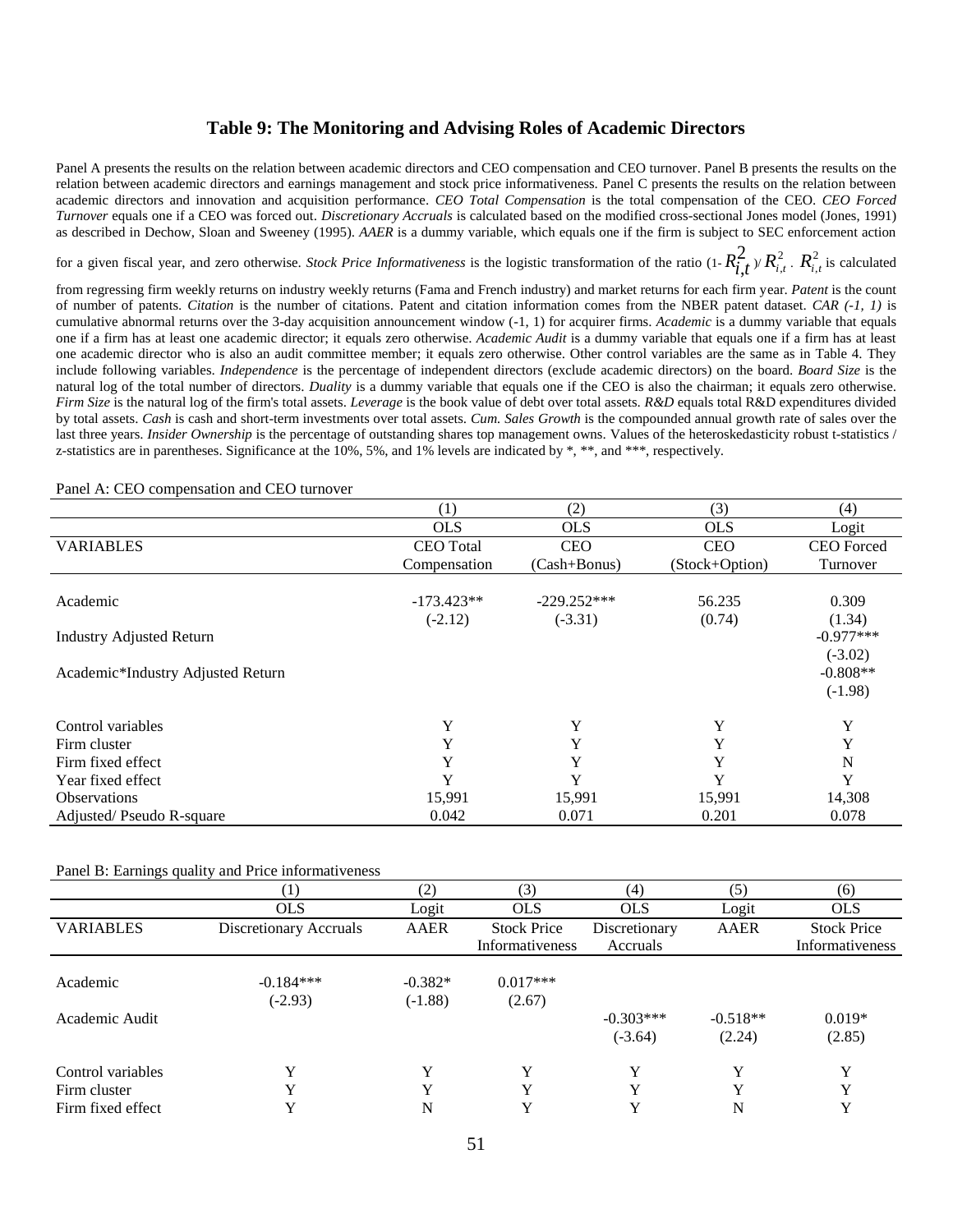| Year fixed effect   |       |        |        |        |        |        |
|---------------------|-------|--------|--------|--------|--------|--------|
| <b>Observations</b> | 3.834 | 15.991 | 12.713 | 13,834 | 15.991 | 12.713 |
| Adjusted/Pseudo R-  | 0.131 | 0.114  | 0.662  | 0.136  | 0.115  | 0.662  |
| square              |       |        |        |        |        |        |

#### Panel C: Innovation and M&A

|                     |                     | (2)                 | (3)                 |
|---------------------|---------------------|---------------------|---------------------|
|                     | <b>OLS</b>          | <b>OLS</b>          | <b>OLS</b>          |
| <b>VARIABLES</b>    | Log (Patent)        | Log (Citation)      | $CAR(-1,1)$         |
| Academic            | $0.122**$<br>(2.34) | $0.178**$<br>(2.02) | $0.009**$<br>(2.46) |
| Control variables   | v                   | v                   | v                   |
| Firm cluster        | v                   | v                   | v                   |
| Firm fixed effect   |                     | v                   | v                   |
| Year fixed effect   |                     |                     |                     |
| <b>Observations</b> | 4,689               | 3,901               | 9,551               |
| Adjusted R-square   | 0.891               | 0.826               | 0.132               |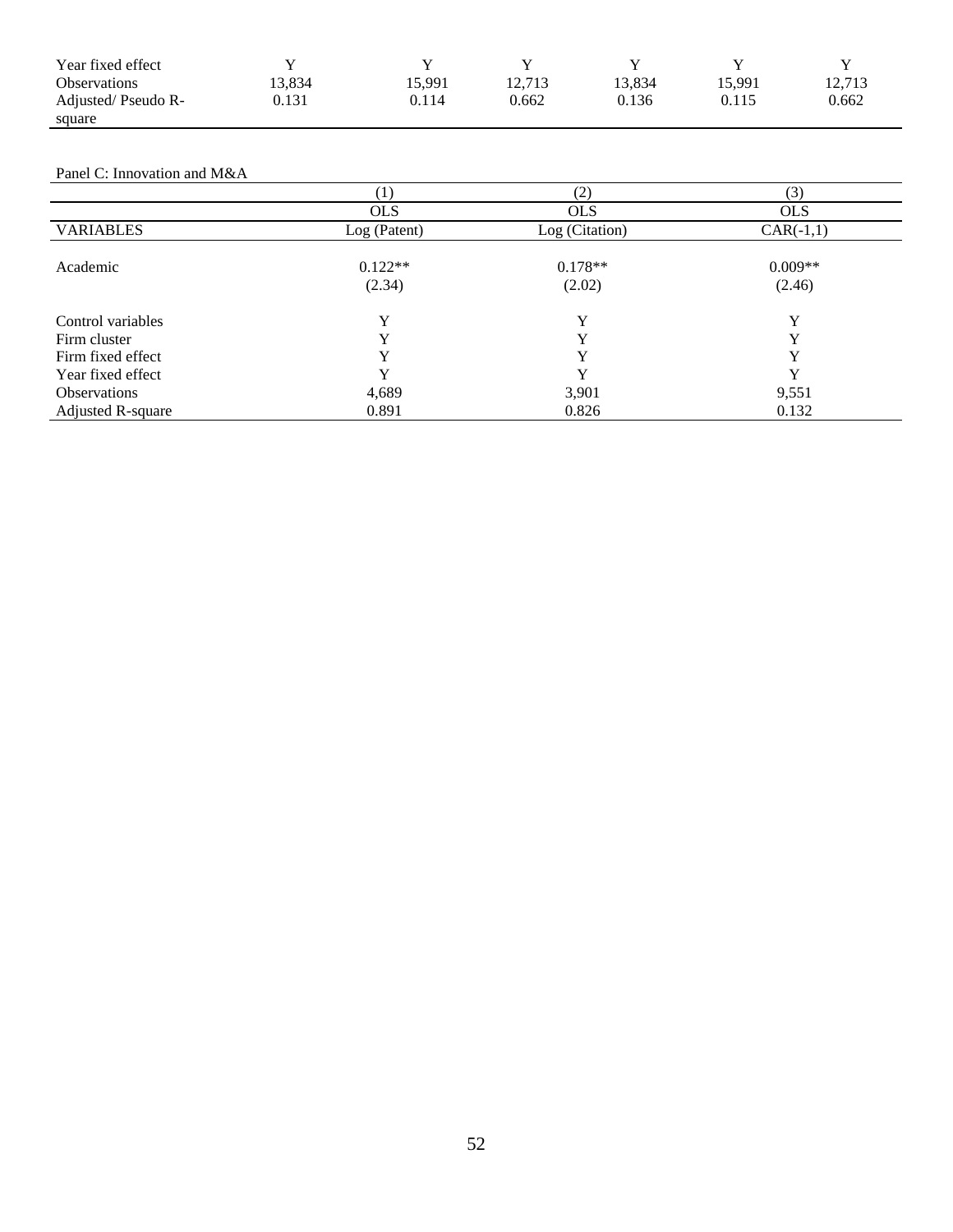## **Table 10: Professors with Administrative Jobs vs. Professors without Administrative Jobs**

This table presents OLS regressions results of the relation between professor/administrative academic directors and firm performance. The dependent variables are Tobin's Q, which is the ratio of the firm's market value to its book value. *Professor* is a dummy variable that equals one if a firm has at least one academic director without an administrative job; it equals zero otherwise. *Administrative* is a dummy variable that equals one if a firm has at least one academic director with an administrative job; it equals zero otherwise. *Less Attendance* is a dummy variable that equals one if there is at least one board member attends less than 75% of board meetings in given year; it equals zero otherwise. Other control variables are the same as in Table 4. They include following variables. *Independence* is the percentage of independent directors (exclude academic directors) on the board. *Board Size* is the natural log of the total number of directors. *Duality* is a dummy variable that equals one if the CEO is also the chairman; it equals zero otherwise. *Firm Size* is the natural log of the firm's total assets. *Leverage* is the book value of debt over total assets. *R&D* equals total R&D expenditures divided by total assets. *Cash* is cash and short-term investments over total assets. *Cum. Sales Growth* is the compounded annual growth rate of sales over the last three years. *Insider Ownership* is the percentage of outstanding shares top management owns. All firm characteristics are measured with a one-year lag compared to Q. Values of the heteroskedasticity robust t-statistics are in parentheses. Significance at the 10%, 5%, and 1% levels are indicated by \*, \*\*, and \*\*\*, respectively.

|                                          | (1)                  | (2)       | (3)                                 |
|------------------------------------------|----------------------|-----------|-------------------------------------|
| <b>VARIABLES</b>                         | Ω                    | O         | $\Omega$                            |
| Professor                                | $0.081***$<br>(3.27) |           |                                     |
| Administrative                           |                      | $-0.005$  | 0.010                               |
|                                          |                      | $(-0.32)$ | (0.56)                              |
| Less Attendance (Dummy)                  |                      |           | $-0.005$                            |
| Administrative * Less Attendance (Dummy) |                      |           | $(-0.36)$<br>$-0.081*$<br>$(-1.91)$ |
| Control variables                        | Y                    | Y         | Y                                   |
| Firm cluster                             | Y                    | Y         | Y                                   |
| Firm fixed effect                        | Y                    | Y         | Y                                   |
| Year fixed effect                        | Y                    | Y         | Y                                   |
| <b>Observations</b>                      | 15,991               | 15,991    | 15,991                              |
| Adjusted R-square                        | 0.709                | 0.708     | 0.709                               |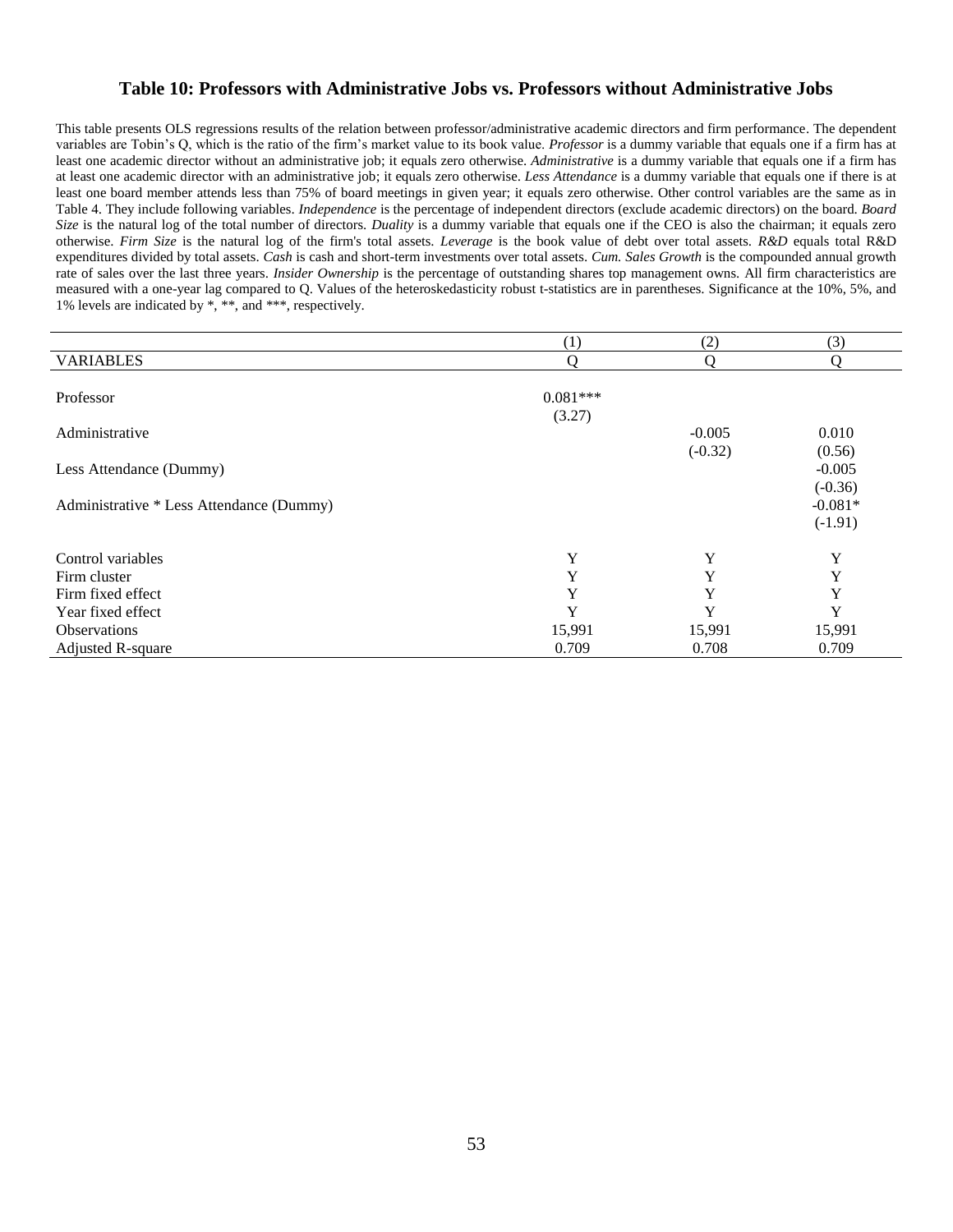# **Table 11: Backgrounds of Academic Directors and Firm Performance**

Column1 presents regression results on how academic directors' educational backgrounds affect firm performance. Column 2 presents regression results on how academic directors' personal backgrounds affect firm performance. The dependent variables are Tobin's Q, which is the ratio of the firm's market value to its book value. *Business* is a dummy variable that equals one if a firm has at least one academic director with Ph.D. in finance, accounting, marketing, management, or economics; it equals zero otherwise. *Technology* is a dummy variable that equals one if a firm has at least one academic director with Ph.D. in science or engineering; it equals zero otherwise. *Political* is a dummy variable that equals one if a firm has at least one academic director with Ph.D. in political science; it equals zero otherwise. *Law* is a dummy variable that equals one if a firm has at least one academic director with a JD; it equals zero otherwise. *Medical* is a dummy variable that equals one if a firm has at least one academic director with an MD; it equals zero otherwise. *Education* is a dummy variable that equals one if a firm has at least one academic director with a Ph.D. degree in education; it equals zero otherwise. *Female Academic Director* is a dummy variable that equals one if at least one academic director is female; it equals zero otherwise. *Academic Director Age* is the natural log of academic directors' age. *Academic Director Tenure* is the natural log of academic directors' tenure. *Academic Directorship* is the average number of directorships academic directors hold. *Academic Director Ownership* is the academic directors' percentage ownership of all shares outstanding. Other control variables are the same as in Table 4. They include following variables. *Independence* is the percentage of independent directors. *Board Size* is the natural log of the total number of directors. *Duality* is a dummy variable that equals one if the CEO is also the chairman; it equals zero otherwise. *Firm Size* is the natural log of total assets of the firm. *Leverage* is the book value of debt over total assets. *R&D* equals total R&D expenditures divided by total assets. *Cash* is cash and short-term investments over total assets. *Cum. Sales Growth* is the compounded annual growth rate of sales over the last three years. *Insider Ownership* is the percentage of outstanding shares top management owns. All firm characteristics are measured with one-year lag compared to Q. Values of the heteroskedasticity robust t-statistics are in parentheses. Significance at the 10%, 5%, and 1% levels are indicated by \*, \*\*, and \*\*\*, respectively.

|                              | (1)            | (2)            |
|------------------------------|----------------|----------------|
| <b>VARIABLES</b>             | $\overline{Q}$ | $\overline{Q}$ |
|                              |                |                |
| <b>Business</b>              | $0.220***$     |                |
|                              | (4.99)         |                |
| Technology                   | $0.193***$     |                |
|                              | (4.13)         |                |
| Political                    | $0.133**$      |                |
|                              | (2.21)         |                |
| Law                          | 0.064          |                |
|                              | (1.29)         |                |
| Medical                      | 0.076          |                |
|                              | (1.44)         |                |
| Education                    | 0.078          |                |
|                              | (0.95)         |                |
| Female Academic Director     |                | 0.074          |
|                              |                | (0.59)         |
| Academic Director Age        |                | $-0.019*$      |
|                              |                | $(-1.72)$      |
| Academic Director Tenure     |                | $0.016**$      |
|                              |                | (2.24)         |
| Academic Directorship        |                | 0.003          |
|                              |                | (0.08)         |
| Academic Director Ownership  |                | 0.004          |
|                              |                | (0.52)         |
| <b>Inverse Millers Ratio</b> | 0.131          | 0.165          |
|                              | (1.38)         | (0.59)         |
| Control variables            | Y              | Y              |
| Firm cluster                 | Y              | $\mathbf Y$    |
| Firm fixed effect            | Y              | $\mathbf Y$    |
| Year fixed effect            | Y              | Y              |
| Observations                 | 6,354          | 6,354          |
| <b>Adjusted R-square</b>     | 0.821          | 0.818          |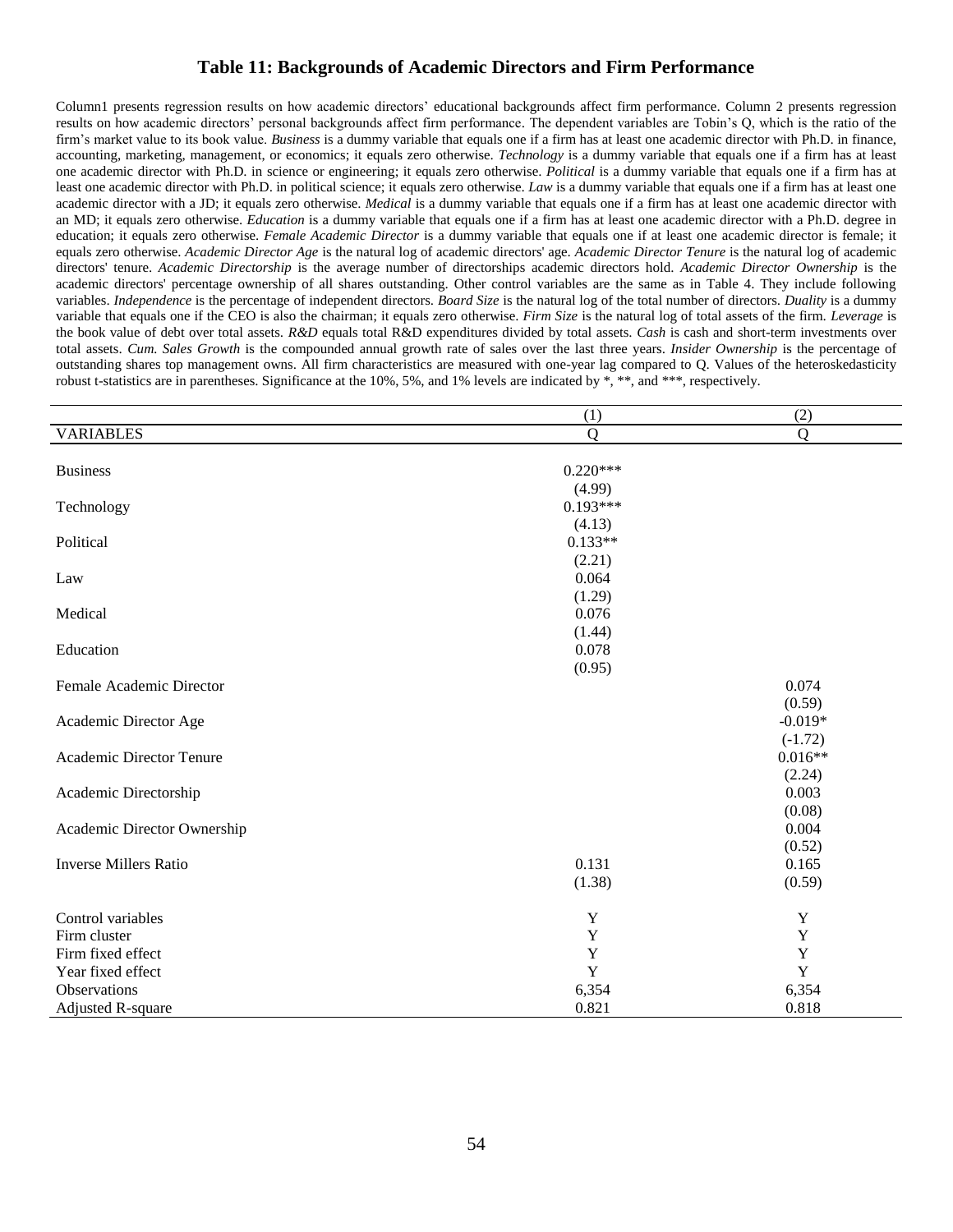#### **BANK OF FINLAND RESEARCH DISCUSSION PAPERS**

#### ISSN 1456-6184, online

- 1/2014 Bill Francis Iftekhar Hasan Jong Chool Park Qiang Wu **Gender differences in financial reporting decision-making: Evidence from accounting conservatism.** 2014. 58 p. ISBN 978-952-6699-63-9, online.
- 2/2014 Esa Jokivuolle Jussi Keppo **Bankers' compensation: Sprint swimming in short bonus pools?** 2014. 40 p. ISBN 978-952-6699-64-6, online.
- 3/2014 Iftekhar Hasan Chun-Keung (Stan) Hoi Qiang Wu Hao Zhang **Beauty is in the eye of the beholder: The effect of corporate tax avoidance on the cost of bank loans.** 2014. 67 p. ISBN 978-952-6699-65-3, online.
- 4/2014 Kaushik Mitra Seppo Honkapohja **Targeting nominal GDP or prices: Guidance and expectation dynamics.** 2014. 47 p. ISBN 978-952-6699-66-0, online.
- 5/2014 Hendrik Hakenes Iftekhar Hasan Phil Molyneux Ru Xie **Small banks and local economic development.** 2014. 49 p. ISBN 978-952-6699-69-1, online.
- 6/2014 Esa Jokivuolle Jarmo Pesola Matti Virén **What drives loan losses in Europe?** 2014. 27 p. ISBN 978-952-6699-70-7, online.
- 7/2014 Taneli Mäkinen Björn Ohl **Information acquisition and learning from prices over the business cycle.** 2014. 38 p. ISBN 978-952-6699-71-4, online.
- 8/2014 Maritta Paloviita Matti Virén **Analysis of forecast errors in micro-level survey data.** 2014. 20 p. ISBN 978-952-6699-74-5, online.
- 9/2014 Eero Tölö Esa Jokivuolle Matti Virén **Do private signals of a bank's creditworthiness predict the bank's CDS price? Evidence from the Eurosystem's overnight loan rates.** 2014. 46 p. ISBN 978-952-6699-75-2, online.
- 10/2014 Peter Nyberg Mika Vaihekoski **Descriptive analysis of the Finnish stock market: Part II.** 2014. 31 p. ISBN 978-952-6699-76-9, online.
- 11/2014 Bruce A. Ramsay Peter Sarlin **Ending over-lending: Assessing systemic risk with debt to cash flow.** 2014. 26 p. ISBN 978-952-6699-79-0, online.
- 12/2014 Topias Leino Jyrki Ali-Yrkkö **How well does foreign direct investment measure real investment by foreign-owned companies? – Firm-level analysis.** 2014. 33 p. ISBN 978-952-6699-84-4, online.
- 13/2014 Seppo Orjasniemi **Optimal fiscal policy of a monetary union member.** 2014. 24 p. ISBN 978-952-6699-86-8, online.
- 14/2014 Patrizio Lainà Juho Nyholm Peter Sarlin **Leading indicators of systemic banking crises: Finland in a panel of EU countries.** 2014. 30 p. ISBN 978- 952-6699-85-1, online.
- 15/2014 Bill Francis Iftekhar Hasan Qiang Wu **Professors in the boardroom and their impact on corporate governance and firm performance.** 2014. 59 p. ISBN 978-952-6699-88-2, online.